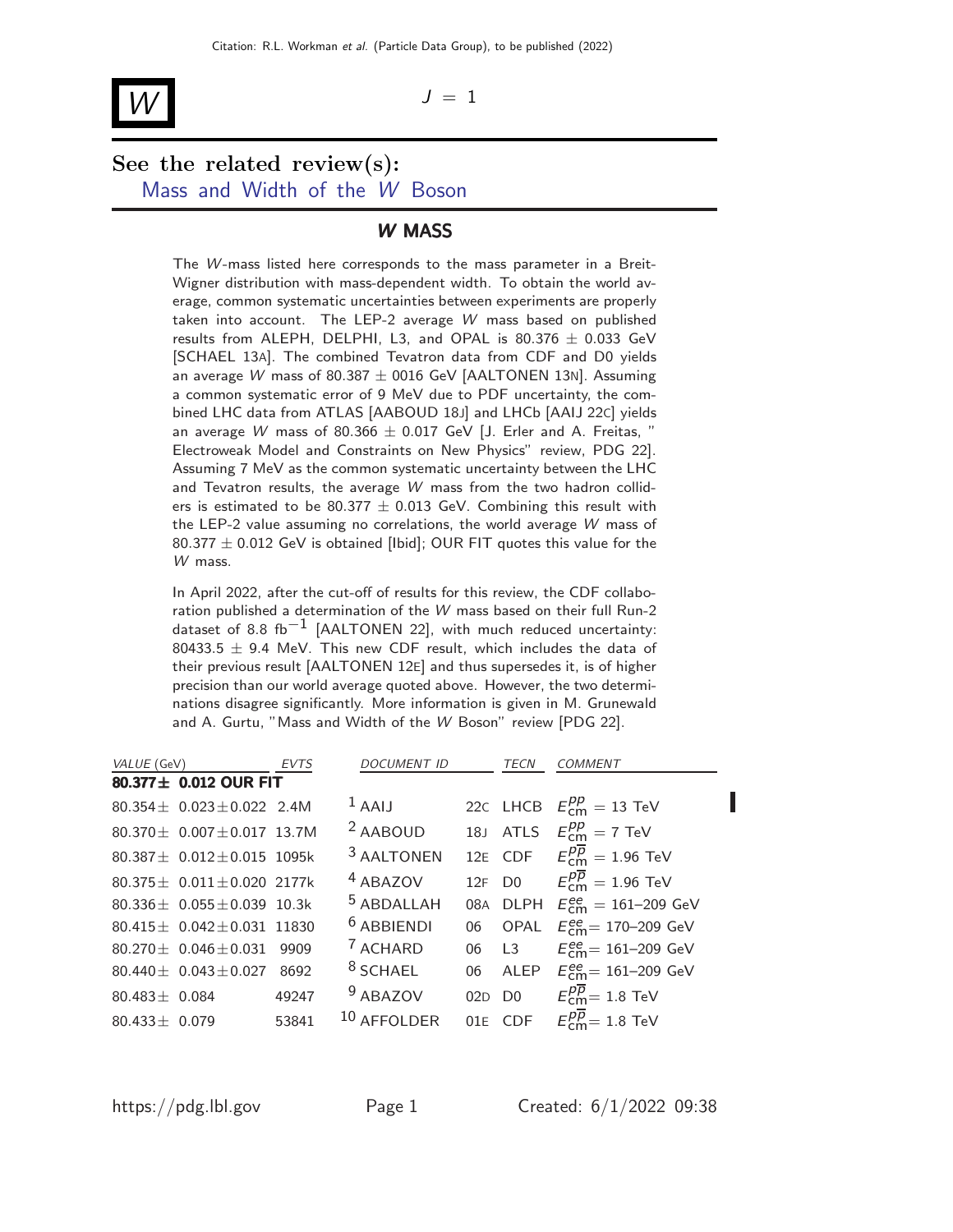• • • We do not use the following data for averages, fits, limits, etc. • • •

|      |                 |                    | 80.520 $\pm$ 0.070 $\pm$ 0.092                               |       | 11 ANDREEV             | 18A H1          |                 | $e^{\pm}p$                                                                                |
|------|-----------------|--------------------|--------------------------------------------------------------|-------|------------------------|-----------------|-----------------|-------------------------------------------------------------------------------------------|
|      |                 |                    | $80.367 \pm 0.013 \pm 0.022$                                 | 1677k | 12 ABAZOV              | 12F             | D <sub>0</sub>  | $E_{cm}^{pp} = 1.96$ TeV                                                                  |
|      |                 |                    | 80.401 $\pm$ 0.021 $\pm$ 0.038                               | 500k  | $13$ ABAZOV            | 09AB DO         |                 | $E_{cm}^{p\overline{p}}=1.96$ TeV                                                         |
|      |                 |                    | 80.413 $\pm$ 0.034 $\pm$ 0.034                               | 115k  | <sup>14</sup> AALTONEN |                 | 07F CDF         | $E_{cm}^{p\overline{p}}=1.96$ TeV                                                         |
|      |                 |                    | $82.87 \pm 1.82 \begin{array}{c} +0.30 \\ -0.16 \end{array}$ | 1500  | 15 AKTAS               | 06              | H1              | $e^{\pm} p \rightarrow \overline{\nu}_e(\nu_e) X$ ,<br>$\sqrt{s} \approx 300 \text{ GeV}$ |
|      |                 |                    | $80.3 \pm 2.1 \pm 1.2 \pm 1.0$                               | 645   | <sup>16</sup> CHEKANOV |                 | 02c ZEUS        | $e^- p \rightarrow \nu_e X$ , $\sqrt{s} =$<br>318 GeV                                     |
|      |                 |                    | $81.4^{+2.7}_{-2.6} \pm 2.0^{+3.3}_{-3.0}$                   | 1086  | <sup>17</sup> BREITWEG |                 | 00D ZEUS        | $e^+ p \rightarrow \overline{\nu}_e X$ , $\sqrt{s} \approx$<br>300 GeV                    |
|      |                 |                    | 80.84 $\pm$ 0.22 $\pm$ 0.83                                  | 2065  | $18$ ALITTI            | 92 <sub>B</sub> | UA2             | See $W/Z$ ratio below                                                                     |
|      |                 |                    | 80.79 $\pm$ 0.31 $\pm$ 0.84                                  |       | $19$ ALITTI            | 90 <sub>B</sub> | UA <sub>2</sub> | $E_{cm}^{pp}$ = 546,630 GeV                                                               |
| 80.0 |                 | $\pm$ 3.3          | ±2.4                                                         | 22    | $20$ ABE               | 891             | <b>CDF</b>      | $E_{cm}^{p\bar{p}}=1.8$ TeV                                                               |
| 82.7 |                 | $\pm$ 1.0          | ±2.7                                                         | 149   | $21$ ALBAJAR           | 89              | UA1             | $E_{cm}^{p\overline{p}} = 546,630 \text{ GeV}$                                            |
| 81.8 |                 | $+ 6.0$<br>$- 5.3$ | ±2.6                                                         | 46    | <sup>22</sup> ALBAJAR  | 89              | UA1             | $E_{cm}^{p\overline{p}} = 546,630 \text{ GeV}$                                            |
| 89   | $+3$            |                    | $+6$                                                         | 32    | 23 ALBAJAR             | 89              | UA1             | $E_{cm}^{p\overline{p}} = 546,630 \text{ GeV}$                                            |
| 81.  | $\pm$ 5.        |                    |                                                              | 6     | <b>ARNISON</b>         | 83              | UA1             | $E_{\text{cm}}^{\text{ee}}$ = 546 GeV                                                     |
| 80.  | $+10.$<br>$-6.$ |                    |                                                              | 4     | <b>BANNER</b>          | 83B             | U <sub>A2</sub> | Repl. by ALITTI 90B                                                                       |
|      |                 |                    |                                                              |       |                        |                 |                 |                                                                                           |

 $1$  AAIJ 22C analyse W production in the muon decay channel, with the transverse momentum of the muon required to be between 28 and 52 GeV. Analysing the distribution of the muon charge divided by the muon transverse momentum of approximately 2.4 million selected W candidates, a value of  $M_W$  = 80354  $\pm$  $23(stat.) \pm 10(exp.) \pm 17(theo.) \pm 9(PDF)$  MeV is obtained; we combine the three systematic uncertainties in quadrature.

 $^2$ AABOUD 18J select 4.61M  $W^+ \rightarrow \;\mu^+ \nu_{\mu}^{}$ , 3.40M  $W^+ \rightarrow \;$   $e^+ \nu_{e}^{}$ , 3.23M  $W^- \rightarrow \;$ 

 $\mu^-\overline{\nu}_\mu$  and 2.49M  $W^-\to~e^-\overline{\nu}_e$  events in 4.6 fb $^{-1}$   $\rho\, \rho$  data at 7 TeV. The  $W$  mass is determined using the transverse mass and transverse lepton momentum distributions, accounting for correlations. The systematic error includes 0.011 GeV experimental and 0.014 GeV modelling uncertainties.

3 AALTONEN 12E select 470k  $W \to e\nu$  decays and 625k  $W \to \mu\nu$  decays in 2.2 fb<sup>-1</sup> of Run-II data. The mass is determined using the transverse mass, transverse lepton momentum and transverse missing energy distributions, accounting for correlations. This result supersedes AALTONEN 07F. AALTONEN 14D gives more details on the procedures followed by the authors.

4 Combination of results from ABAZOV 12<sup>F</sup> and ABAZOV 09AB as quoted in ABAZOV 12F.

- 5 ABDALLAH 08A use direct reconstruction of the kinematics of  $W^+ W^- \rightarrow q \overline{q} \ell \nu$ and  $W^+ W^- \rightarrow q \overline{q} q \overline{q}$  events for energies 172 GeV and above. The W mass was also extracted from the dependence of the W W cross section close to the production threshold and combined appropriately to obtain the final result. The systematic error includes  $\pm$  0.025 GeV due to final state interactions and  $\pm$  0.009 GeV due to LEP energy uncertainty.
- $^6$ ABBIENDI 06 use direct reconstruction of the kinematics of  $W^+ \, W^- \rightarrow \; q \overline{q} \ell \nu_\ell$  and  $W^+W^-\rightarrow q\overline{q}q\overline{q}$  events. The result quoted here is obtained combining this mass value with the results using  $W^+ W^- \to \ell \nu_\ell \ell' \nu_{\ell'}$  events in the energy range 183–207 GeV (ABBIENDI 03C) and the dependence of the  $\tilde{W}W$  production cross-section on  $m_{10}$ at threshold. The systematic error includes  $\pm 0.009$  GeV due to the uncertainty on the LEP beam energy.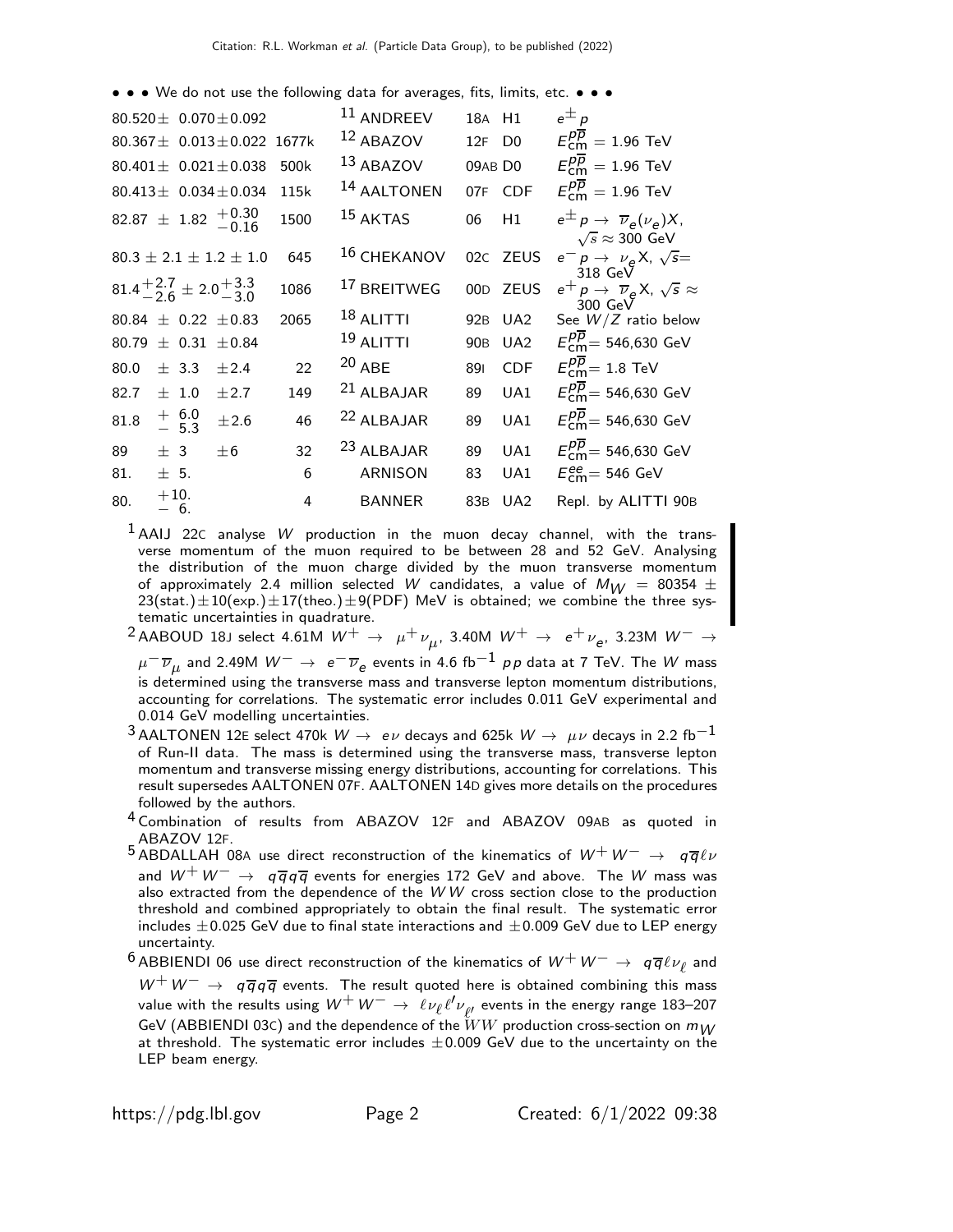- $^7$ ACHARD 06 use direct reconstruction of the kinematics of  $W^+ \, W^- \rightarrow \; q \overline{q} \ell \nu_\ell$  and  $W^+W^-\rightarrow q\overline{q}q\overline{q}$  events in the C.M. energy range 189–209 GeV. The result quoted here is obtained combining this mass value with the results obtained from a direct W mass reconstruction at 172 and 183 GeV and with those from the dependence of the W W production cross-section on  $m_{W}$  at 161 and 172 GeV (ACCIARRI 99).
- $^8$ SCHAEL 06 use direct reconstruction of the kinematics of  $W^+ \, W^- \rightarrow \,\,\, q \overline{q} \ell \nu_\ell$  and  $W^+W^-\rightarrow q\overline{q}q\overline{q}$  events in the C.M. energy range 183–209 GeV. The result quoted here is obtained combining this mass value with those obtained from the dependence of the W pair production cross-section on  $m_W$  at 161 and 172 GeV (BARATE 97 and BARATE 97S respectively). The systematic error includes  $\pm 0.009$  GeV due to possible effects of final state interactions in the  $q\overline{q}q\overline{q}$  channel and  $\pm 0.009$  GeV due to the uncertainty on the LEP beam energy.
- 9 ABAZOV 02D improve the measurement of the W-boson mass including  $W \rightarrow e \nu_e$ events in which the electron is close to a boundary of a central electromagnetic calorimeter module. Properly combining the results obtained by fitting  $m_T(W)$ ,  $p_T(e)$ , and  $p_T(v)$ , this sample provides a mass value of 80.574  $\pm$  0.405 GeV. The value reported here is a combination of this measurement with all previous DØ W-boson mass measurements.
- <sup>10</sup> AFFOLDER 01<sup>E</sup> fit the transverse mass spectrum of 30115 <sup>W</sup> <sup>→</sup> <sup>e</sup> <sup>ν</sup><sup>e</sup> events (MW =  $80.473 \pm 0.065 \pm 0.092$  GeV) and of 14740  $\,$   $W \rightarrow \,$   $\mu \nu_{\mu}$  events ( $M_{\small{W}}$   $= 80.465 \pm 0.100 \pm$ 0.103 GeV) obtained in the run IB (1994-95). Combining the electron and muon results, accounting for correlated uncertainties, yields  $M_{V} = 80.470 \pm 0.089$  GeV. They combine this value with their measurement of ABE 95P reported in run IA (1992-93) to obtain the quoted value.
- $11$  ANDREEV 18A obtain this result in a combined electroweak and QCD analysis using all deep-inelastic  $e^+\rho$  and  $e^-\rho$  neutral current and charged current scattering cross sections published by the H1 Collaboration, including data with longitudinally polarized lepton beams.
- <sup>12</sup> ABAZOV 12F select 1677k  $W \rightarrow e \nu$  decays in 4.3 fb<sup>-1</sup> of Run-II data. The mass is determined using the transverse mass and transverse lepton momentum distributions, accounting for correlations.
- 13 ABAZOV 09AB study the transverse mass, transverse electron momentum, and transverse missing energy in a sample of 0.5 million  $W \rightarrow e \nu$  decays selected in Run-II data. The quoted result combines all three methods, accounting for correlations.
- $^{14}$  AALTONEN 07F obtain high purity  $\,W\rightarrow\,$  e $\,\nu_e^{}$  and  $\,W\rightarrow\,$   $\,\mu\nu_\mu^{}$  candidate samples totaling 63,964 and 51,128 events respectively. The W mass value quoted above is derived by simultaneously fitting the transverse mass and the lepton, and neutrino  $p_T$ distributions.
- 15 AKTAS 06 fit the  $Q^2$  dependence  $(300 < Q^2 < 30,000 \text{ GeV}^2)$  of the charged-current differential cross section with a propagator mass. The first error is experimental and the second corresponds to uncertainties due to input parameters and model assumptions.
- $^{16}$  CHEKANOV 02c fit the  $Q^2$  dependence (200 $<$   $Q^2$   $<$ 60000 GeV $^2$ ) of the charged-current differential cross sections with a propagator mass fit. The last error is due to the uncertainty on the probability density functions.
- <sup>17</sup> BREITWEG 00D fit the  $Q^2$  dependence (200  $< Q^2 < 22500$  GeV<sup>2</sup>) of the chargedcurrent differential cross sections with a propagator mass fit. The last error is due to the uncertainty on the probability density functions.
- $^{18}$  ALITTI 92B result has two contributions to the systematic error ( $\pm$ 0.83); one ( $\pm$ 0.81) cancels in  $m_W/m_Z$  and one ( $\pm$ 0.17) is noncancelling. These were added in quadrature. We choose the ALITTI 92B value without using the LEP  $m_Z$  value, because we perform our own combined fit.
- 19 There are two contributions to the systematic error  $(\pm 0.84)$ : one  $(\pm 0.81)$  which cancels in  $m_W/m_Z$  and one ( $\pm$ 0.21) which is non-cancelling. These were added in quadrature.

 $20$  ABE 89I systematic error dominated by the uncertainty in the absolute energy scale.

<sup>21</sup> ALBAJAR 89 result is from a total sample of 299  $W \rightarrow e \nu$  events.

<sup>22</sup> ALBAJAR 89 result is from a total sample of 67  $W \rightarrow \mu \nu$  events.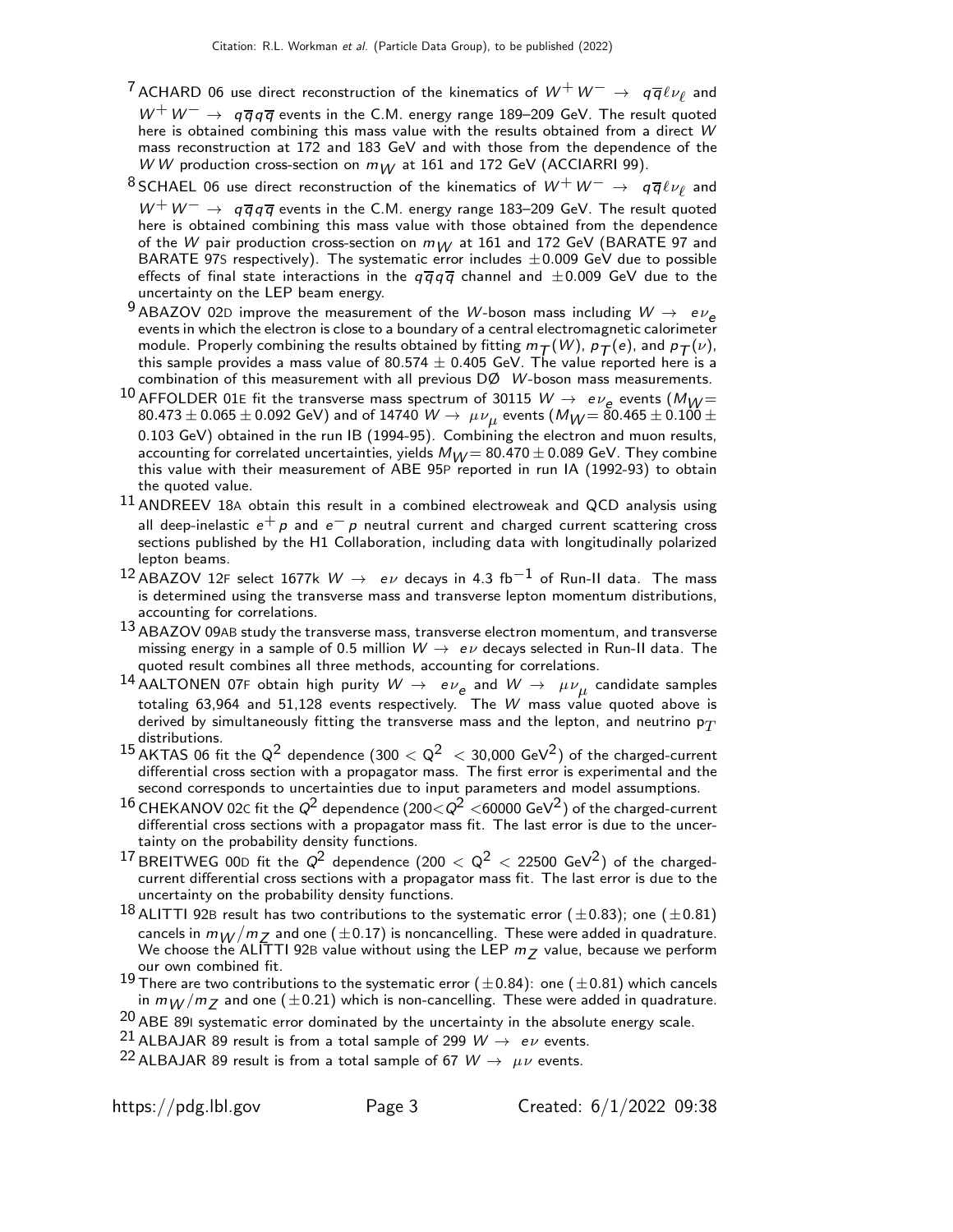# 23 ALBAJAR 89 result is from  $W \rightarrow \tau \nu$  events.

# W/Z MASS RATIO

| VALUE                                                                                                                                                                                                                                                                                                                                                                                                                                              | EVTS  | <i>DOCUMENT ID</i>  |    | <b>TECN</b> | COMMENT                                          |  |  |  |  |
|----------------------------------------------------------------------------------------------------------------------------------------------------------------------------------------------------------------------------------------------------------------------------------------------------------------------------------------------------------------------------------------------------------------------------------------------------|-------|---------------------|----|-------------|--------------------------------------------------|--|--|--|--|
| $0.88147 + 0.00013$                                                                                                                                                                                                                                                                                                                                                                                                                                |       | $1_{PDG}$           | 19 |             |                                                  |  |  |  |  |
| • • • We do not use the following data for averages, fits, limits, etc. • • •                                                                                                                                                                                                                                                                                                                                                                      |       |                     |    |             |                                                  |  |  |  |  |
| $0.8821 \pm 0.0011 \pm 0.0008$                                                                                                                                                                                                                                                                                                                                                                                                                     | 28323 | <sup>2</sup> ABBOTT |    | 98N D0      | $E_{\text{cm}}^{p\overline{p}}=1.8$ TeV          |  |  |  |  |
| $0.88114 \pm 0.00154 \pm 0.00252$                                                                                                                                                                                                                                                                                                                                                                                                                  | 5982  | $3$ ABBOTT          |    |             | 98P D0 $E_{cm}^{\overline{p}} = 1.8 \text{ TeV}$ |  |  |  |  |
| $0.8813 \pm 0.0036 \pm 0.0019$                                                                                                                                                                                                                                                                                                                                                                                                                     | 156   | $4$ ALITTI          |    |             | 92B UA2 $E_{cm}^{p\overline{p}} = 630$ GeV       |  |  |  |  |
| <sup>1</sup> This value was obtained using the world average values of $m_Z$ and $m_W$ as listed in<br>these listings.<br><sup>2</sup> ABBOTT 98N obtain this from a study of 28323 $W \rightarrow e \nu_e$ and 3294 $Z \rightarrow e^+e^-$<br>decays. Of this latter sample, 2179 events are used to calibrate the electron energy scale.<br>$^3$ ABBOTT 98P obtain this from a study of 5982 $W\rightarrow\ e\nu_e$ events. The systematic error |       |                     |    |             |                                                  |  |  |  |  |
| includes an uncertainty of $\pm 0.00175$ due to the electron energy scale.<br>$\mathcal{A}_{\mathcal{C}}$ is the set of $\mathcal{A}_{\mathcal{C}}$                                                                                                                                                                                                                                                                                                |       |                     |    |             |                                                  |  |  |  |  |

| <sup>4</sup> Scale error cancels in this ratio. |  |  |  |
|-------------------------------------------------|--|--|--|
|                                                 |  |  |  |

| <i>VALUE</i> (GeV) |                          |  |                                                                                                     | DOCUMENT ID                                                          |    |  | COMMENT                                              |  |
|--------------------|--------------------------|--|-----------------------------------------------------------------------------------------------------|----------------------------------------------------------------------|----|--|------------------------------------------------------|--|
| $10.809 \pm 0.012$ |                          |  | $1_{PDG}$                                                                                           |                                                                      | 19 |  |                                                      |  |
|                    |                          |  | • • • We do not use the following data for averages, fits, limits, etc. • • •                       |                                                                      |    |  |                                                      |  |
|                    | $10.4 \pm 1.4 \pm 0.8$   |  |                                                                                                     | ALBAJAR 89 UA1 $E_{\text{cm}}^{p\overline{p}} = 546,630 \text{ GeV}$ |    |  |                                                      |  |
|                    | 11.3 $\pm$ 1.3 $\pm$ 0.9 |  |                                                                                                     | ANSARI                                                               |    |  | 87 UA2 $E_{cm}^{\overline{p}} = 546,630 \text{ GeV}$ |  |
|                    | these listings.          |  | <sup>1</sup> This value was obtained using the world average values of $m_Z$ and $m_W$ as listed in |                                                                      |    |  |                                                      |  |

 $m_Z - m_W$ 

| $m_{W^+} - m_{W^-}$ |  |
|---------------------|--|

Test of CPT invariance.

| <i>VALUE</i> (GeV)                 | EVTS | <b>DOCUMENT ID</b>                                                | TECN | COMMENT                                                                                                                                                                                                                                                                                                                 |
|------------------------------------|------|-------------------------------------------------------------------|------|-------------------------------------------------------------------------------------------------------------------------------------------------------------------------------------------------------------------------------------------------------------------------------------------------------------------------|
| $-0.029 \pm 0.028$ OUR AVERAGE     |      |                                                                   |      |                                                                                                                                                                                                                                                                                                                         |
| $-0.029 \pm 0.013 \pm 0.025$ 13.7M |      | <sup>1</sup> AABOUD 18J ATLS $E_{\text{cm}}^{pp} = 7 \text{ TeV}$ |      |                                                                                                                                                                                                                                                                                                                         |
| $-0.19 \pm 0.58$                   | 1722 | ABE                                                               |      | 90G CDF $E_{cm}^{\overline{p}}=1.8$ TeV                                                                                                                                                                                                                                                                                 |
|                                    |      |                                                                   |      | <sup>1</sup> AABOUD 18J select 4.61M $W^+$ $\rightarrow$ $\mu^+ \nu_\mu$ , 3.40M $W^+$ $\rightarrow$ $e^+ \nu_e$ , 3.23M $W^ \rightarrow$                                                                                                                                                                               |
| 0.024 GeV modelling uncertainties. |      |                                                                   |      | $\mu^- \overline{\nu}_\mu$ and 2.49M $W^- \to e^- \overline{\nu}_e$ events in 4.6 fb <sup>-1</sup> $\rho \rho$ data at 7 TeV. The W mass is determined using the transverse mass and transverse lepton momentum distributions,<br>accounting for correlations. The systematic error includes 0.007 GeV experimental and |

### W WIDTH

The W width listed here corresponds to the width parameter in a Breit-Wigner distribution with mass-dependent width. To obtain the world average, common systematic uncertainties between experiments are properly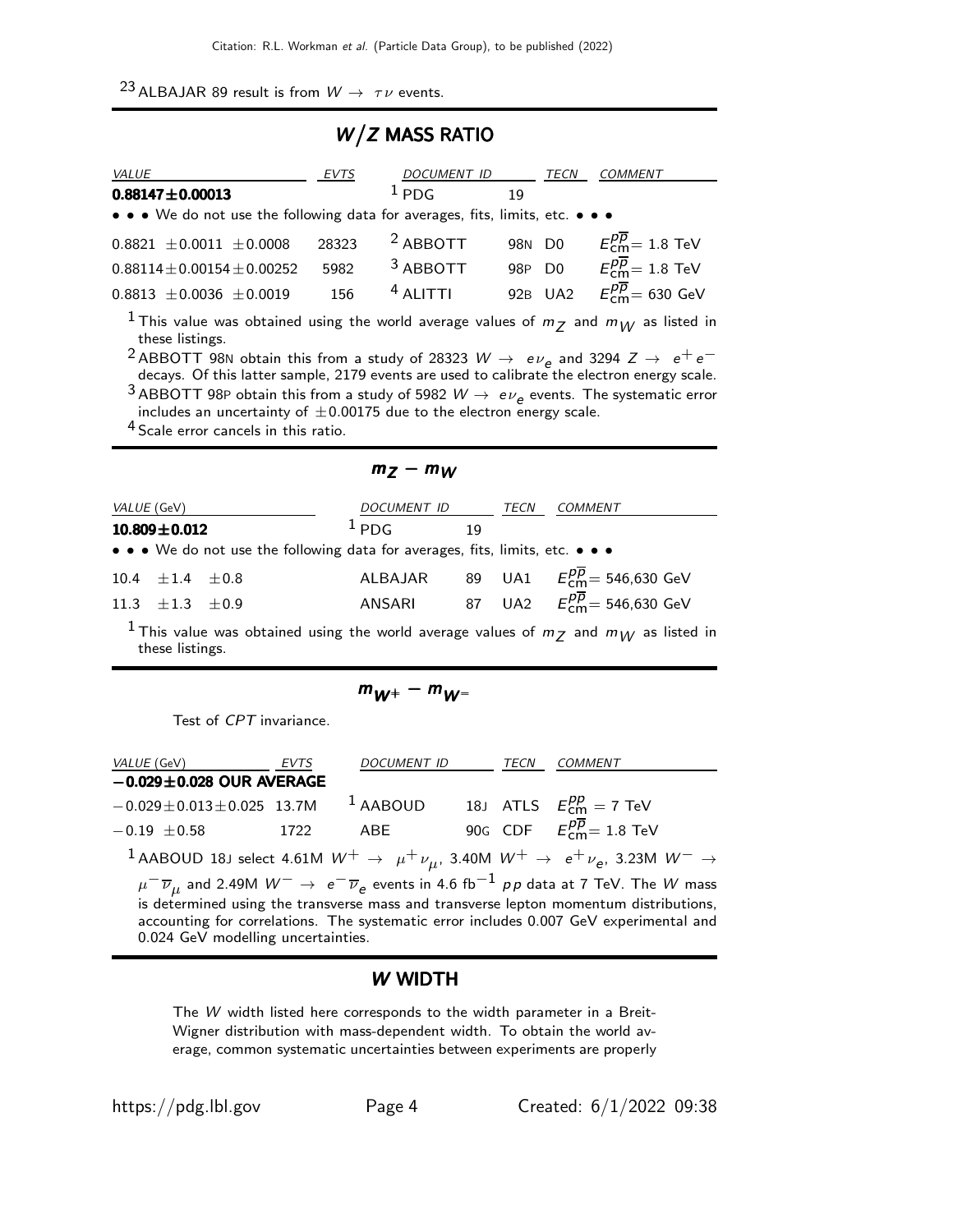taken into account. The LEP-2 average W width based on published results is 2.195  $\pm$  0.083 GeV [SCHAEL 13A]. The combined Tevatron data yields an average W width of  $2.046 \pm 0.049$  GeV [FERMILAB-TM-2460-E].

OUR FIT uses these average LEP and Tevatron width values and combines them assuming no correlations.

| VALUE (GeV)                                                                   | <b>EVTS</b> | DOCUMENT ID            |       | TECN                                  | <b>COMMENT</b>                                      |
|-------------------------------------------------------------------------------|-------------|------------------------|-------|---------------------------------------|-----------------------------------------------------|
| $2.085 \pm 0.042$ OUR FIT                                                     |             |                        |       |                                       |                                                     |
| $2.028 \pm 0.072$                                                             | 5272        | $1$ ABAZOV             |       | 09AK D0                               | $E_{\rm cm}^{p\overline{p}}=1.96$ GeV               |
| $2.032 \pm 0.045 \pm 0.057$                                                   | 6055        | <sup>2</sup> AALTONEN  |       |                                       | 08B CDF $E_{cm}^{p\overline{p}}=1.96$ TeV           |
| $2.404 \pm 0.140 \pm 0.101$                                                   | 10.3k       | $3$ ABDALLAH           | 08A   | <b>DLPH</b>                           | $E_{\text{cm}}^{ee}$ = 183–209 GeV                  |
| $1.996 \pm 0.096 \pm 0.102$                                                   | 10729       | <sup>4</sup> ABBIENDI  | 06    |                                       | OPAL $E_{cm}^{ee}$ = 170-209 GeV                    |
| $2.18 \pm 0.11 \pm 0.09$                                                      | 9795        | <sup>5</sup> ACHARD    | 06 L3 |                                       | $E_{cm}^{ee}$ = 172–209 GeV                         |
| $2.14 \pm 0.09 \pm 0.06$                                                      | 8717        | $6$ SCHAEL             | 06    | ALEP                                  | $E_{\text{cm}}^{\text{ee}} = 183 - 209 \text{ GeV}$ |
| 2.23 $^{+0.15}_{-0.14}$ ±0.10                                                 | 294         | <sup>7</sup> ABAZOV    |       | 02E D0                                | $E^{p\overline{p}}_{cm} = 1.8$ TeV                  |
| 2.05 $\pm$ 0.10 $\pm$ 0.08                                                    | 662         | <sup>8</sup> AFFOLDER  |       | 00M CDF                               | $E_{\textsf{cm}}^{p\overline{p}}=1.8\;\textsf{TeV}$ |
| • • • We do not use the following data for averages, fits, limits, etc. • • • |             |                        |       |                                       |                                                     |
| $2.152 \pm 0.066$<br>$2.064 \pm 0.060 \pm 0.059$                              | 79176       | $9$ ABBOTT<br>$10$ ABE | 00B   | D <sub>0</sub><br>95 <sub>W</sub> CDF | <b>Extracted value</b><br><b>Extracted value</b>    |
| 2.10 $^{+0.14}_{-0.13}$ ±0.09                                                 | 3559        | $11$ ALITTI            | 92    | $U$ A2                                | <b>Extracted value</b>                              |
| 2.18 $^{+0.26}_{-0.24}$ ±0.04                                                 |             | $12$ ALBAJAR           | 91    | UA1                                   | <b>Extracted value</b>                              |

 $<sup>1</sup>$  ABAZOV 09AK obtain this result fitting the high-end tail (100-200 GeV) of the transverse</sup> mass spectrum in  $W \rightarrow e \nu$  decays.

2 AALTONEN 08<sup>B</sup> obtain this result fitting the high-end tail (90–200 GeV) of the transverse mass spectrum in semileptonic  $W\rightarrow\; e \nu_{\bm e}$  and  $W\rightarrow\; \mu \nu_{\bm \mu}$  decays.

<sup>3</sup> ABDALLAH 08A use direct reconstruction of the kinematics of  $W^+W^-\rightarrow q\overline{q}\ell\nu$  and  $W^+W^-\rightarrow q\overline{q}q\overline{q}$  events. The systematic error includes  $\pm 0.065$  GeV due to final state interactions.

 $^4$ ABBIENDI 06 use direct reconstruction of the kinematics of  $W^+ \, W^- \rightarrow \; q \overline{q} \ell \nu_\ell$  and  $W^+W^-\rightarrow q\overline{q}q\overline{q}$  events. The systematic error includes  $\pm 0.003$  GeV due to the uncertainty on the LEP beam energy.

 $^5$ ACHARD 06 use direct reconstruction of the kinematics of  $W^+ \, W^- \rightarrow \, ~q\overline{q} \ell \nu_\ell$  and  $W^+W^-\rightarrow q\overline{q}q\overline{q}$  events in the C.M. energy range 189–209 GeV. The result quoted here is obtained combining this value of the width with the result obtained from a direct W mass reconstruction at 172 and 183 GeV (ACCIARRI 99).

 $^6$ SCHAEL 06 use direct reconstruction of the kinematics of  $W^+ \, W^- \rightarrow \; \; q \, \overline{q} \ell \nu_\ell$  and  $W^+W^-\rightarrow q\overline{q}q\overline{q}$  events. The systematic error includes  $\pm 0.05$  GeV due to possible effects of final state interactions in the  $q\overline{q}q\overline{q}$  channel and  $\pm 0.01$  GeV due to the uncertainty on the LEP beam energy.

 $7$  ABAZOV 02E obtain this result fitting the high-end tail (90–200 GeV) of the transversemass spectrum in semileptonic  $W\rightarrow\ e \nu_{\bm{e}}$  decays.

<sup>8</sup> AFFOLDER 00M fit the high transverse mass (100–200 GeV)  $W \rightarrow e \nu_e$  and  $W \rightarrow$  $\mu\nu_{\mu}$  events to obtain Γ(W)= 2.04  $\pm$  0.11(stat) $\pm$ 0.09(syst) GeV. This is combined with the earlier CDF measurement (ABE 95C) to obtain the quoted result.

<sup>9</sup> ABBOTT 00B measure  $R = 10.43 \pm 0.27$  for the  $W \rightarrow e \nu_e$  decay channel. They use the SM theoretical predictions for  $\sigma(W)/\sigma(Z)$  and  $\mathsf{\Gamma}(W\to~{\bar e} \nu_e)$  and the world average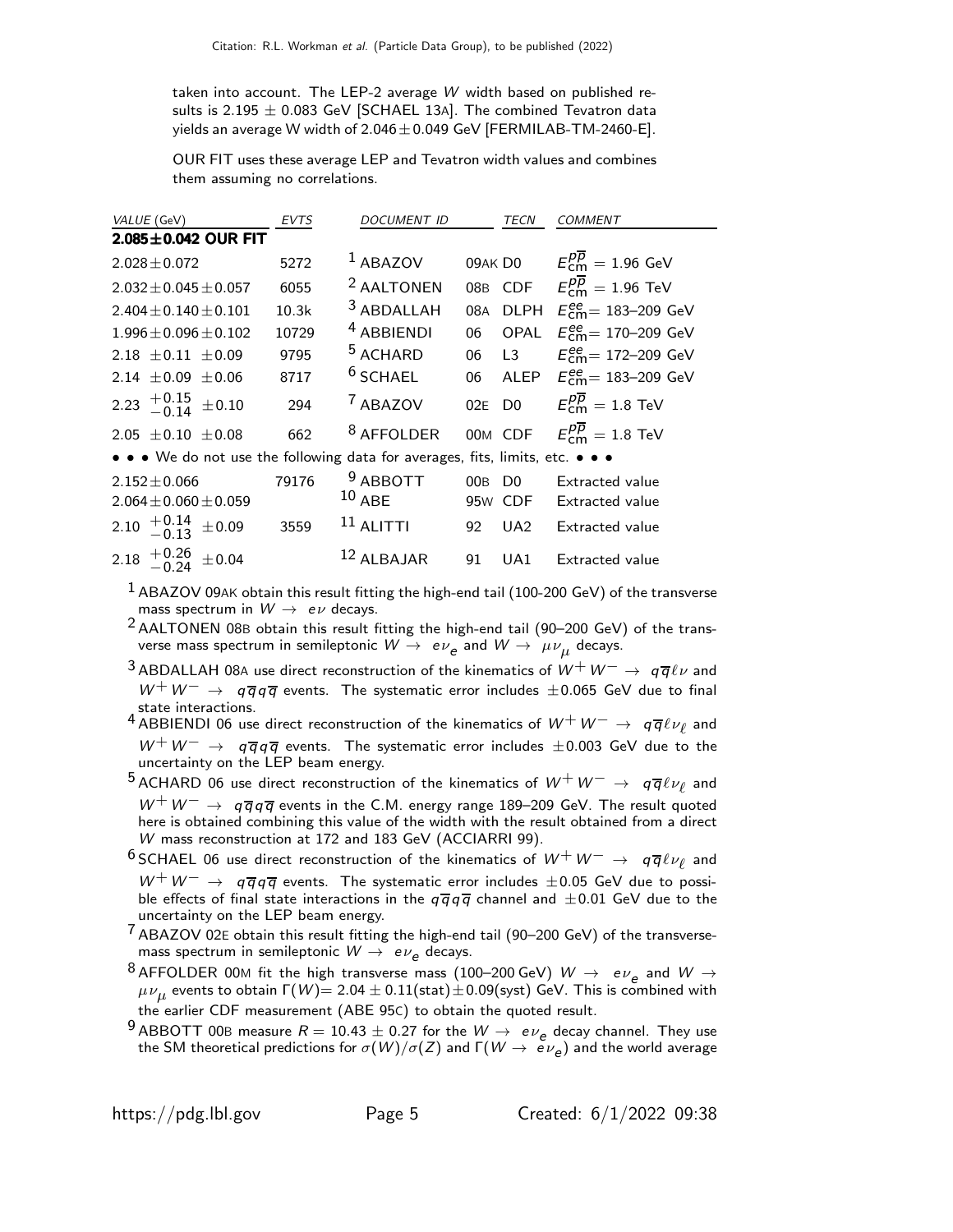for B( $Z \rightarrow ee$ ). The value quoted here is obtained combining this result (2.169  $\pm$  0.070 GeV) with that of ABBOTT 99H.

<sup>10</sup> ABE 95W measured  $R = 10.90 \pm 0.32 \pm 0.29$ . They use  $m_W = 80.23 \pm 0.18$  GeV,  $\sigma(W)/\sigma(Z) = 3.35 \pm 0.03$ ,  $\Gamma(W \to eV) = 225.9 \pm 0.9$  MeV,  $\Gamma(Z \to e^+e^-) =$ 83.98  $\pm$  0.18 MeV, and  $\Gamma(Z) = 2.4969 \pm 0.0038$  GeV.

11 ALITTI 92 measured  $R = 10.4 \frac{+0.7}{0.6}$  $+0.7$   $+0.3$ . The values of  $\sigma(Z)$  and  $\sigma(W)$  come from  $O(\alpha_s^2)$  calculations using  $m_{\mathcal{W}} = 80.14 \pm 0.27$  GeV, and  $m_{\mathcal{Z}} = 91.175 \pm 0.021$  GeV along with the corresponding value of  $\sin^2 \theta_W = 0.2274$ . They use  $\sigma(W)/\sigma(Z) =$  $3.26 \pm 0.07 \pm 0.05$  and  $\Gamma(Z) = 2.487 \pm 0.010$  GeV.

<sup>12</sup> ALBAJAR 91 measured  $R = 9.5 + 1.1$  $^{+1.1}_{-1.0}$  (stat. + syst.).  $\sigma(W)/\sigma(Z)$  is calculated in QCD<br>− 80.18 + 0.28 CoV and m − − 01.172 + 0.031 CoV at the parton level using  $m_W = 80.18 \pm 0.28$  GeV and  $m_Z = 91.172 \pm 0.031$  GeV along with  $\sin^2 \theta_{W} = 0.2322 \pm 0.0014$ . They use  $\sigma(W)/\sigma(Z) = 3.23 \pm 0.05$  and  $\Gamma(Z)$  $= 2.498 \pm 0.020$  GeV. This measurement is obtained combining both the electron and muon channels.

### $W<sup>+</sup>$  DECAY MODES

 $W^-$  modes are charge conjugates of the modes below.

|                       | Mode                              | Fraction $(\Gamma_i/\Gamma)$ | Confidence level           |
|-----------------------|-----------------------------------|------------------------------|----------------------------|
| $\Gamma_1$            | $\ell^+ \nu$                      | $(10.86 \pm 0.09)$ %<br>[a]  |                            |
| $\Gamma_2$            | $e^+$ $\nu$                       | $(10.71 \pm 0.16)$ %         |                            |
| $\Gamma_3$            | $\mu^+ \nu$                       | $(10.63 \pm 0.15)\%$         |                            |
| $\Gamma_4$            | $\tau^+ \nu$                      | $(11.38 \pm 0.21)$ %         |                            |
| $\Gamma_{5}$          | hadrons                           | $(67.41 \pm 0.27)\%$         |                            |
| $\Gamma_6$            | $\pi^+$ $\gamma$                  | < 7                          | $\times$ 10 $^{-6}$<br>95% |
| $\Gamma_7$            | $D_s^+\gamma$                     | $\times$ 10 $^{-3}$<br>< 1.3 | 95%                        |
| $\Gamma_8$            | cX                                | $(33.3 \pm 2.6) \%$          |                            |
| $\Gamma_{\mathsf{Q}}$ | $c\overline{s}$                   | $(31 \t +13 \t -11)$ %       |                            |
|                       | $\Gamma_{10}$ invisible           | $(1.4 \pm 2.9) \%$<br>[b]    |                            |
|                       | $\Gamma_{11}$ $\pi^+ \pi^+ \pi^-$ | < 1.01                       | $\times$ 10 $^{-6}$<br>95% |

[a]  $\ell$  indicates each type of lepton (e,  $\mu$ , and  $\tau$ ), not sum over them.

[b] This represents the width for the decay of the W boson into a charged particle with momentum below detectability, p< 200 MeV.

### W PARTIAL WIDTHS

#### $\Gamma$ (invisible)  $\Gamma_{10}$  $\Gamma$ (invisible)  $\Gamma_{10}$ invisible<sup>Γ</sup> <sup>Γ</sup>

This represents the width for the decay of the W boson into a charged particle with momentum below detectability, p< 200 MeV. VALUE (MeV) DOCUMENT ID TECN COMMENT  $+$ **52** ± 33  $1$  BARATE 99I ALEP  $E_{\text{cm}}^{ee}$  = 161+172+183 GeV

| $30 + 52 + 33$ |
|----------------|
|                |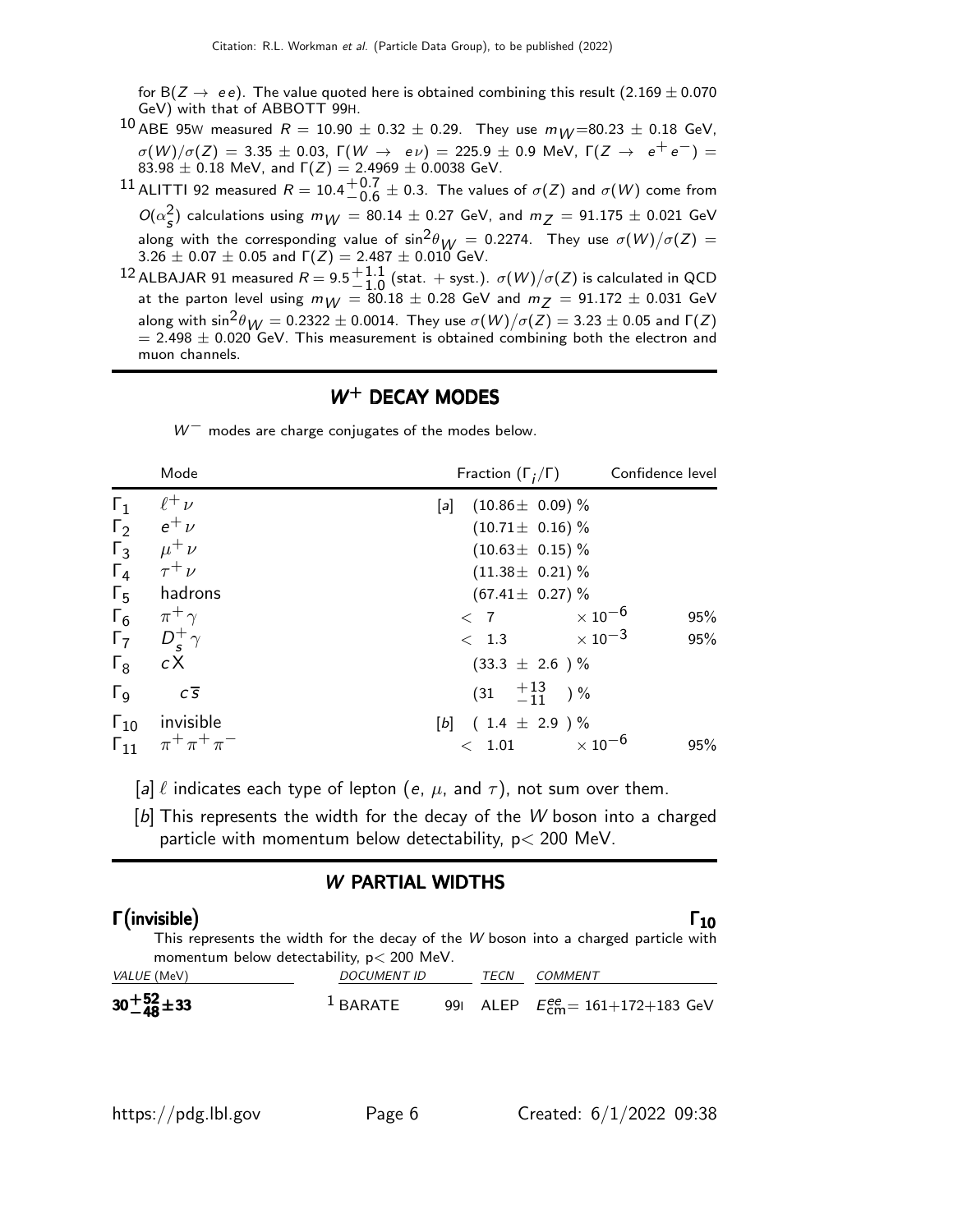• • • We do not use the following data for averages, fits, limits, etc. • • •

 $2$  BARATE 99L ALEP  $E_{\textsf{cm}}^{ee}$  = 161+172+183 GeV

<sup>1</sup> BARATE 99I measure this quantity using the dependence of the total cross section  $\sigma_{W}$  W upon a change in the total width. The fit is performed to the WW measured cross sections at 161, 172, and 183 GeV. This partial width is  $<$  139 MeV at 95%CL.

<sup>2</sup> BARATE 99L use W-pair production to search for effectively invisible W decays, tagging with the decay of the other W boson to Standard Model particles. The partial width for effectively invisible decay is  $<$  27 MeV at 95%CL.

#### W BRANCHING RATIOS

Overall fits are performed to determine the branching ratios of the W boson. Averages on  $W \to e\nu$ ,  $W \to \mu\nu$ , and  $W \to \tau\nu$ , and their correlations are obtained by combining results from the four LEP experiments properly taking into account the common systematic uncertainties and their correlations [SCHAEL 13A]. A first fit determines the three individual leptonic braching ratios B( $W \rightarrow e\nu$ ), B( $W \rightarrow \mu\nu$ ), and B( $W \rightarrow$  $\tau \nu)$ . This fit has a  $\chi^2 =$  6.3 for 9 degrees of freedom. The correlation coefficients between the branching fractions are 0.14 (e –  $\mu$ ), –0.20 (e –  $\tau$ ),  $-0.12$  ( $\mu - \tau$ ). A second fit assumes lepton universality and determines the leptonic branching ratio B( $W \rightarrow \ell \nu$ ) and the hadronic branching ratio is derived as B $(W \rightarrow$  hadrons)  $= 1-3$  B $(W \rightarrow \ \ell \nu)$ . This fit has a  $\chi^2$  $= 15.4$  for 11 degrees of freedom.

## $\Gamma(\ell^+\nu)/\Gamma_{\rm total}$   $\Gamma_1/\Gamma$  $\ell$  indicates average over e,  $\mu$ , and  $\tau$  modes, not sum over modes.

| VALUE (units $10^{-2}$ )                                                      | <b>EVTS</b> | <b>DOCUMENT ID</b> | TECN | <b>COMMENT</b>                         |
|-------------------------------------------------------------------------------|-------------|--------------------|------|----------------------------------------|
| 10.86±0.09 OUR FIT                                                            |             |                    |      |                                        |
| $10.86 \pm 0.12 \pm 0.08$                                                     | 16438       | ABBIENDI           |      | 07A OPAL $E_{cm}^{ee} = 161 - 209$ GeV |
| $10.85 \pm 0.14 \pm 0.08$                                                     | 13600       | ABDALLAH           |      | 04G DLPH $E_{cm}^{ee} = 161 - 209$ GeV |
| $10.83 \pm 0.14 \pm 0.10$                                                     | 11246       | ACHARD             |      | 04J L3 $E_{cm}^{ee} = 161-209$ GeV     |
| $10.96 \pm 0.12 \pm 0.05$                                                     | 16116       | SCHAEL             |      | 04A ALEP $E_{cm}^{ee} = 183 - 209$ GeV |
| • • • We do not use the following data for averages, fits, limits, etc. • • • |             |                    |      |                                        |

| $11.02\pm0.52$ |                 | 11858 <sup>1</sup> ABBOTT 99H D0 $E_{cm}^{pp} = 1.8$ TeV |  |                                        |
|----------------|-----------------|----------------------------------------------------------|--|----------------------------------------|
| $10.4 \pm 0.8$ | 3642 $^{2}$ ABE |                                                          |  | 921 CDF $E_{\text{cm}}^{pp}$ = 1.8 TeV |

1 ABBOTT 99H measure  $R \equiv [\sigma_W B(W \to \ell \nu_\ell)]/[\sigma_Z B(Z \to \ell \ell)] = 10.90 \pm 0.52$ combining electron and muon channels. They use  $M_W = 80.39 \pm 0.06$  GeV and the SM theoretical predictions for  $\sigma(W)/\sigma(Z)$  and B $(Z \to \ell\ell)$ .

 $^{2}$  1216  $\pm$  38 $^{+27}_{-31}$  W  $\rightarrow \mu\nu$  events from ABE 92I and 2426W  $\rightarrow e\nu$  events of ABE 91C. ABE 92I give the inverse quantity as  $9.6 \pm 0.7$  and we have inverted.

| $\Gamma(e^+\nu)/\Gamma_{\rm total}$ |             |                    |        |      |                                                       | $\Gamma_2/\Gamma$ |
|-------------------------------------|-------------|--------------------|--------|------|-------------------------------------------------------|-------------------|
| VALUE (units $10^{-2}$ )            | <b>EVTS</b> | <b>DOCUMENT ID</b> |        | TECN | <b>COMMENT</b>                                        |                   |
| 10.71 $\pm$ 0.16 OUR FIT            |             |                    |        |      |                                                       |                   |
| $10.71 + 0.25 + 0.11$               | 2374        | <b>ABBIENDI</b>    |        |      | 07A OPAL $E_{\text{cm}}^{ee} = 161 - 209 \text{ GeV}$ |                   |
| $10.55 + 0.31 + 0.14$               | 1804        | ABDALLAH           |        |      | 04G DLPH $E_{cm}^{ee} = 161 - 209$ GeV                |                   |
| $10.78 + 0.29 + 0.13$               | 1576        | <b>ACHARD</b>      | 04J L3 |      | $E_{\text{cm}}^{\text{ee}} = 161 - 209 \text{ GeV}$   |                   |
| $10.78 + 0.27 + 0.10$               | 2142        | <b>SCHAEL</b>      |        |      | 04A ALEP $E_{\text{cm}}^{ee} = 183 - 209 \text{ GeV}$ |                   |
|                                     |             |                    |        |      |                                                       |                   |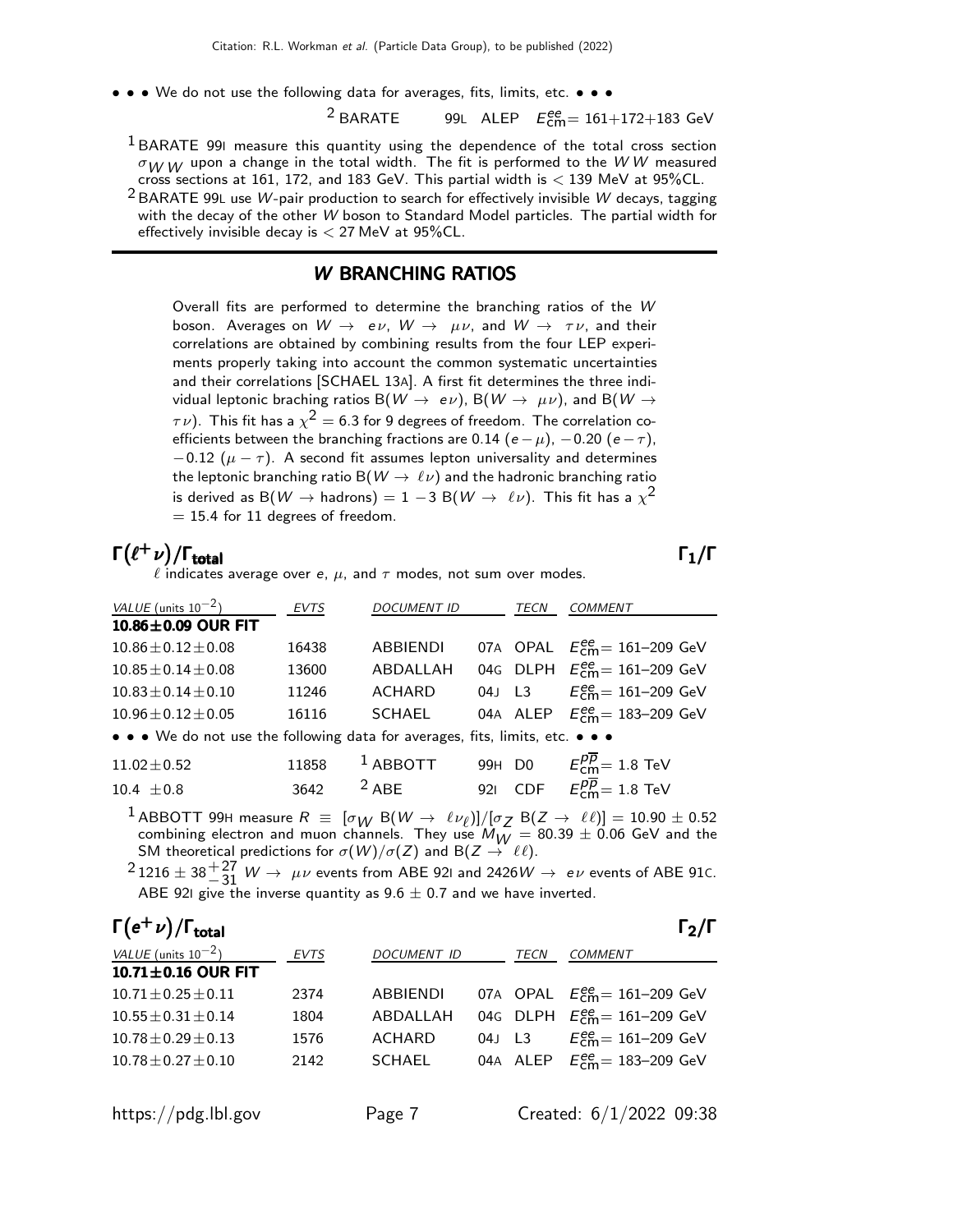• • • We do not use the following data for averages, fits, limits, etc. • • •

$$
10.61 \!\pm\! 0.28
$$

 $10.61 \pm 0.28$   $1$  ABAZOV 04D TEVA  $E_{\text{cm}}^{p\overline{p}} = 1.8$  TeV

 $<sup>1</sup>$  ABAZOV 04D take into account all correlations to properly combine the CDF (ABE 95W)</sup> and DØ (ABBOTT 00B) measurements of the ratio R in the electron channel. The ratio R is defined as  $[\sigma_W \cdot B(W \to e \nu_e)] / [\sigma_Z \cdot B(Z \to ee)]$ . The combination gives  $R^{Tevatron} = 10.59 \pm 0.23$ .  $\sigma_{W}$  /  $\sigma_{Z}$  is calculated at next-to-next-to-leading order (3.360  $\pm$  0.051). The branching fraction B(Z  $\rightarrow$  ee) is taken from this Review as  $(3.363 \pm 0.004)\%$ .

| $\Gamma(\mu^+\nu)/\Gamma_{\rm total}$ |             |                    |        | $\Gamma_3/\Gamma$                      |
|---------------------------------------|-------------|--------------------|--------|----------------------------------------|
| VALUE (units $10^{-2}$ )              | <b>EVTS</b> | <b>DOCUMENT ID</b> | TECN   | <b>COMMENT</b>                         |
| $10.63 \pm 0.15$ OUR FIT              |             |                    |        |                                        |
| $10.78 + 0.24 + 0.10$                 | 2397        | ABBIENDI           |        | 07A OPAL $E_{cm}^{ee} = 161 - 209$ GeV |
| $10.65 + 0.26 + 0.08$                 | 1998        | ABDALLAH           |        | 04G DLPH $E_{cm}^{ee} = 161-209$ GeV   |
| $10.03 + 0.29 + 0.12$                 | 1423        | ACHARD             | 04J L3 | $E_{cm}^{ee} = 161 - 209$ GeV          |
| $10.87 \pm 0.25 \pm 0.08$             | 2216        | SCHAFL             |        | 04A ALEP $E_{cm}^{ee} = 183 - 209$ GeV |
|                                       |             |                    |        |                                        |

| $\Gamma(\mu^+\nu)/\Gamma(e^+\nu)$                                      |             |               |             | $\Gamma_3/\Gamma_2$                                    |
|------------------------------------------------------------------------|-------------|---------------|-------------|--------------------------------------------------------|
| <b>VALUE</b>                                                           | <b>EVTS</b> | DOCUMENT ID   | <b>TECN</b> | <b>COMMENT</b>                                         |
| $0.996 \pm 0.008$ OUR AVERAGE                                          |             |               |             |                                                        |
| $1.003 \pm 0.010$                                                      |             | $1$ AABOUD    |             | 170 ATLS $E_{\text{cm}}^{pp} = 7 \text{ TeV}$          |
| $0.980 \pm 0.018$                                                      |             | $2$ AAIJ      |             | 16AJ LHCB $E_{\text{cm}}^{pp} = 8 \text{ TeV}$         |
| $0.993 \pm 0.019$                                                      |             | <b>SCHAEL</b> |             | 13A LEP $E_{cm}^{ee} = 130 - 209$ GeV                  |
| $0.89 \pm 0.10$                                                        | 13k         | $3$ ABACHI    |             | 95D D0 $E_{cm}^{p\overline{p}} = 1.8$ TeV              |
| $1.02 \pm 0.08$                                                        | 1216        | $4$ ABE       |             | 921 CDF $E_{\text{cm}}^{\overline{p}}=1.8 \text{ TeV}$ |
| $1.00 \pm 0.14 \pm 0.08$                                               | 67          | ALBAJAR       | 89 UA1      | $E_{cm}^{p\overline{p}}$ = 546,630 GeV                 |
| a a Mode pet use the following data fex averages fits limits ats a a a |             |               |             |                                                        |

• • We do not use the following data for averages, fits, limits, etc. • • •

$$
1.24~^{+0.6}_{-0.4}
$$

14 ARNISON 84D UA1 Repl. by ALBAJAR 89

<sup>1</sup> AABOUD 17Q make a precise determination of  $W \rightarrow e \nu$  and  $W \rightarrow \mu \nu$  production in the follwoing fiducial phase space: lepton pseudo-rapidity range  $|\eta| < 2.5$ , lepton in the follwoing fiducial phase space: lepton pseudo-rapidity range  $|\eta| < 2.5$ , lepton and neutrino transverse momenta larger than 25 GeV each, and W transverse mass larger than 25 GeV. They determine the ratio of the W branching fractions B( $W \rightarrow$  $e \nu$ )/B(W  $\rightarrow \mu \nu$ ) = 0.9967  $\pm$  0.0004  $\pm$  0.0101 = 0.997  $\pm$  0.010.

- $^2$ AAIJ 16AJ make precise measurements of forward  $W\to e\nu$  and  $W\to \mu\nu$  production in proton-proton collisions at 8 TeV and determine the ratio of the W branching fractions  $B(W \to e\nu)/B(W \to \mu\nu) = 1.020 \pm 0.002 \pm 0.019.$
- 3 ABACHI 95D obtain this result from the measured  $\sigma_W B(W \to \mu \nu) = 2.09 \pm 0.23 \pm 0.23$ 0.11 nb and  $\sigma_W B(W \to e\nu) = 2.36 \pm 0.07 \pm 0.13$  nb in which the first error is the combined statistical and systematic uncertainty, the second reflects the uncertainty in the luminosity.
- 4 ABE 921 obtain  $\sigma_{10}/B(W \to \mu \nu) = 2.21 \pm 0.07 \pm 0.21$  and combine with ABE 91C  $\sigma_{10}/W$  $B((W \to e\nu))$  to give a ratio of the couplings from which we derive this measurement.

| $\Gamma(\tau^+\nu)/\Gamma_{\rm total}$         |             |                    |          | $\Gamma_4/\Gamma$                                     |
|------------------------------------------------|-------------|--------------------|----------|-------------------------------------------------------|
| VALUE (units $10^{-2}$ )<br>11.38±0.21 OUR FIT | <b>EVTS</b> | <b>DOCUMENT ID</b> | TECN     | <b>COMMENT</b>                                        |
| $11.14 \pm 0.31 \pm 0.17$                      | 2177        | ABBIENDI           |          | 07A OPAL $E_{\text{cm}}^{ee} = 161 - 209 \text{ GeV}$ |
| $11.46 \pm 0.39 \pm 0.19$                      | 2034        | ABDALLAH           |          | 04G DLPH $E_{cm}^{ee} = 161-209$ GeV                  |
| $11.89 \pm 0.40 \pm 0.20$                      | 1375        | <b>ACHARD</b>      | 04J L3   | $E_{cm}^{ee} = 161 - 209$ GeV                         |
| $11.25 \pm 0.32 \pm 0.20$                      | 2070        | <b>SCHAEL</b>      | 04A ALEP | $E_{cm}^{ee} = 183 - 209$ GeV                         |
| https://pdg.lbl.gov                            |             | Page 8             |          | Created: 6/1/2022 09:38                               |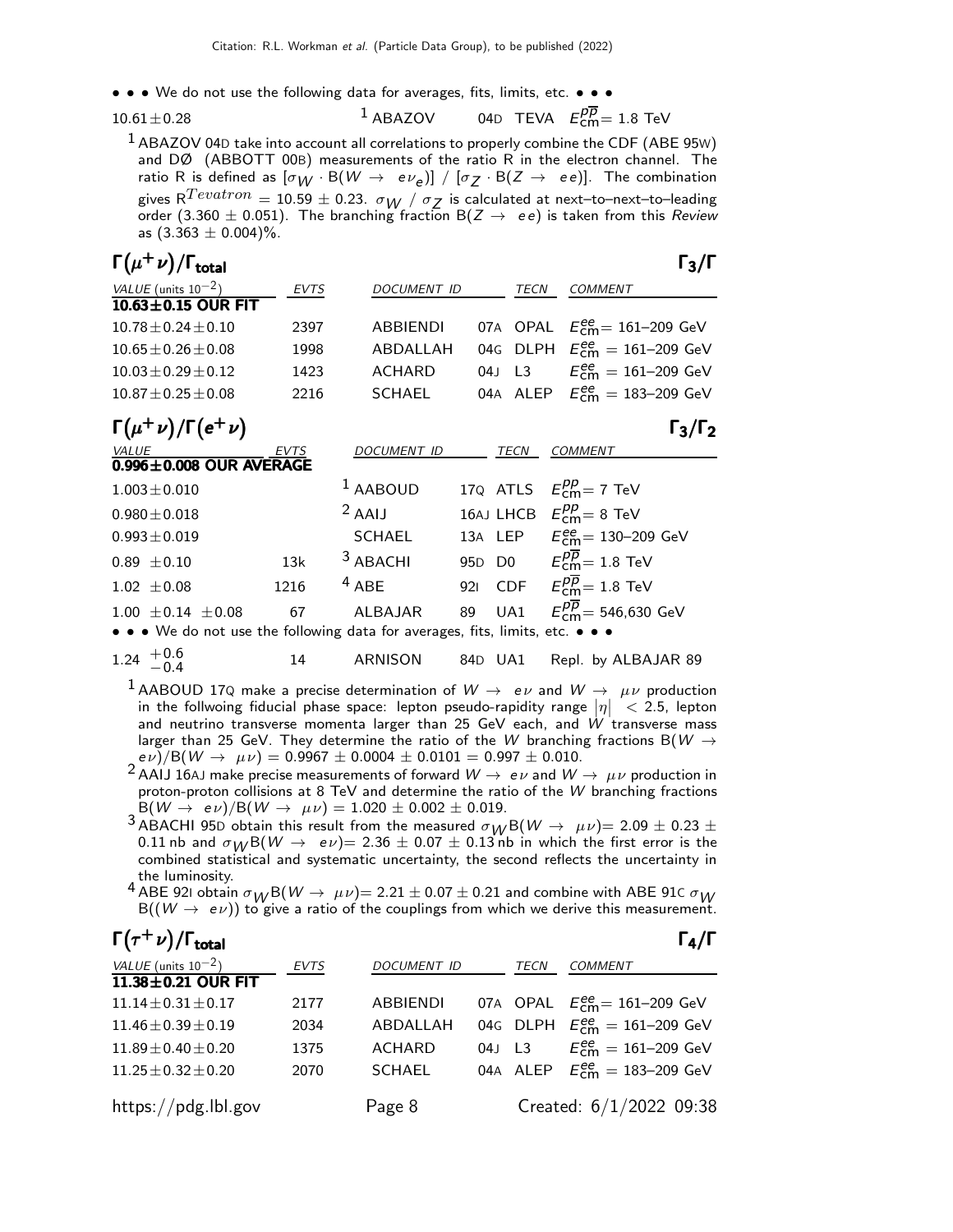

<sup>1</sup> AAD 21AN study  $t\bar{t}$  production, with the W bosons in top-quark decay decaying to electrons or taus, with the tau decaying further into a muon. Analyzing the muon impact parameter and its transverse momentum, the contributions from prompt muons (arising from W decay) and non-prompt muons (arising from tau decay) are separated, allowing a measurement of the ratio of the W branching fractions into taus and muons,  $R(\tau/\mu)$  $= 0.992 \pm 0.007 \pm 0.011$  where the first error is statistical and the second systematic.

- <sup>2</sup> ABBOTT 00D measure  $\sigma_{W} \times B(W \to \tau \nu_{\tau}) = 2.22 \pm 0.09 \pm 0.10 \pm 0.10$  nb. Using the  $\mathrm{ABBOTT}$  00B result  $\sigma_{\mathcal{W}}\times \mathrm{B}(\mathcal{W}\rightarrow e\,\nu_{\bm{e}}) = 2.31\pm0.01\pm0.05\pm0.10$  nb, they quote the ratio of the couplings from which we derive this measurement.
- <sup>3</sup> ABE 92E use two procedures for selecting  $W \to \tau \nu_{\tau}$  events. The missing  $E_{\mathcal{T}}$  trigger leads to  $132 \pm 14 \pm 8$  events and the  $\tau$  trigger to  $47 \pm 9 \pm 4$  events. Proper statistical and systematic correlations are taken into account to arrive at  $\sigma B(W \to \tau \nu) = 2.05 \pm 0.27$ nb. Combined with ABE 91C result on  $\sigma B(W \to e\nu)$ , ABE 92E quote a ratio of the couplings from which we derive this measurement.

 $4$  This measurement is derived by us from the ratio of the couplings of ALITTI 92F.  $\Gamma(\tau^+ \nu)/\Gamma(e^+ \nu)$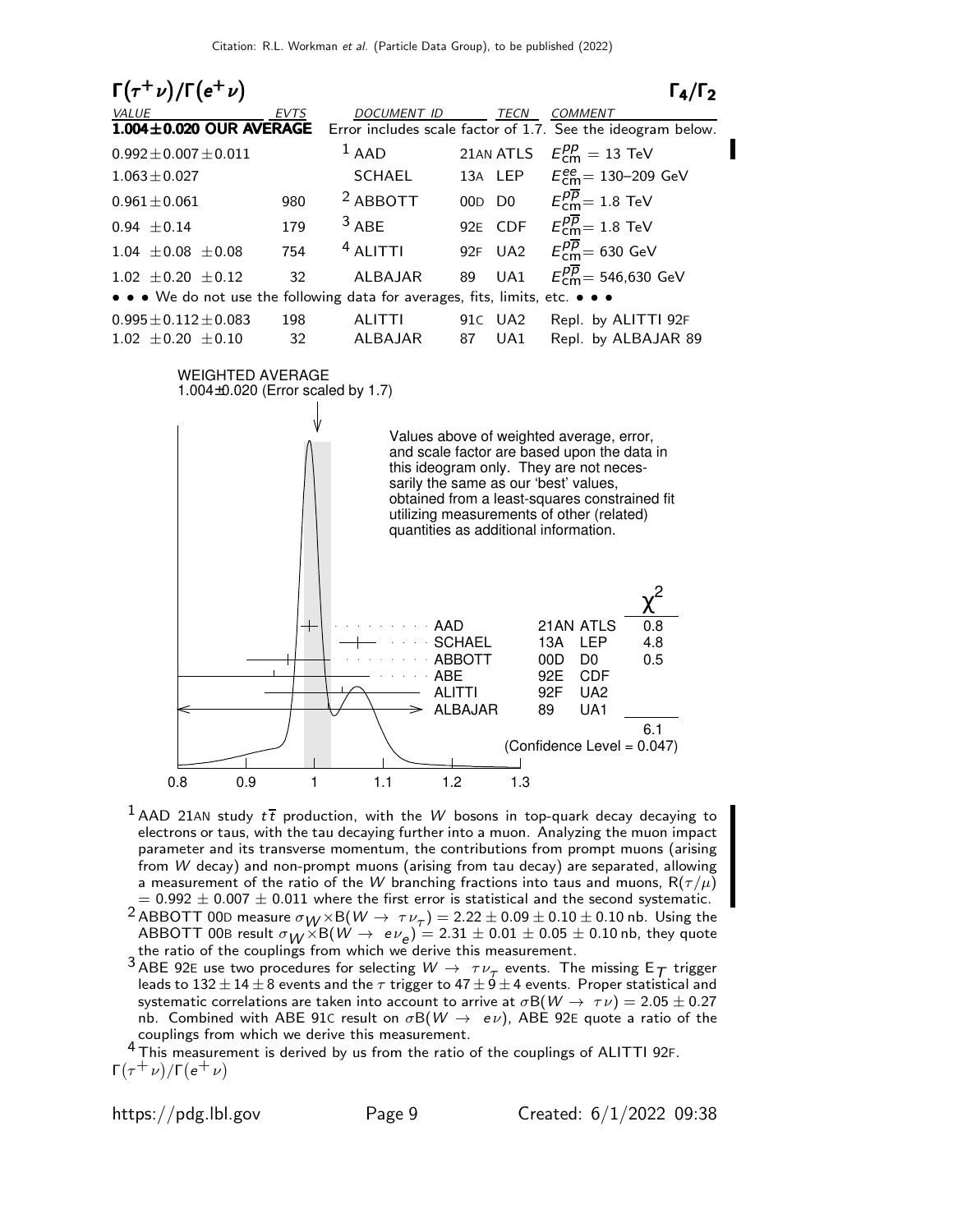| $\Gamma(\tau^+\nu)/\Gamma(\mu^+\nu)$ |             |             | $\Gamma_4/\Gamma_3$                                  |
|--------------------------------------|-------------|-------------|------------------------------------------------------|
| <i>VALUE</i>                         | DOCUMENT ID | <b>TFCN</b> | COMMENT                                              |
| $1.070 \pm 0.026$                    | SCHAEL      |             | 13A LEP $E_{\text{cm}}^{ee} = 130 - 209 \text{ GeV}$ |

# Γ (hadrons) / Γ<sub>total</sub>Γ (πρόκληση) του Γενικό Γενικό Γενικό Γενικό Γενικό Γενικό Γενικό Γενικό Γενικό Γενικό Γ

/Γ<sub>total</sub> Γ<sub>5</sub>/Γ OUR FIT value is obtained by a fit to the lepton branching ratio data assuming lepton universality.

| VALUE (units $10^{-2}$ )                 | <b>EVTS</b> | <b>DOCUMENT ID</b> | TECN                              | <b>COMMENT</b>                                             |
|------------------------------------------|-------------|--------------------|-----------------------------------|------------------------------------------------------------|
| 67.41 $\pm$ 0.27 OUR FIT                 |             |                    |                                   |                                                            |
| $67.41 \pm 0.37 \pm 0.23$                | 16438       | ABBIENDI           |                                   | 07A OPAL $E_{\text{cm}}^{\text{ee}} = 161-209 \text{ GeV}$ |
| $67.45 \pm 0.41 \pm 0.24$                | 13600       | ABDALLAH           |                                   | 04G DLPH $E_{cm}^{ee} = 161-209$ GeV                       |
| $67.50 \pm 0.42 \pm 0.30$                | 11246       | <b>ACHARD</b>      | 04J L3                            | $E_{\text{cm}}^{\text{ee}} = 161 - 209 \text{ GeV}$        |
| $67.13 \pm 0.37 \pm 0.15$                | 16116       | <b>SCHAEL</b>      |                                   | 04A ALEP $E_{cm}^{ee} = 183 - 209$ GeV                     |
| $\Gamma(\pi^+\gamma)/\Gamma_{\rm total}$ |             |                    |                                   | $\Gamma_6/\Gamma$                                          |
| VALUE                                    | CL%         | DOCUMENT ID        | <b>COMMENT</b>                    |                                                            |
| ${<}1.50\times10^{-5}$                   | 95          | $1$ SIRUNYAN       | 21 $E_{cm}^{pp} = 13 \text{ TeV}$ |                                                            |

 $1$  SIRUNYAN 21I search for the rare decay of a W boson into a charged pion accompanied by a photon. A signal is not observed, and an upper limit on the branching fraction  $\mathsf{B}(W \to \pi\gamma) <~1.50 \times 10^{-5}$  is obtained at 95% C.L.

| $\Gamma(\pi^+\gamma)/\Gamma(e^+\nu)$ |        |                    |             | $\Gamma_6/\Gamma_2$                                       |
|--------------------------------------|--------|--------------------|-------------|-----------------------------------------------------------|
| VALUE                                | $CL\%$ | <b>DOCUMENT ID</b> | <b>TECN</b> | <b>COMMENT</b>                                            |
| $< 6.4 \times 10^{-5}$               | 95     |                    |             | AALTONEN 12w CDF $E_{cm}^{\overline{p}}=1.96$ Tev         |
| $< 7 \times 10^{-4}$                 | 95     | ABE                |             | 98H CDF $E_{cm}^{\overline{p}}=1.8$ TeV                   |
| $< 4.9 \times 10^{-3}$               | 95     | $1$ ALITTI         |             | 92D UA2 $E_{\text{cm}}^{p\overline{p}} = 630 \text{ GeV}$ |
| $<$ 58 $\times$ 10 <sup>-3</sup>     | 95     | $2$ ALBAJAR        |             | 90 UA1 $E_{cm}^{p\overline{p}} = 546, 630 \text{ GeV}$    |

 $1$ ALITTI 92D limit is  $3.8 \times 10^{-3}$  at 90%CL.

 $2$  ALBAJAR 90 obtain  $<$  0.048 at 90%CL.

| $\Gamma(D_s^+\gamma)/\Gamma(e^+\nu)$ |        |                    |      | $\Gamma_7/\Gamma_2$                                   |
|--------------------------------------|--------|--------------------|------|-------------------------------------------------------|
| VALUE                                | $CL\%$ | <b>DOCUMENT ID</b> | TECN | <b>COMMENT</b>                                        |
| $< 1.2 \times 10^{-2}$               | 95     | <b>ABE</b>         |      | 98P CDF $E_{cm}^{\overline{pp}} = 1.8$ TeV            |
| $\Gamma(cX)/\Gamma$ (hadrons)        |        |                    |      | $\Gamma_8/\Gamma_5$                                   |
| <i>VALUE</i>                         | EVTS   | <b>DOCUMENT ID</b> | TECN | <b>COMMENT</b>                                        |
| 0.49 $\pm$ 0.04 OUR AVERAGE          |        |                    |      |                                                       |
| $0.481 \pm 0.042 \pm 0.032$          | 3005   | $1$ ABBIENDI       |      | 00V OPAL $E_{\text{cm}}^{ee} = 183 + 189 \text{ GeV}$ |
| $0.51 \pm 0.05 \pm 0.03$             | 746    | $2$ BARATE         |      | 99M ALEP $E_{cm}^{ee} = 172 + 183$ GeV                |

 $^1$  ABBIENDI 00V tag  $W \rightarrow cX$  decays using measured jet properties, lifetime information, and leptons produced in charm decays. From this result, and using the additional measurements of  $\Gamma(W)$  and  $B(W \rightarrow$  hadrons),  $|V_{CS}|$  is determined to be  $0.969 \pm 0.045 \pm 0.036$ .

 $2\frac{20000 \pm 0.006 \pm 0.0006}{\text{BARATE 99M tag c jets using a neural network algorithm. From this measurement } |V_{cs}|$ is determined to be  $1.00 \pm 0.11 \pm 0.07$ .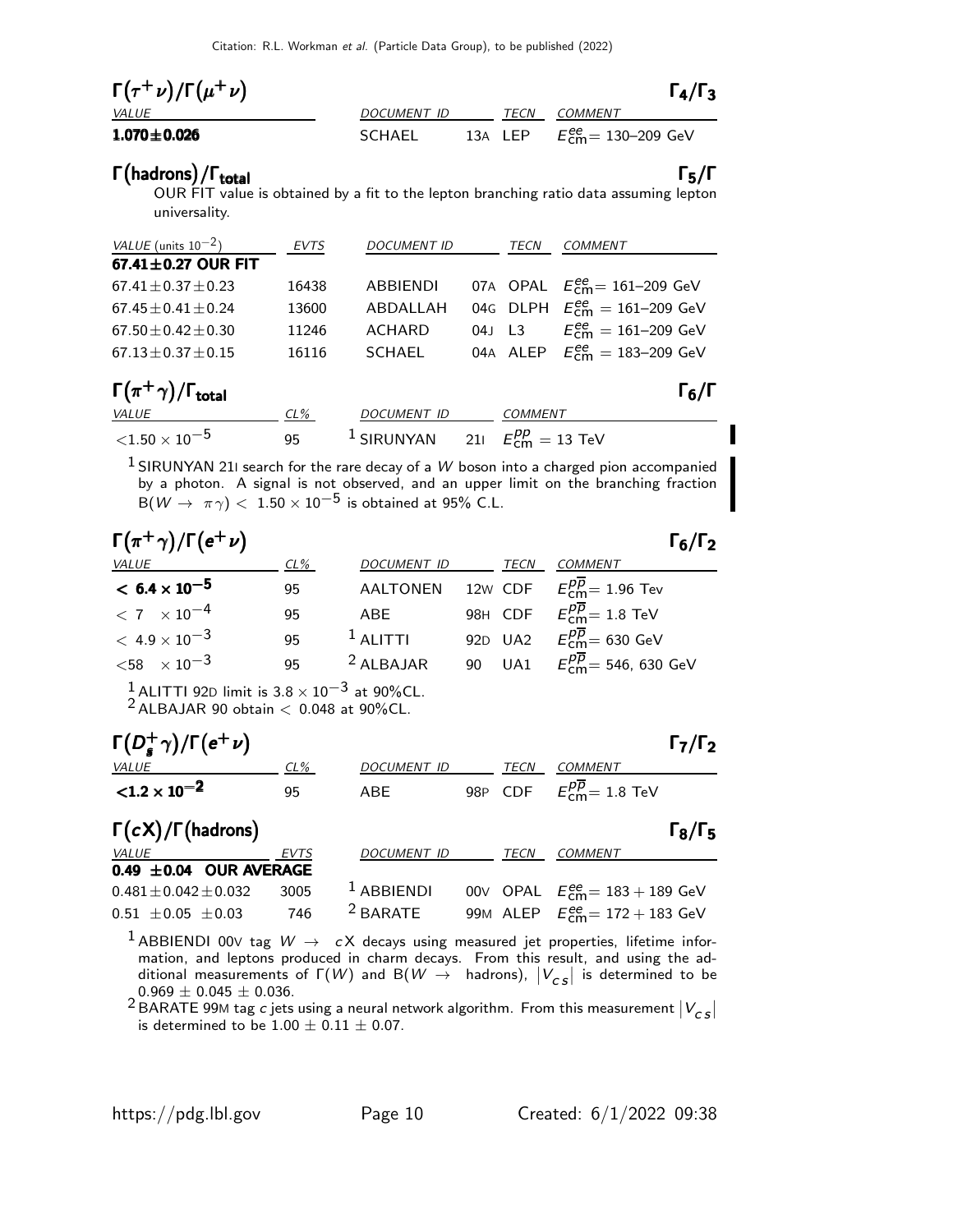$$
\Gamma(\pi^{+}\pi^{+}\pi^{-})/\Gamma_{\text{total}}
$$
\n
$$
\frac{\text{VALU E (units 10-6)}}{4.01}
$$
\n
$$
\frac{\text{CL\%}}{95}
$$
\n
$$
\frac{\text{DOCUMENT ID}}{1 \text{SIRUNYAN}}
$$
\n
$$
\frac{\text{TECN}}{19 \text{BG CMS}}
$$
\n
$$
\frac{\text{COMMENT}}{\text{Em}} = 13 \text{ TeV}
$$

 $1$  SIRUNYAN 19BG search for the rare decay of a W boson into three charged pions. Three pion candidates are required in each event, with transverse momentum larger than 35 GeV, 35 GeV, 18 GeV, respectively, while the transverse momentum of the three-pion system is required to be larger than 40 GeV. Analyzing the three-pion invariant mass, no excess is observed in the W mass region, leading to the 95% C.L. upper limit on the branching fraction.

| $R_{cs} = \Gamma(c\overline{s})/\Gamma(hadrons)$ |             |      |                                        | $\Gamma$ 9/Г $_5$ |
|--------------------------------------------------|-------------|------|----------------------------------------|-------------------|
| <i>VALUE</i>                                     | DOCUMENT ID | TECN | <i>COMMENT</i>                         |                   |
| $0.46 + 0.18 + 0.07$                             | $1$ ABREU   |      | 98N DLPH $E_{cm}^{ee} = 161 + 172$ GeV |                   |

 $1$  ABREU 98N tag c and s jets by identifying a charged kaon as the highest momentum particle in a hadronic jet. They also use a lifetime tag to independently identify a  $c$  jet, based on the impact parameter distribution of charged particles in a jet. From this measurement  $|V_{CS}|$  is determined to be  $0.94^{+0.32}_{-0.26} \pm 0.13$ .

### AVERAGE PARTICLE MULTIPLICITIES IN HADRONIC W DECAY

Summed over particle and antiparticle, when appropriate.

| $\langle N_{\pi^{\pm}}\rangle$ |              |             |                                                |
|--------------------------------|--------------|-------------|------------------------------------------------|
| <i>VALUE</i>                   | DOCUMENT ID  | <b>TFCN</b> | COMMENT                                        |
| $15.70 \pm 0.35$               | $1$ ABREU, P |             | 00F DLPH $E_{\text{cm}}^{\text{ee}}$ = 189 GeV |

<sup>1</sup> ABREU,P 00F measure  $\langle N_{\pi^{\pm}} \rangle = 31.65 \pm 0.48 \pm 0.76$  and  $15.51 \pm 0.38 \pm 0.40$  in the fully hadronic and semileptonic final states respectively. The value quoted is a weighted average without assuming any correlations.

| $\langle N_{K^{\pm}} \rangle$ |              |      |                                          |
|-------------------------------|--------------|------|------------------------------------------|
| <i>VALUE</i>                  | DOCUMENT ID  | TECN | COMMENT                                  |
| $2.20 \pm 0.19$               | $1$ ABREU, P |      | 00F DLPH $E_{\rm cm}^{\rm ee}$ = 189 GeV |

<sup>1</sup> ABREU,P 00F measure  $\langle N_{K\pm} \rangle = 4.38 \pm 0.42 \pm 0.12$  and 2.23  $\pm$  0.32  $\pm$  0.17 in the fully hadronic and semileptonic final states respectively. The value quoted is a weighted average without assuming any correlations.

# $\langle N_p \rangle$

| <i>VALUE</i>    | <i>DOCUMENT ID</i> |  | TECN COMMENT                                   |
|-----------------|--------------------|--|------------------------------------------------|
| $0.92 \pm 0.14$ | $1$ ABREU.P        |  | 00F DLPH $E_{\text{cm}}^{\text{ee}}$ = 189 GeV |

 $^{\displaystyle 1}$  ABREU,P 00F measure  $\langle N_{\bm p}^{} \rangle = 1.82 \pm 0.29 \pm 0.16$  and  $0.94 \pm 0.23 \pm 0.06$  in the fully hadronic and semileptonic final states respectively. The value quoted is a weighted average without assuming any correlations.

| $\langle N_{\rm charged} \rangle$ |                      |      |                                        |
|-----------------------------------|----------------------|------|----------------------------------------|
| <i>VALUE</i>                      | <b>DOCUMENT ID</b>   | TECN | <b>COMMENT</b>                         |
| $19.39 \pm 0.08$ OUR AVERAGE      |                      |      |                                        |
| $19.38 \pm 0.05 \pm 0.08$         | $1$ ABBIENDI         |      | 06A OPAL $E_{cm}^{ee}$ = 189-209 GeV   |
| $19.44 \pm 0.17$                  | <sup>2</sup> ABREU.P |      | 00F DLPH $E_{cm}^{ee} = 183 + 189$ GeV |
|                                   |                      |      |                                        |
| .                                 |                      |      | - - - - - - - - - - -                  |

https://pdg.lbl.gov Page 11 Created: 6/1/2022 09:38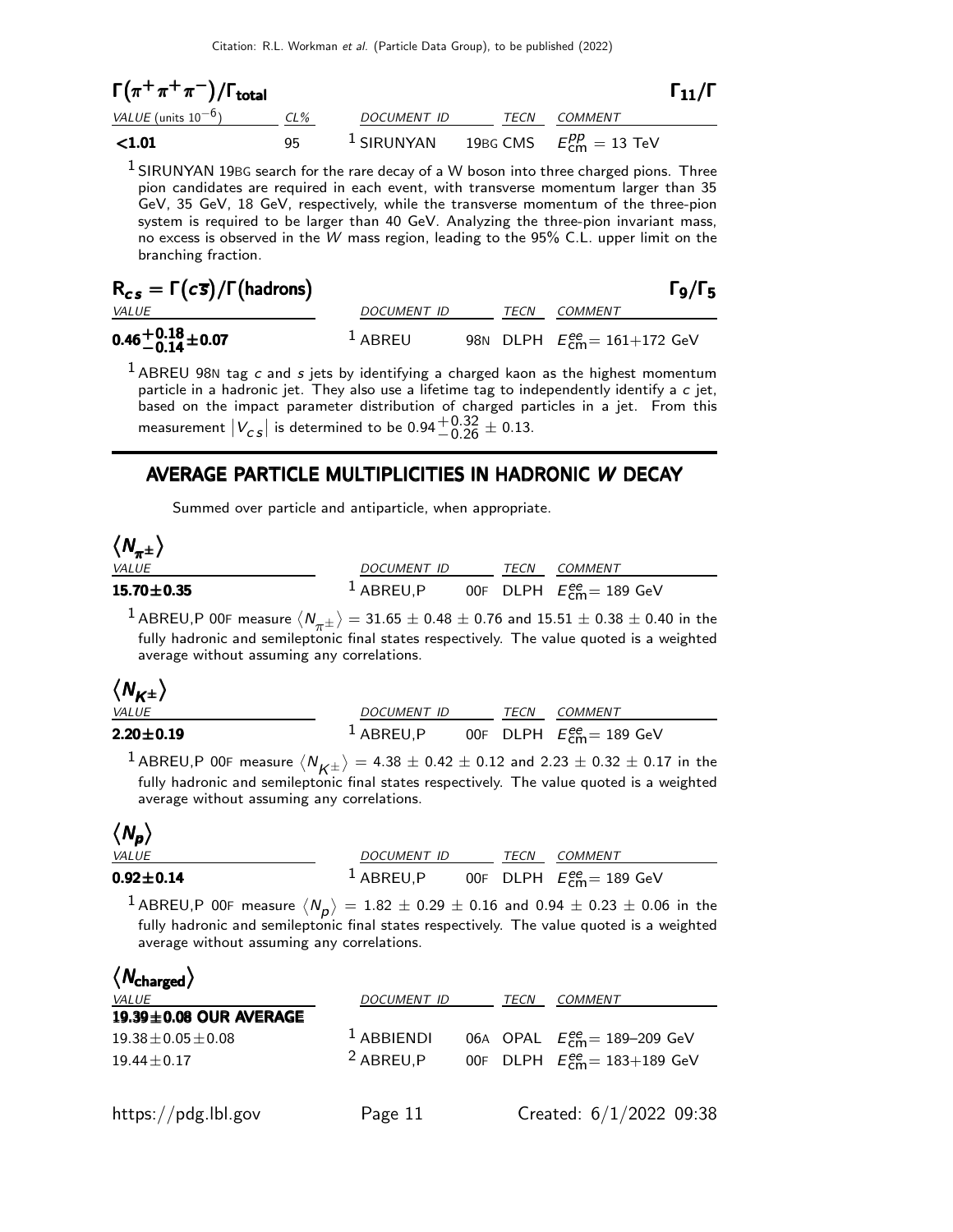| 19.3 $\pm$ 0.3 $\pm$ 0.3 | <sup>3</sup> ABBIENDI 99N OPAL $E_{cm}^{ee}$ = 183 GeV |  |                                                        |
|--------------------------|--------------------------------------------------------|--|--------------------------------------------------------|
| $19.23 \pm 0.74$         | <sup>4</sup> ABREU                                     |  | 98C DLPH $E_{\text{cm}}^{\text{ee}} = 172 \text{ GeV}$ |

- $^{\text{1}}$  ABBIENDI 06A measure  $\langle N_{\text{charged}}\rangle$   $=$   $\,38.74\,\pm\,0.12\,\pm\,0.26$  when both  $\,W\,$  bosons decay hadronically and  $\langle N_{\rm charged} \rangle = 19.39 \pm 0.11 \pm 0.09$  when one  $W$  boson decays semileptonically. The value quoted here is obtained under the assumption that there is no color reconnection between  $W$  bosons; the value is a weighted average taking into account correlations in the systematic uncertainties.
- <sup>2</sup> ABREU,P 00F measure  $\langle N_{\text{charged}} \rangle = 39.12 \pm 0.33 \pm 0.36$  and  $38.11 \pm 0.57 \pm 0.44$ in the fully hadronic final states at 189 and 183 GeV respectively, and  $\langle N_{\rm charged} \rangle =$  $19.49 \pm 0.31 \pm 0.27$  and  $19.78 \pm 0.49 \pm 0.43$  in the semileptonic final states. The value quoted is a weighted average without assuming any correlations.
- $\frac{3}{4}$ ABBIENDI 99N use the final states  $W^+W^-\rightarrow q\overline{q}\ell\overline{\nu}_\ell$  to derive this value.
- $4$  ABREU 98C combine results from both the fully hadronic as well semileptonic W W final states after demonstrating that the W decay charged multiplicity is independent of the topology within errors.

### TRIPLE GAUGE COUPLINGS (TGC'S)

Revised April 2017 by M.W. Grünewald (U. College Dublin) and A. Gurtu (Formerly Tata Inst.).

Fourteen independent couplings, seven each for ZWW and  $\gamma WW$ , completely describe the VWW vertices within the most general framework of the electroweak Standard Model (SM) consistent with Lorentz invariance and U(1) gauge invariance. Of each of the seven TGCs, three conserve  $C$  and  $P$  individually, three violate  $CP$ , and one violates  $C$  and  $P$  individually while conserving  $CP$ . Assumption of  $C$  and  $P$  conservation and electromagnetic gauge invariance reduces the number of independent VWW couplings to five: one common set  $[1,2]$ is  $(\kappa_\gamma,\kappa_Z,\lambda_\gamma,\lambda_Z,g_1^Z)$ , where  $\kappa_\gamma\,=\,\kappa_Z\,=\,g_1^Z\,=\,1\,$  and  $\,\lambda_\gamma\,=\,$  $\lambda_Z = 0$  in the Standard Model at tree level. The parameters  $\kappa_Z$  and  $\lambda_Z$  are related to the other three due to constraints of gauge invariance as follows:  $\kappa_Z = g_1^Z - (\kappa_\gamma - 1) \tan^2 \theta_W$ and  $\lambda_Z = \lambda_\gamma$ , where  $\theta_W$  is the weak mixing angle. The W magnetic dipole moment,  $\mu_W$ , and the W electric quadrupole moment,  $q_W$ , are expressed as  $\mu_W = e (1 + \kappa_{\gamma} + \lambda_{\gamma})/2M_W$  and  $q_W = -e \left(\kappa_\gamma - \lambda_\gamma\right)/M_W^2.$ 

Precision measurements of suitable observables at LEP1 has already led to an exploration of much of the TGC parameter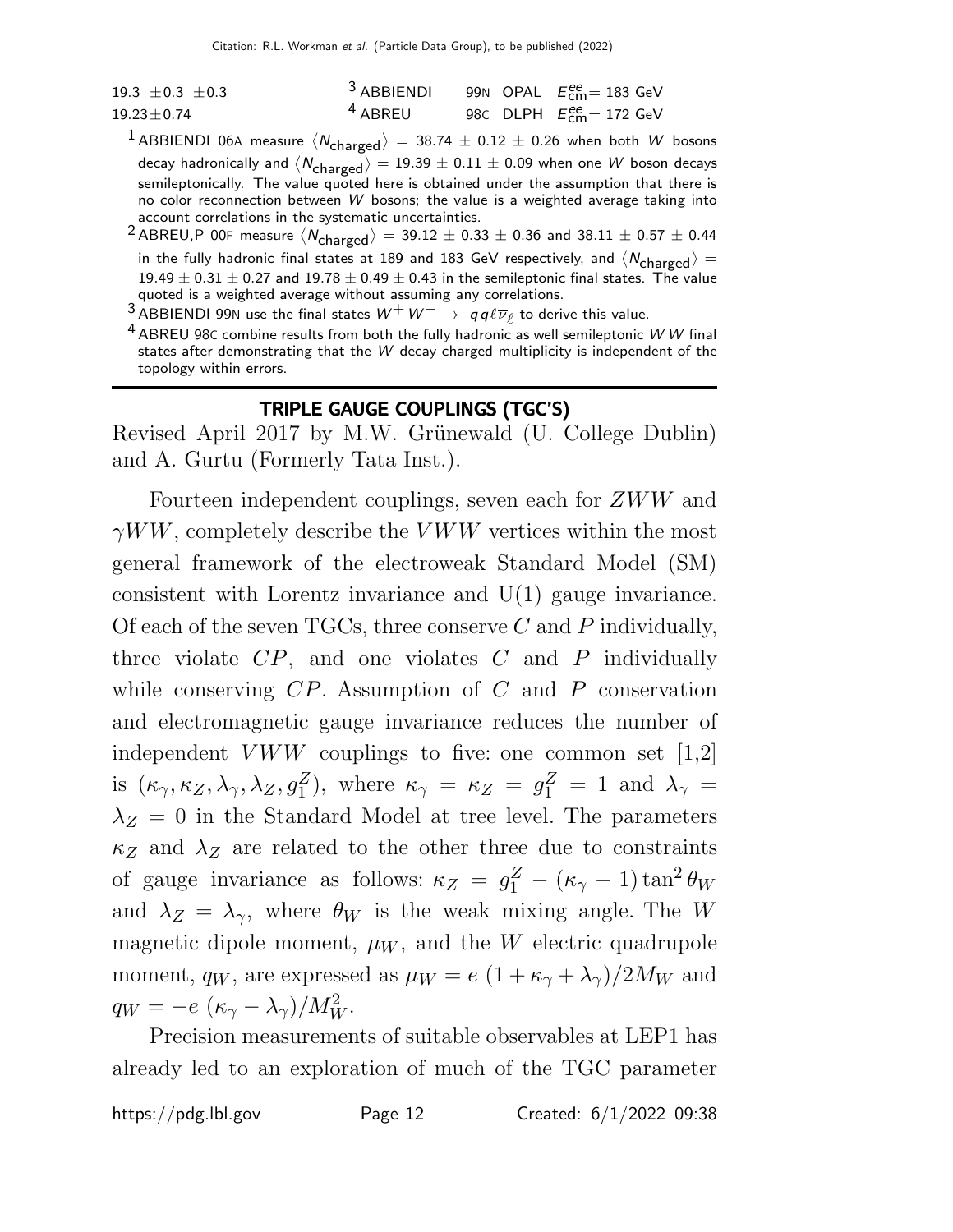space. At LEP2, the  $VWW$  coupling arises in W-pair production via s-channel exchange, or in single W production via the radiation of a virtual photon off the incident  $e^+$  or  $e^-$ . At the Tevatron and the LHC, hard-photon bremsstrahlung off a produced W or Z signals the presence of a triple-gauge vertex. In order to extract the value of one TGC, the others are generally kept fixed to their SM values. While most analyses use the above gauge constraints in the extraction of TGCs, one analysis of W-pair events also determines the real and imaginary parts of all 14 couplings using unconstrained single-parameter fits [3]. The results are consistent. Some experiments have determined limits on the couplings under various non-LEP scenarios and assuming different values of the form factor  $\Lambda$ , where the coupling parameters are scaled by  $1/(1 + s/\Lambda^2)^2$ . For practical reasons it is not possible to quote all such determinations in the listings. For that the individual papers may be consulted. Recently, EFT-inspired sets of couplings [4,5], such as  $c_{WWW}/\Lambda^2$ ,  $c_W/\Lambda^2$ ,  $c_B/\Lambda^2$  which are linearly related to the couplings discussed above, are also determined by the LHC experiments.

# References

- 1. K. Hagiwara et al., Nucl. Phys. B282, 253 (1987).
- 2. G. Gounaris et al., CERN 96-01 p. 525.
- 3. S. Schael et al. (ALEPH Collab.), Phys. Lett. B614, 7 (2005).
- 4. K. Hagiwara *et al.*, Phys. Rev. **D48**, 2182 (1993).
- 5. C. Degrande et al., Annals Phys. 335 (2013) 21-32.



OUR FIT below is taken from [SCHAEL 13A].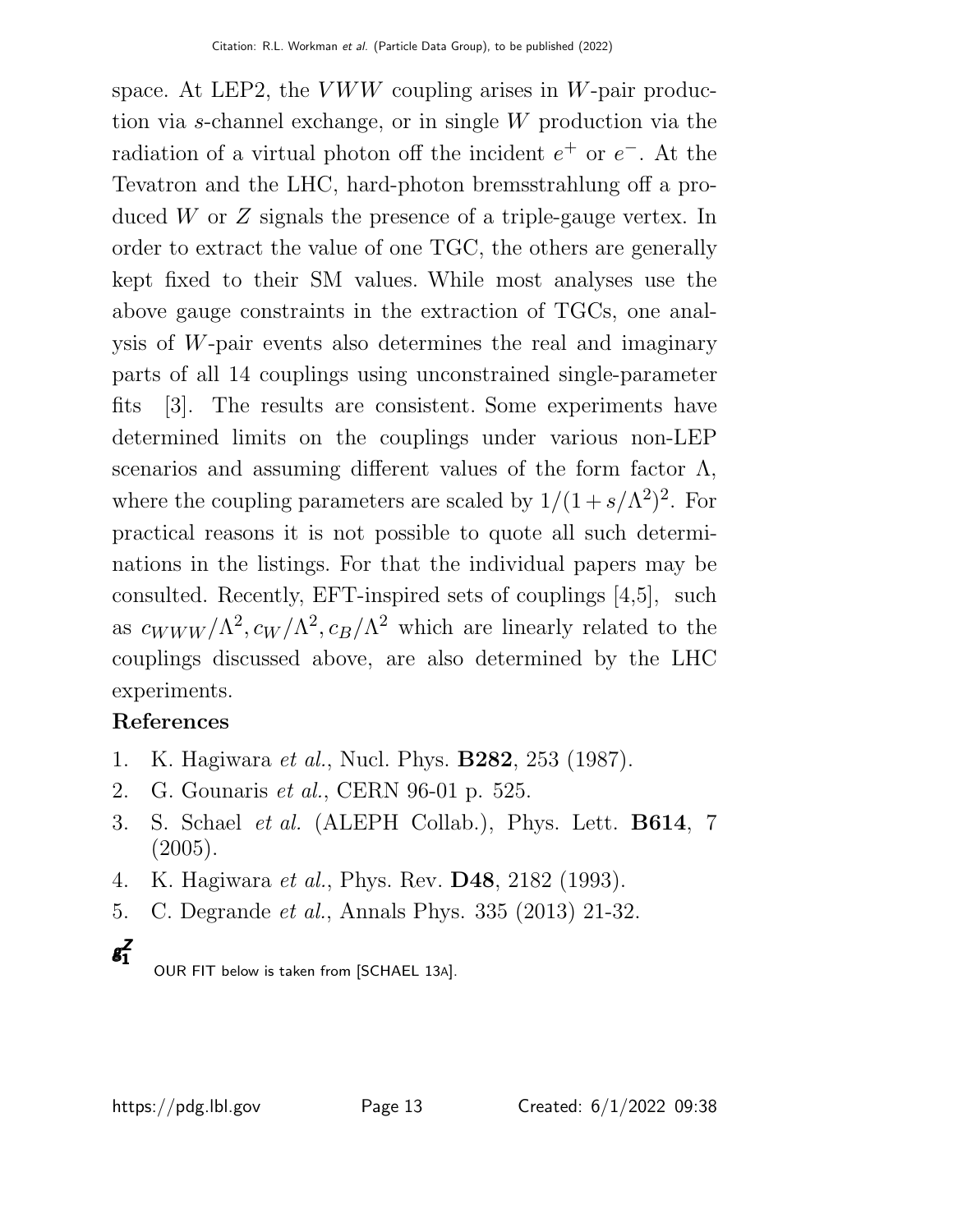| <u>VALUE EVTS</u>                                                             |      | DOCUMENT ID TECN COMMENT                                                          |        |                |                                                                  |
|-------------------------------------------------------------------------------|------|-----------------------------------------------------------------------------------|--------|----------------|------------------------------------------------------------------|
| 0.984 $+$ 0.018 OUR FIT                                                       |      |                                                                                   |        |                |                                                                  |
| $0.975 + 0.033$                                                               | 7872 |                                                                                   |        |                | <sup>1</sup> ABDALLAH 10 DLPH $E_{\text{cm}}^{ee}$ = 189-209 GeV |
| $1.001 \pm 0.027 \pm 0.013$                                                   | 9310 | $2$ SCHAEL                                                                        |        |                | 05A ALEP $E_{\text{cm}}^{ee} = 183 - 209 \text{ GeV}$            |
| $0.987 + 0.034$<br>$-0.033$                                                   | 9800 | <sup>3</sup> ABBIENDI                                                             |        |                | 04D OPAL $E_{\text{cm}}^{ee}$ = 183–209 GeV                      |
| $0.966 + 0.034 + 0.015$                                                       | 8325 | <sup>4</sup> ACHARD                                                               |        |                | 04D L3 $E_{\text{cm}}^{ee} = 161-209 \text{ GeV}$                |
| • • • We do not use the following data for averages, fits, limits, etc. • • • |      |                                                                                   |        |                |                                                                  |
|                                                                               |      | <sup>5</sup> SIRUNYAN                                                             |        |                | 20BA CMS $E_{cm}^{pp} = 13$ TeV                                  |
|                                                                               |      | <sup>6</sup> SIRUNYAN                                                             |        |                | 19CL CMS $E_{cm}^{pp} = 13$ TeV                                  |
|                                                                               |      | <sup>7</sup> SIRUNYAN 18BZ CMS $E_{\text{cm}}^{pp} = 13$ TeV                      |        |                |                                                                  |
|                                                                               |      |                                                                                   |        |                | <sup>8</sup> AABOUD 17S ATLS $E_{\text{cm}}^{pp} = 7+8$ TeV      |
|                                                                               |      | <sup>9</sup> AABOUD 170 ATLS $E_{cm}^{pp} = 8$ TeV                                |        |                |                                                                  |
|                                                                               |      | <sup>10</sup> KHACHATRY170 CMS $E_{\text{cm}}^{pp} = 8$ TeV                       |        |                |                                                                  |
|                                                                               |      | $^{11}$ SIRUNYAN                                                                  |        |                | 17X CMS $E_{cm}^{pp} = 8$ TeV                                    |
|                                                                               |      | $12$ AAD                                                                          |        |                | 16AR ATLS $E_{cm}^{pp} = 8$ TeV                                  |
|                                                                               |      | $13$ AAD                                                                          |        |                | 16P ATLS $E_{cm}^{pp} = 8$ TeV                                   |
|                                                                               |      | $14$ AAD                                                                          |        |                | 14Y ATLS $E_{\text{cm}}^{pp} = 8 \text{ TeV}$                    |
|                                                                               |      | $15$ AAD                                                                          |        |                | 13AL ATLS $E_{cm}^{pp} = 7$ TeV                                  |
|                                                                               |      | <sup>16</sup> CHATRCHYAN 13BF CMS $E_{\text{cm}}^{pp} = 7$ TeV                    |        |                |                                                                  |
|                                                                               |      | $17$ AAD                                                                          |        |                | 12CD ATLS $E_{cm}^{pp} = 7$ TeV                                  |
|                                                                               |      | <sup>18</sup> AALTONEN 12AC CDF $E_{\text{cm}}^{p\overline{p}} = 1.96$ TeV        |        |                |                                                                  |
|                                                                               |      | $^{19}$ ABAZOV                                                                    |        |                | 12AG D0 $E_{\text{cm}}^{pp} = 1.96 \text{ TeV}$                  |
|                                                                               | 34   | <sup>20</sup> ABAZOV 11 D0 $E_{cm}^{pp} = 1.96$ TeV                               |        |                |                                                                  |
|                                                                               | 334  | <sup>21</sup> AALTONEN 10K CDF $E_{\text{cm}}^{p\overline{p}} = 1.96 \text{ TeV}$ |        |                |                                                                  |
| $1.04 \pm 0.09$                                                               |      | <sup>22</sup> ABAZOV                                                              |        |                | 09AD D0 $E_{\text{cm}}^{pp} = 1.96 \text{ TeV}$                  |
|                                                                               |      | 23 ABAZOV                                                                         |        |                | 09AJ D0 $E_{\text{cm}}^{pp} = 1.96 \text{ TeV}$                  |
| $1.07$ $\begin{array}{c} +0.08 \\ -0.12 \end{array}$                          | 1880 | 24 ABDALLAH                                                                       |        | 08C DLPH       | Superseded by ABDAL-<br>LAH 10                                   |
|                                                                               | 13   | <sup>25</sup> ABAZOV                                                              | 07Z D0 |                | $E_{\text{cm}}^{pp} = 1.96 \text{ TeV}$                          |
|                                                                               | 2.3  | 26 ABAZOV                                                                         | 055    | D <sub>0</sub> | $E_{\text{cm}}^{pp} = 1.96 \text{ TeV}$                          |
| $0.98 \pm 0.07 \pm 0.01$                                                      | 2114 | <sup>27</sup> ABREU                                                               | 011    | <b>DLPH</b>    | $E_{\text{cm}}^{\text{ee}} = 183 + 189 \text{ GeV}$              |
|                                                                               | 331  | <sup>28</sup> ABBOTT                                                              | 991    | D <sub>0</sub> | $E_{\text{cm}}^{pp}$ = 1.8 TeV                                   |

<sup>1</sup> ABDALLAH 10 use data on the final states  $e^+e^- \rightarrow jj\ell\nu, jjjj, jjX, \ell X$ , at centerof-mass energies between 189–209 GeV at LEP2, where  $j = jet$ ,  $l =$  lepton, and X represents missing momentum. The fit is carried out keeping all other parameters fixed

at their SM values.<br><sup>2</sup> SCHAEL 05A study single–photon, single–*W*, and  $WW$ –pair production from 183 to 209 GeV. The result quoted here is derived from the  $WW$ -pair production sample. Each parameter is determined from a single–parameter fit in which the other parameters assume their Standard Model values.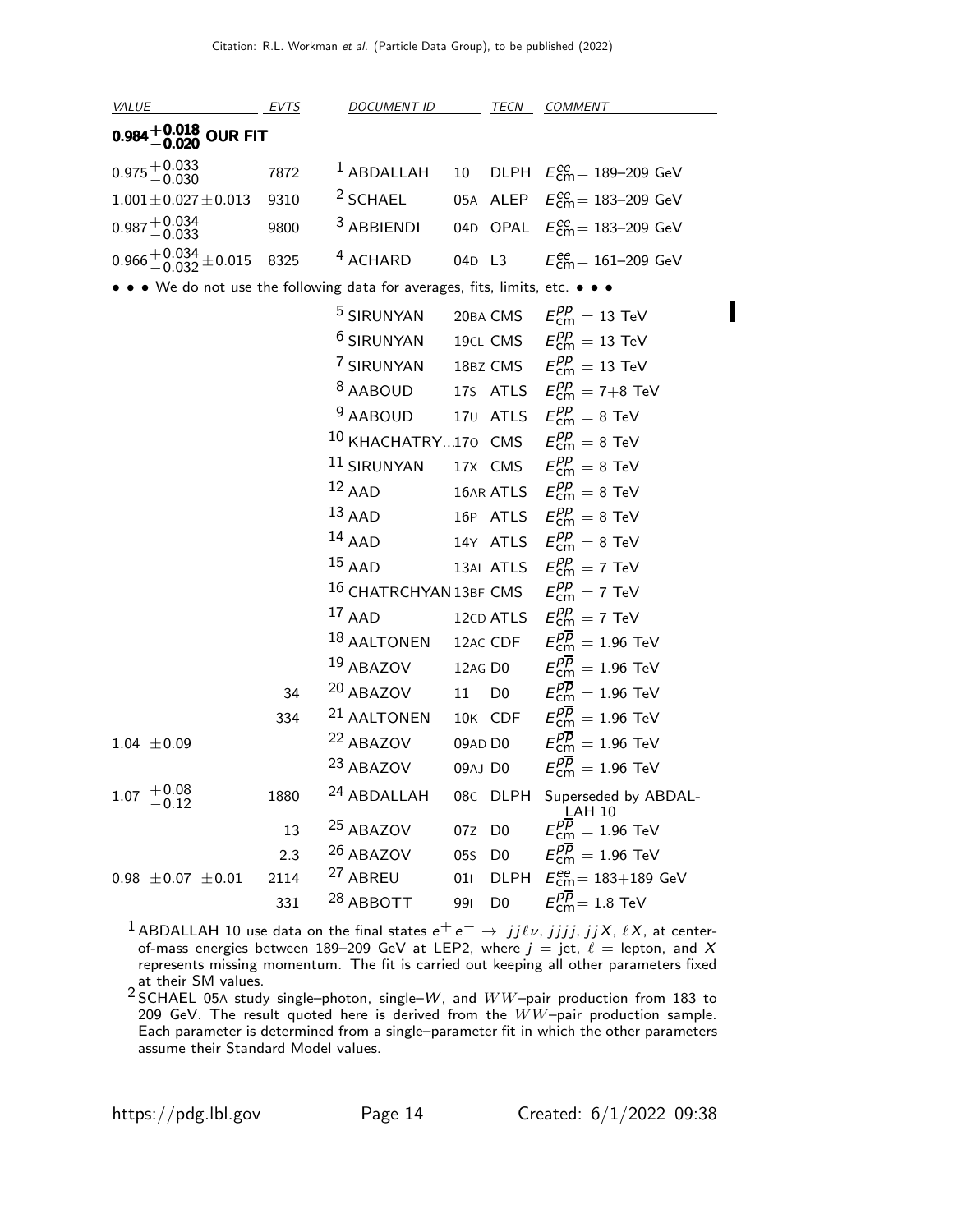- <sup>3</sup> ABBIENDI 04D combine results from  $W^+W^-$  in all decay channels. Only CP-conserving couplings are considered and each parameter is determined from a single-parameter fit in which the other parameters assume their Standard Model values. The 95% confidence interval is 0.923  $<$   $g_1^{\mathsf{Z}}$  $\frac{2}{1}$  < 1.054.
- $4$  ACHARD 04D study  $WW$ -pair production, single– $W$  production and single–photon production with missing energy from 189 to 209 GeV. The result quoted here is obtained from the WW–pair production sample including data from 161 to 183 GeV, ACCIA-RRI 99Q. Each parameter is determined from a single–parameter fit in which the other parameters assume their Standard Model values.
- $5$  SIRUNYAN 20BA study electroweak production of a  $\frac{W}{2}$  boson in association with two jets, using W decays in the electron or muon channel. The isolated muons (electrons) are required to have a transverse momentum larger than 25 (30) GeV, while the transverse momentum of the two jets has to be larger than 50 and 30 GeV. A total of 2.382 (1.051) million events are selected in the muon (electron) channel, with a Standard Model expectation of 2.39  $\pm$  0.17 (1.054  $\pm$  0.058) million events. Analyzing the transverse momentum distribution of the charged leptons from W decay, the following 95% C.L. limit is obtained:  $0.971 < g_1^Z < 1.044$ . Combining this result with that from the closely-related electroweak Z-jet-jet production SIRUNYAN 18BZ, the limit becomes:  $0.979 < g_1^Z < 1.034$ .
- $6$  SIRUNYAN 19CL study W W and W Z production in lepton  $+$  jet events, with one W boson decaying leptonically (electron or muon), and another W or Z boson decaying hadronically, reconstructed as a single massive large-radius jet. In the electron channel 2,456 (2,235) events are selected in the W W (W Z) category, while in the muon channel 3,996 (3572) events are selected in the  $W W (W Z)$  category. Analysing the di-boson invariant mass distribution, the following 95% C.L. limit is obtained:  $0.9939 <{\rm g}^Z_1 < 1.0871$ 1.0074.
- 7 SIRUNYAN 18BZ study  $p p \to Z$  jet jet events at 13 TeV where  $Z \to e^+ e^- / \mu^+ \mu^-$ . Isolated electrons and muons are selected with  $p_T$  of the leading/sub-leading lepton  $>$ 30/20 GeV and  $|\eta| \ <$  2.4, with the di-lepton invariant mass within 15 GeV of the Z mass. The two highest  $p_T$  jets are selected with  $p_T$  of the leading/sub-leading jet  $>$  $50/30$  GeV respectively and dijet invariant mass  $> 200$  GeV. Templates in the transverse momentum of the Z are utilized to set limits on the triple gauge couplings in the EFT and the LEP parametrizations. The following 95% C.L. limit is obtained: 0.965 <  $g_1^Z$  $\frac{2}{1}$  < 1.042.
- $8$  AABOUD 17S analyze electroweak production of a W boson in association with two jets at high dijet invariant mass, with the  $W$  boson decaying to electron or muon plus neutrino. In the signal region of dijet mass larger than 1 TeV and leading-jet transverse momentum larger than 600 GeV, 30 events are observed in the data with 39  $\pm$  4 events expected in the Standard Model, yielding the following limit at 95% CL for the form factor cut-off scale  $\varLambda_{FF}\to\infty$ :  $0.87<{\rm g}^{\textstyle \overline{\textstyle \mathcal{Z}}}_{1}$  $\frac{2}{1}$  < 1.12.
- $9$  AABOUD 170 analyze production of WW or WZ boson pairs with one W boson decaying to electron or muon plus neutrino, and the other  $W$  or  $Z$  boson decaying hadronically. The hadronic decay system is reconstructed as either a resolved two-jet system or as a single large jet. Analysing the transverse momentum distribution of the hadronic system above 100 GeV yields the following limit at 95% CL for the form factor cut-off scale  $\varLambda_{FF}\rightarrow\infty$ : 0.979  $\ < \ g^{Z}_{1}$  $\frac{2}{1}$  < 1.024.
- $10$  KHACHATRYAN 170 analyse W Z production where each boson decays into electrons or muons. Events are required to have a tri-lepton invariant mass larger than 100 GeV, with one of the lepton pairs having an invariant mass within 20 GeV of the Z boson mass. The Z transverse momentum spectrum is analyzed to set a 95% C.L. limit of:  $0.982 < g_1^Z$  $\frac{2}{1}$  < 1.035.
- $^{11}$  SIRUNYAN 17x study  $pp \rightarrow W W/W Z \rightarrow \ell \nu q \overline{q}$  production at 8 TeV where  $\ell$  is an electron or muon with  $p_T > 30$  or 25 GeV respectively. Suitable cuts are put on the  $\rho_{\mathcal{T}}$  of the dijet system and the missing  $E_T$  of the event yielding a total of 285 and 204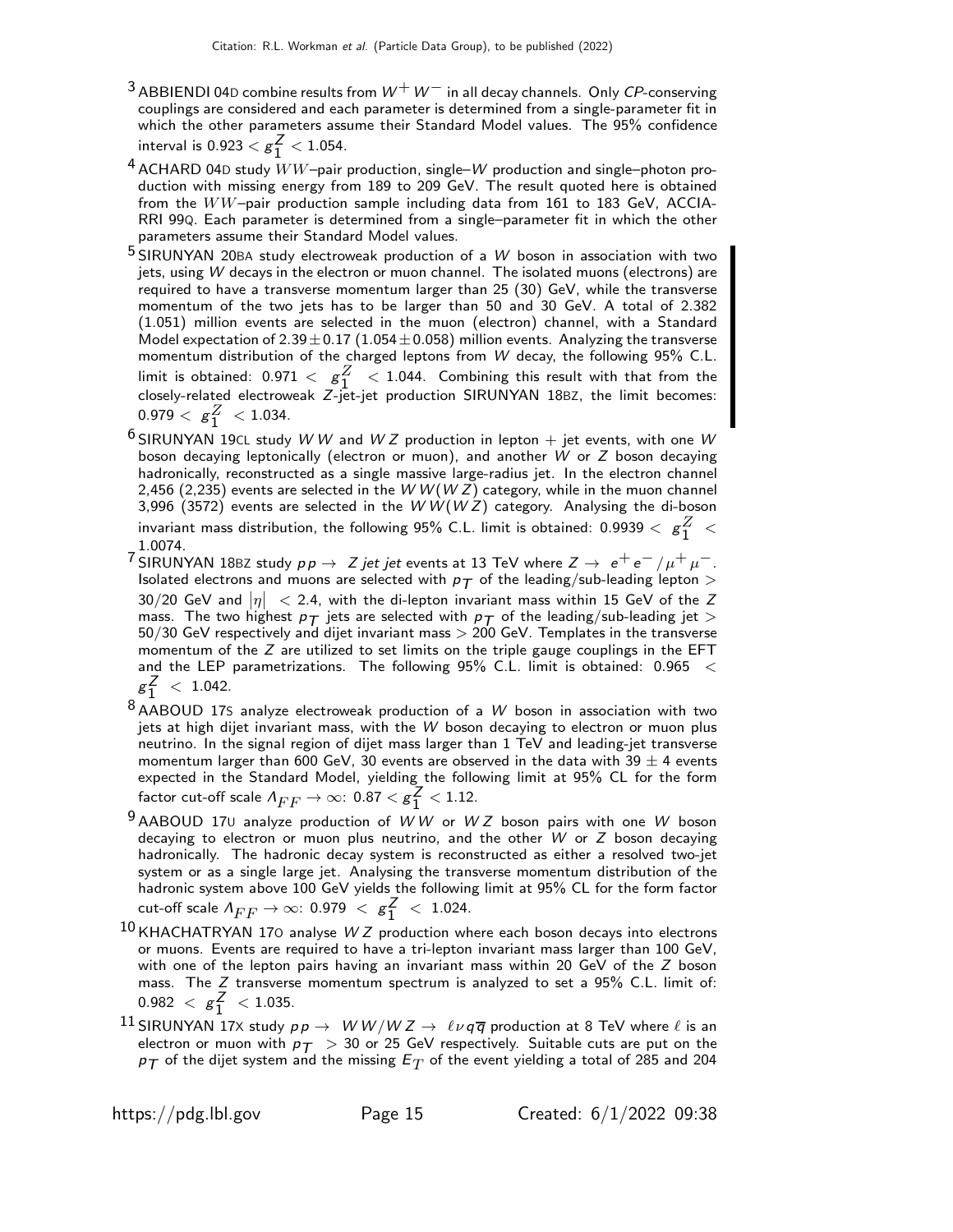$W V$  events observed in the electron and muon channels. The following  $95\%$  C.L. limit is obtained: 0.9913  $<$   ${\bf g}_1^Z$  $\frac{2}{1}$  < 1.024.

- $12$  AAD 16AR study W W production in  $pp$  collisions and select 6636 W W candidates in decay modes with electrons or muons with an expected background of  $1546 \pm 157$ events. Assuming the LEP formulation and setting the form-factor Λ to infinity, a fit to the transverse momentum distribution of the leading charged lepton, leads to a 95% C.L. range of 0.984  $\langle g_1^Z \times 1.027 \rangle$ .
- $13$  AAD 16P study W Z production in pp collisions and select 2091 W Z candidates in 4 decay modes with electrons and muons, with an expected background of  $1825 \pm 7$  events. Analyzing the  $WZ$  transverse momentum distribution, the resulting 95% C.L. limit is:  $0.981 < g_1^Z < 1.029$ .
- <sup>14</sup> AAD 14Y determine the electroweak Z-dijet cross section in 8 TeV pp collisions.  $Z \rightarrow$ ee and  $Z \rightarrow \mu\mu$  decays are selected with the di-lepton  $p_T > 20$  GeV and mass in the 81–101 GeV range. Minimum two jets are required with  $p_T > 55$  and 45 GeV and no additional jets with  $p_T > 25$  GeV in the rapidity interval between them. The normalized  $p_{\mathcal{T}}$  balance between the Z and the two jets is required to be  $<$  0.15. This leads to a selection of 900 events with dijet mass  $> 1$  TeV. The number of signal and background events expected is 261 and 592 respectively. A Poisson likelihood method is used on an event by event basis to obtain the 95% CL limit 0.5  $<$   $\rm g_1^Z$  $\frac{2}{1}$   $<$  1.26 for a form factor value  $Λ = ∞$ .
- 15 AAD 13AL study W W production in  $pp$  collisions and select 1325 W W candidates in decay modes with electrons or muons with an expected background of  $369 \pm 61$  events. Assuming the LEP formulation and setting the form-factor  $\Lambda =$  infinity, a fit to the transverse momentum distribution of the leading charged lepton, leads to a 95% C.L. range of 0.961  $<$   $g_1^Z$  $\frac{2}{1}$  < 1.052. Supersedes AAD 12AC.
- $16$  CHATRCHYAN 13BF determine the  $W^+W^-$  production cross section using unlike sign di-lepton (e or  $\mu$ ) events with high  $p_T$ . The leptons have  $p_T > 20$  GeV/c and are isolated. 1134 candidate events are observed with an expected SM background of 247  $\pm$ 34. The  $p_T$  distribution of the leading lepton is fitted to obtain 95% C.L. limits of 0.905  $\leq g_1^Z \leq 1.095.$
- 17 AAD 12CD study W Z production in  $p p$  collisions and select 317 W Z candidates in three  $\ell\nu$  decay modes with an expected background of 68.0  $\pm$  10.0 events. The resulting 95% C.L. range is:  $0.943 < g_1^Z < 1.093$ . Supersedes AAD 12V.
- 18 AALTONEN 12AC study W Z production in  $p\overline{p}$  collisions and select 63 W Z candidates in three  $\ell\nu$  decay modes with an expected background of 7.9  $\pm$  1.0 events. Based on the cross section and shape of the  $Z$  transverse momentum spectrum, the following  $95\%$ C.L. range is reported:  $0.92 < g_1^Z < 1.20$  for a form factor of  $\Lambda = 2$  TeV.
- $^{19}$  ABAZOV 12AG combine new results with already published results on  $W\gamma$ , W W and W Z production in order to determine the couplings with increased precision, superseding ABAZOV 08R, ABAZOV 11AC, ABAZOV 09AJ, ABAZOV 09AD. The 68% C.L. result for a formfactor cutoff of Λ = 2 TeV is  $g_1^Z = 1.022_{-0.030}^{+0.032}$ .
- <sup>20</sup> ABAZOV 11 study the  $p\overline{p} \rightarrow 3\ell \nu$  process arising in WZ production. They observe 34 W Z candidates with an estimated background of 6 events. An analysis of the  $p_T$ spectrum of the  $Z$  boson leads to a 95% C.L. limit of 0.944  $<~{\rm g}^Z_1<$  1.154, for a form factor  $\Lambda = 2$  TeV.
- 21 AALTONEN 10K study  $p\overline{p} \rightarrow W^+W^-$  with  $W \rightarrow e/\mu\nu$ . The  $p\overline{T}$  of the leading (second) lepton is required to be  $> 20$  (10) GeV. The final number of events selected is 654 of which 320  $\pm$  47 are estimated to be background. The 95% C.L. interval is 0.76  $\langle \;\; g_1^Z < 1.34 \;\mbox{for} \;\Lambda = 1.5\;\mbox{TeV}$  and  $0.78 < \;\; g_1^Z < 1.30 \;\mbox{for} \;\Lambda = 2\;\mbox{TeV}.$
- <sup>22</sup> ABAZOV 09AD study the  $p\overline{p} \to \ell \nu$  2jet process arising in WW and WZ production. They select 12,473 (14,392) events in the electron (muon) channel with an expected di-boson signal of 436 (527) events. The results on the anomalous couplings are derived from an analysis of the  $p_T$  spectrum of the 2-jet system and quoted at 68% C.L. and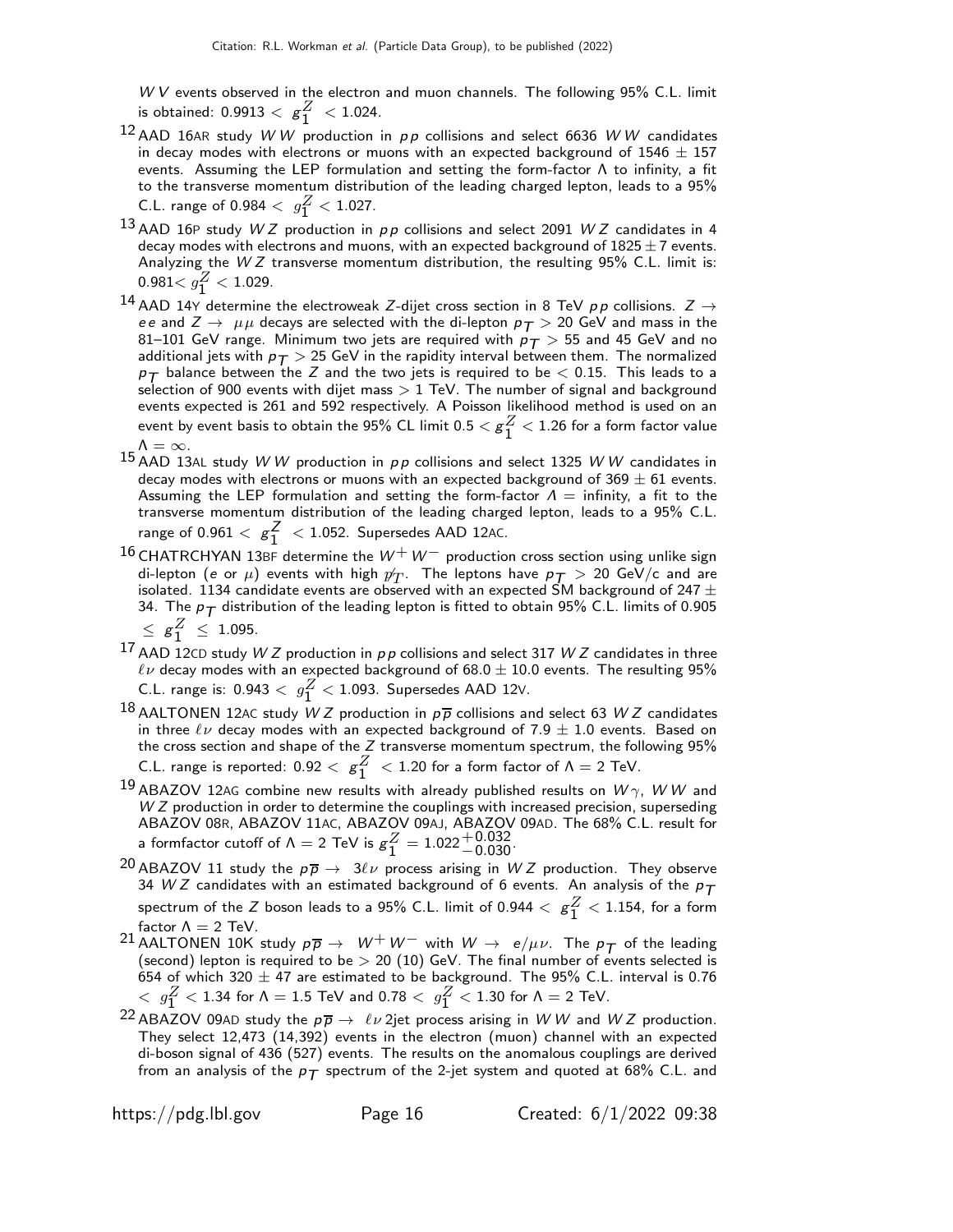for a form factor of 2 TeV. This measurement is not used for obtaining the mean as it is for a specific form factor. The 95% confidence interval is 0.88  $<~\rm g_1^Z$  $\frac{2}{1}$  < 1.20.

- <sup>23</sup> ABAZOV 09AJ study the  $p\overline{p} \to 2\ell 2\nu$  process arising in WW production. They select 100 events with an expected W W signal of 65 events. An analysis of the  $p_T$  spectrum of the two charged leptons leads to 95% C.L. limits of  $0.86 < g<sup>Z</sup><sub>1</sub> < 1.3$ , for a form factor  $\Lambda = 2$  TeV.
- 24 ABDALLAH 08C determine this triple gauge coupling from the measurement of the spin density matrix elements in  $e^+e^- \rightarrow W^+W^- \rightarrow (qq)(\ell \nu)$ , where  $\ell = e$  or  $\mu$ . Values of all other couplings are fixed to their standard model values.
- <sup>25</sup> ABAZOV 072 set limits on anomalous TGCs using the measured cross section and  $p_T(Z)$ distribution in  $WZ$  production with both the  $W$  and the  $Z$  decaying leptonically into electrons and muons. Setting the other couplings to their standard model values, the 95% C.L. limit for a form factor scale  $\Lambda = 2$  TeV is  $0.86 < g_1^Z < 1.35$ .
- $^{26}$  ABAZOV 05S study  $\overline{p}p\to~$   $WZ$  production with a subsequent trilepton decay to  $\ell\nu\ell'\overline{\ell'}$  $(\ell$  and  $\ell'=$   $e$  or  $\mu)$ . Three events (estimated background 0.71  $\pm$  0.08 events) with  $WZ$ decay characteristics are observed from which they derive limits on the anomalous  $WWZ$ couplings. The 95% CL limit for a form factor scale  $\Lambda = 1.5$  TeV is 0.51  $\ \, <\ \, g_{1}^{Z}$  $\frac{2}{1}$  < 1.66, fixing  $\lambda_Z$  and  $\kappa_Z$  to their Standard Model values.
- <sup>27</sup> ABREU 011 combine results from  $e^+e^-$  interactions at 189 GeV leading to  $W^+W^$ and  $W e \nu_e$  final states with results from ABREU 99L at 183 GeV. The 95% confidence interval is 0.84  $<$   $g_1^{\mathsf{Z}}$  $\frac{2}{1}$  < 1.13.
- $^{28}$ ABBOTT 991 perform a simultaneous fit to the  $W\gamma$ ,  $W\,W \rightarrow \,$  dilepton,  $W\,W/W\,Z \rightarrow \,$ evjj, W W/W Z  $\rightarrow \mu\nu$ jj, and W Z  $\rightarrow$  trilepton data samples. For  $\Lambda = 2.0$  TeV, the 95%CL limits are 0.63  $<$   ${\rm g}_{1}^{Z}$  $\frac{2}{1}$  < 1.57, fixing  $\lambda_Z$  and  $\kappa_Z$  to their Standard Model values, and assuming Standard Model values for the  $WW\gamma$  couplings.

#### κγ

OUR FIT below is taken from [SCHAEL 13A].

| <i>VALUE</i>                                                                  | EVTS  | <b>DOCUMENT ID</b>                                                 | TECN | <b>COMMENT</b>                                             |
|-------------------------------------------------------------------------------|-------|--------------------------------------------------------------------|------|------------------------------------------------------------|
| $0.982 \pm 0.042$ OUR FIT                                                     |       |                                                                    |      |                                                            |
| $1.024 + 0.077$<br>$-0.081$                                                   | 7872  | $1$ ABDALLAH                                                       |      | 10 DLPH $E_{\text{cm}}^{ee}$ = 189-209 GeV                 |
| $0.971 \pm 0.055 \pm 0.030$                                                   | 10689 | $2$ SCHAEL                                                         |      | 05A ALEP $E_{cm}^{ee}$ = 183-209 GeV                       |
| $0.88 + 0.09$<br>$-0.08$                                                      | 9800  | <sup>3</sup> ABBIENDI                                              |      | 04D OPAL $E_{\text{cm}}^{\text{ee}} = 183-209 \text{ GeV}$ |
| $1.013 + 0.067 + 0.026$                                                       | 10575 | <sup>4</sup> ACHARD                                                |      | 04D L3 $E_{cm}^{ee} = 161-209$ GeV                         |
| • • • We do not use the following data for averages, fits, limits, etc. • • • |       |                                                                    |      |                                                            |
|                                                                               |       | <sup>5</sup> AABOUD 170 ATLS $E_{cm}^{pp} = 8$ TeV                 |      |                                                            |
|                                                                               |       | <sup>6</sup> SIRUNYAN 17X CMS $E_{cm}^{pp} = 8$ TeV                |      |                                                            |
|                                                                               |       | <sup>7</sup> CHATRCHYAN 14AB CMS $E_{cm}^{pp} = 7$ TeV             |      |                                                            |
|                                                                               |       | $8$ AAD 13AN ATLS $E_{cm}^{pp} = 7$ TeV                            |      |                                                            |
|                                                                               |       | <sup>9</sup> CHATRCHYAN 13BF CMS $E_{cm}^{pp} = 7$ TeV             |      |                                                            |
|                                                                               |       | $10$ ABAZOV                                                        |      | 12AG D0 $E_{cm}^{p\overline{p}}=1.96$ TeV                  |
|                                                                               |       | $11$ ABAZOV                                                        |      | 11AC D0 $E_{cm}^{\overline{p}} = 1.96 \text{ TeV}$         |
|                                                                               |       | <sup>12</sup> CHATRCHYAN 11M CMS $E_{cm}^{pp} = 7$ TeV             |      |                                                            |
|                                                                               | 334   | <sup>13</sup> AALTONEN 10K CDF $E_{cm}^{\overline{pp}} = 1.96$ TeV |      |                                                            |
|                                                                               | 53    | 14 AARON                                                           |      | 09B H1 $E_{cm}^{ep} = 0.3 \text{ TeV}$                     |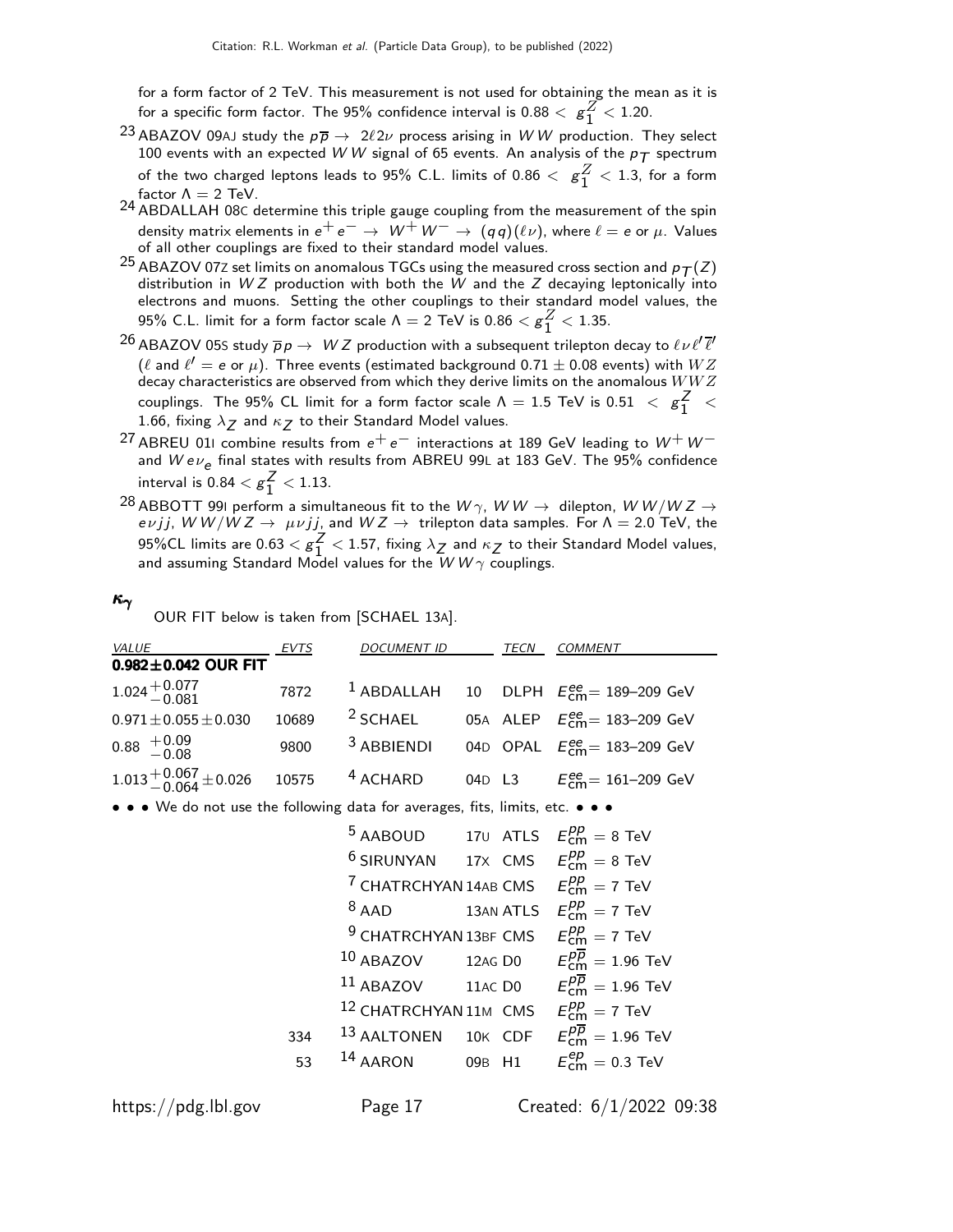| 1.07 | $+0.26$<br>-0.29                                   |      | 15 ABAZOV              | 09AD D0               | $E_{\text{cm}}^{p\overline{p}}=1.96$ TeV                                         |
|------|----------------------------------------------------|------|------------------------|-----------------------|----------------------------------------------------------------------------------|
|      |                                                    |      | 16 ABAZOV              | 09AJ DO               | $E_{\text{cm}}^{p\overline{p}}=1.96$ TeV                                         |
|      |                                                    |      | 17 ABAZOV              | 08R D0                | $E_{cm}^{p\overline{p}}=1.96$ TeV                                                |
|      | $0.68 \begin{array}{l} +0.17 \\ -0.15 \end{array}$ | 1880 | 18 ABDALLAH            | 08C DLPH              | Superseded by ABDAL-<br>$LAH$ 10                                                 |
|      |                                                    | 1617 | 19 AALTONEN            | 07L CDF               | $E_{\text{cm}}^{p\overline{p}}=1.96 \text{ GeV}$                                 |
|      |                                                    | 17   | <sup>20</sup> ABAZOV   |                       | 06H D0 $E_{\text{cm}}^{p\overline{p}} = 1.96 \text{ TeV}$                        |
|      |                                                    | 141  | $21$ ABAZOV            |                       | 05J D0 $E_{cm}^{p\overline{p}} = 1.96$ TeV                                       |
|      | 1.25 $^{+0.21}_{-0.20}$ ±0.06                      | 2298 | <sup>22</sup> ABREU    | 011                   | DLPH $E_{\text{cm}}^{ee}$ = 183+189 GeV                                          |
|      |                                                    |      | <sup>23</sup> BREITWEG | 00                    | ZEUS $e^+ p \rightarrow e^+ W^{\pm} X$ ,                                         |
|      | $0.92 \pm 0.34$                                    | 331  | <sup>24</sup> ABBOTT   | D <sub>0</sub><br>991 | $\sqrt{5} \approx 300 \text{ GeV}$<br>$E_{cm}^{p\overline{p}} = 1.8 \text{ TeV}$ |

<sup>1</sup> ABDALLAH 10 use data on the final states  $e^+e^- \rightarrow jj\ell\nu$ , jjjj, jjX,  $\ell X$ , at centerof-mass energies between 189–209 GeV at LEP2, where  $j = jet$ ,  $\ell =$  lepton, and X represents missing momentum. The fit is carried out keeping all other parameters fixed

at their SM values.<br><sup>2</sup> SCHAEL 05A study single–photon, single–*W*, and  $WW$ –pair production from 183 to 209 GeV. Each parameter is determined from a single–parameter fit in which the other parameters assume their Standard Model values.

 $3$  ABBIENDI 04D combine results from  $W^+W^-$  in all decay channels. Only CP-conserving couplings are considered and each parameter is determined from a single-parameter fit in which the other parameters assume their Standard Model values. The 95% confidence interval is  $0.73 < \kappa_{\gamma} < 1.07$ .

 $4$  ACHARD 04D study  $WW$ -pair production, single– $W$  production and single–photon production with missing energy from 189 to 209 GeV. The result quoted here is obtained including data from 161 to 183 GeV, ACCIARRI 99Q. Each parameter is determined from a single–parameter fit in which the other parameters assume their Standard Model values.

 $5$  AABOUD 170 analyze production of  $WW$  or  $WZ$  boson pairs with one  $W$  boson decaying to electron or muon plus neutrino, and the other  $W$  or  $Z$  boson decaying hadronically. The hadronic decay system is reconstructed as either a resolved two-jet system or as a single large jet. Analysing the transverse momentum distribution of the hadronic system above 100 GeV yields the following limit at 95% CL for the form factor cut-off scale  $\Lambda_{FF} \to \infty$ : 0.939  $\lt \kappa_{\gamma} \lt 1.064$ .

<sup>6</sup> SIRUNYAN 17X study  $pp \rightarrow WW/WZ \rightarrow \ell \nu q \overline{q}$  production at 8 TeV where  $\ell$  is an electron or muon with  $p_T > 30$  or 25 GeV respectively. Suitable cuts are put on the  $p_{\mathcal{T}}$  of the dijet system and the missing  $E_T$  of the event yielding a total of 285 and 204  $W V$  events observed in the electron and muon channels. The following 95% C.L. limit is obtained:  $0.956 < \kappa_{\gamma} < 1.063$ .

 $^7$  CHATRCHYAN 14AB measure  $W\gamma$  production cross section for  $\rho_{T}^\gamma$  $T^{f} > 15$  GeV and R $(\ell \gamma)$  $>$  0.7, which is the separation between the  $\gamma$  and the final state charged lepton (e or  $\mu$ ) in the azimuthal angle-pseudorapidity  $(\phi - \eta)$  plane. After background subtraction the number of  $e \nu \gamma$  and  $\mu \nu \gamma$  events is determined to be 3200  $\pm$  325 and 4970  $\pm$  543 respectively, compatible with expectations from the SM. This leads to a 95% CL limit of  $0.62 < \kappa_{\gamma} < 1.29$ , assuming other parameters have SM values.

8 AAD 13AN study  $W\gamma$  production in  $pp$  collisions. In events with no additional jet, 4449 (6578) W decays to electron (muon) are selected, with an expected background of  $1662 \pm 262$  (2538  $\pm$  362) events. Analysing the photon  $p_T$  spectrum above 100 GeV yields a 95% C.L. limit of 0.59  $< \kappa_{\gamma} < 1.46$ . Supersedes AAD 12BX.

<sup>9</sup> CHATRCHYAN 13BF determine the  $W^+W^-$  production cross section using unlike sign di-lepton (e or  $\mu$ ) events with high  $p_T^{\prime}$ . The leptons have  $\mathsf{p}_{\bm{\mathcal{T}}} > 20$  GeV/c and are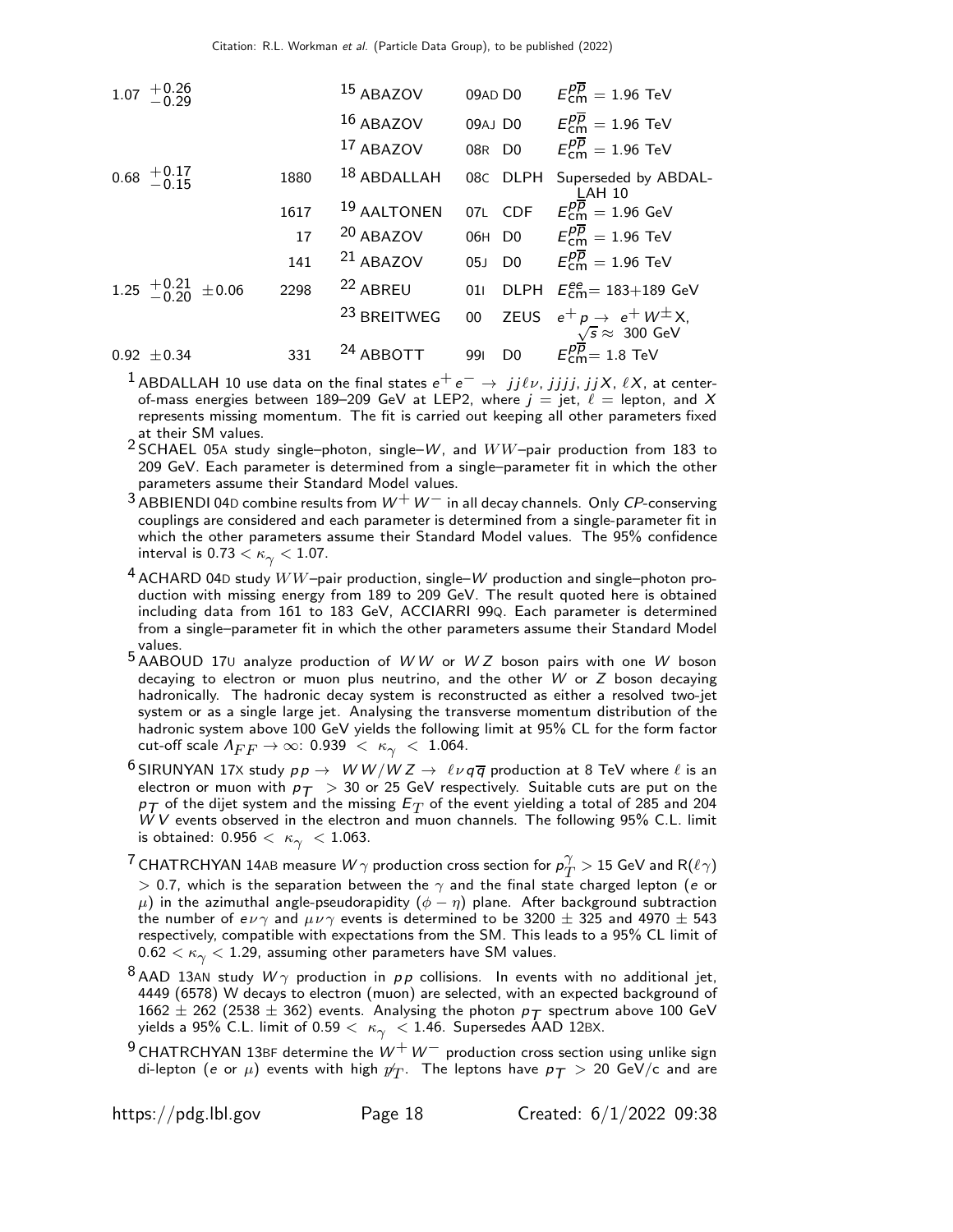isolated. 1134 candidate events are observed with an expected SM background of 247  $\pm$ 34. The  $p_T$  distribution of the leading lepton is fitted to obtain 95% C.L. limits of 0.79  $\leq k_{\gamma} \leq 1.22$ .

- $^{10}$  ABAZOV 12AG combine new results with already published results on  $W\gamma$ , W W and  $WZ$  production in order to determine the couplings with increased precision, superseding ABAZOV 08R, ABAZOV 11AC, ABAZOV 09AJ, ABAZOV 09AD. The 68% C.L. result for a formfactor cutoff of  $\Lambda = 2$  TeV is  $\kappa_{\gamma} = 1.048_{-0.105}^{+0.106}$ .
- $^{11}$  ABAZOV 11AC study  $W\gamma$  production in  $\rho\overline{\rho}$  collisions at 1.96 TeV, with the W decay products containing an electron or a muon. They select 196 (363) events in the electron (muon) mode, with a SM expectation of 190 (372) events. A likelihood fit to the photon  $\mathsf{E}_T$  spectrum above 15 GeV yields at 95% C.L. the result:  $0.6 < \kappa_\gamma < 1.4$  for a formfactor  $\Lambda = 2$  TeV.
- <sup>12</sup> CHATRCHYAN 11M study  $W\gamma$  production in pp collisions at  $\sqrt{s} = 7$  TeV using 36 pb<sup>-1</sup>  $p p$  data with the W decaying to electron and muon. The total cross section is measured for photon transverse energy  $E_T^{\gamma}$  $T\overline{T}>10$  GeV and spatial separation from charged leptons in the plane of pseudo rapidity and azimuthal angle  $\Delta R(\ell,\gamma) > 0.7$ . The number of candidate (background) events is 452 (228  $\pm$  21) for the electron channel and 520  $(277 \pm 25)$  for the muon channel. Setting other couplings to their standard model value, they derive a 95% CL limit of  $-0.11 < \kappa_{\gamma} < 2.04$ .
- 13 AALTONEN 10K study  $p \overline{p} \rightarrow W^+ W^-$  with  $W \rightarrow e/\mu \nu$ . The  $p_{\overline{T}}$  of the leading (second) lepton is required to be  $> 20$  (10) GeV. The final number of events selected is 654 of which 320  $\pm$  47 are estimated to be background. The 95% C.L. interval is 0.37  $<~\kappa_{\gamma} < 1.72$  for  $\Lambda = 1.5$  TeV and 0.43  $<~\kappa_{\gamma} < 1.65$  for  $\Lambda = 2$  TeV.
- $14$  AARON 09B study single-W production in ep collisions at 0.3 TeV C.M. energy. They select 53  $W \rightarrow e/\mu$  events with a standard model expectation of 54.1  $\pm$  7.4 events. Fitting the transverse momentum spectrum of the hadronic recoil system they obtain a 95% C.L. limit of  $-3.7 < \kappa_{\gamma} < -1.5$  or 0.3 $< \kappa_{\gamma} < 1.5$ , where the ambiguity is due to the quadratic dependence of the cross section to the coupling parameter.
- $^{15}$  ABAZOV 09AD study the  $p\overline{p} \rightarrow \ell \nu$  2jet process arising in WW and WZ production. They select 12,473 (14,392) events in the electron (muon) channel with an expected di-boson signal of 436 (527) events. The results on the anomalous couplings are derived from an analysis of the  $p_{\mathcal{T}}$  spectrum of the 2-jet system and quoted at 68% C.L. and<br>for a form factor of 2 TeV. This measurement is not used for obtaining the mean as it is for a specific form factor. The 95% confidence interval is  $0.56 < \kappa_{\gamma} < 1.55$ .
- <sup>16</sup> ABAZOV 09AJ study the  $p\bar{p} \to 2\ell 2\nu$  process arising in WW production. They select 100 events with an expected W W signal of 65 events. An analysis of the  $p_T$  spectrum of the two charged leptons leads to 95% C.L. limits of 0.46  $<$   $\kappa_{\gamma}$   $<$  1.83, for a form factor  $\Lambda = 2$  TeV.
- 17 ABAZOV 08R use 0.7 fb<sup>-1</sup>  $p\overline{p}$  data at  $\sqrt{s} = 1.96$  TeV to select 263  $W\gamma + X$  events, of which 187 constitute signal, with the W decaying into an electron or a muon, which is required to be well separated from a photon with  $E_T > 9$  GeV. A likelihood fit to the photon  $E_T$  spectrum yields a 95% CL limit 0.49  $<\kappa_{\gamma}^{-}$   $<$  1.51 with other couplings fixed to their Standard Model values.
- 18 ABDALLAH 08C determine this triple gauge coupling from the measurement of the spin density matrix elements in  $e^+e^-\rightarrow~W^+W^-\rightarrow~(q\,q)(\ell\nu)$ , where  $\ell=e$  or  $\mu$ . Values of all other couplings are fixed to their standard model values.
- 19 AALTONEN 07L set limits on anomalous TGCs using the  $p_T(W)$  distribution in W W and  $WZ$  production with the W decaying to an electron or muon and the  $Z$  to 2 jets. Setting other couplings to their standard model value, the 95% C.L. limits are 0.54  $< \kappa_{\gamma} < 1.39$  for a form factor scale  $\Lambda = 1.5$  TeV.
- $^{20}$  ABAZOV 06H study  $\overline{p}p \rightarrow WW$  production with a subsequent decay  $WW \rightarrow$  $e^+\,\nu_e\,e^-\,\overline{\nu}_e$ ,  $W\,W\to\ e^\pm\,\nu_e\,\mu^\mp\,\nu_\mu$  or  $W\,W\to\ \mu^+\,\nu_\mu\,\mu^-\,\overline{\nu}_\mu$ . The 95% C.L. limit for a form factor scale  $\Lambda = 1$  TeV is  $-0.05 < \kappa_{\gamma} <$  2.29, fixing  $\lambda_{\gamma} = 0$ . With the assumption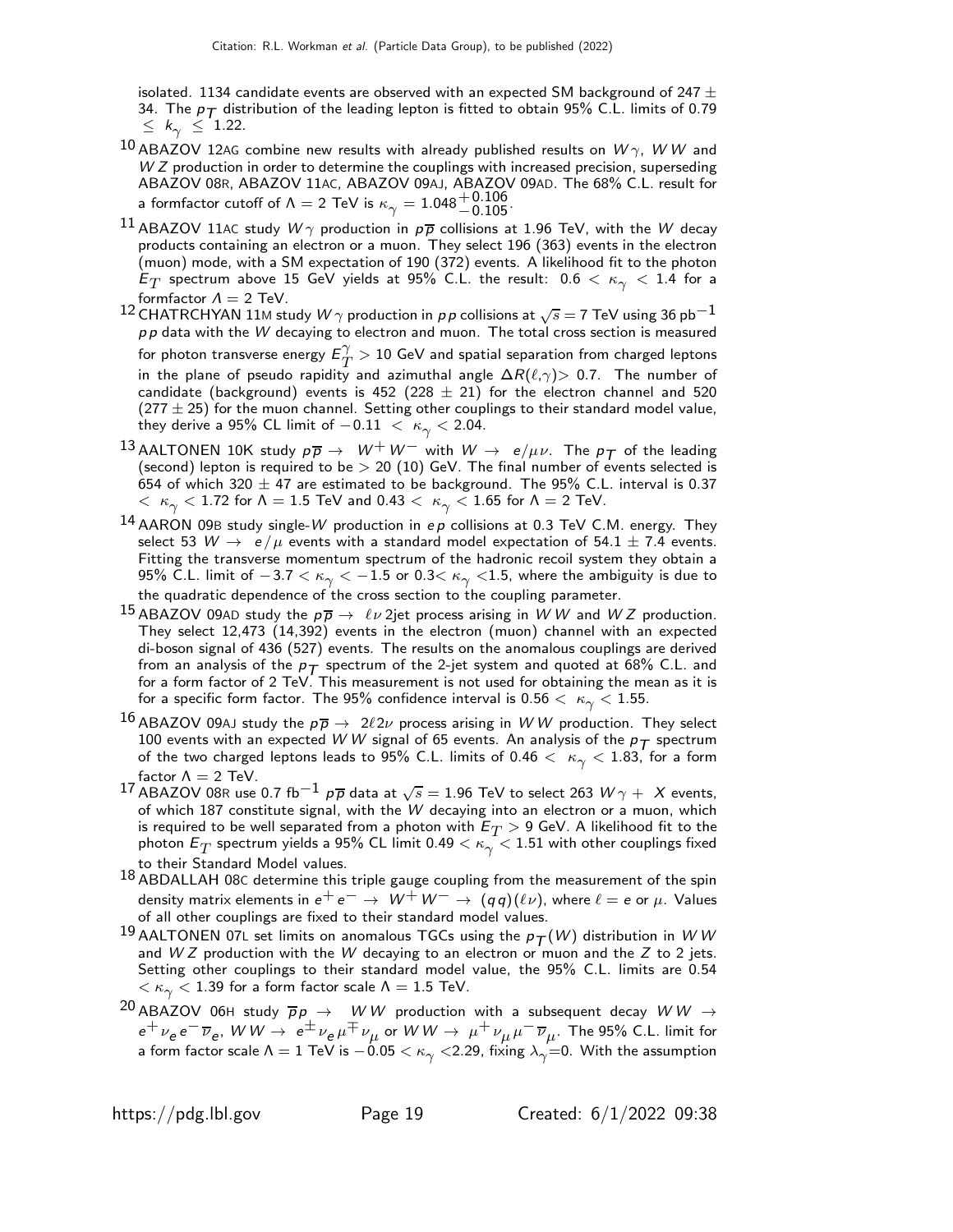that the W W  $\gamma$  and W W Z couplings are equal the 95% C.L. one-dimensional limit ( $\Lambda$  $= 2$  TeV) is  $0.68 < \kappa < 1.45$ .

- $^{21}$  ABAZOV 05J perform a likelihood fit to the photon  $E_T$  spectrum of  $W\gamma+\mathsf{X}$  events, where the W decays to an electron or muon which is required to be well separated from the photon. For  $\Lambda = 2.0$  TeV the 95% CL limits are 0.12  $\langle \kappa_{\gamma} \rangle$  < 1.96. In the fit  $\lambda_{\gamma}$ is kept fixed to its Standard Model value.
- $^{22}$  ABREU 011 combine results from  $\mathrm{e^{+}e^{-}}$  interactions at 189 GeV leading to  $\mathrm{W^{+}W^{-}}$ , Wev<sub>e</sub>, and  $\nu \overline{\nu} \gamma$  final states with results from ABREU 99L at 183 GeV. The 95% confidence interval is  $0.87 < \kappa_{\gamma} < 1.68$ .
- $^{23}$ BREITWEG 00 search for  $W$  production in events with large hadronic  $p_{\mathcal{T}}$  . For  $p_{\mathcal{T}} >$ 20 GeV, the upper limit on the cross section gives the 95%CL limit  $-3.7 < \kappa_{\gamma} < 2.5$  (for  $\lambda_{\gamma}=0$ ).
- <sup>24</sup> ABBOTT 99I perform a simultaneous fit to the  $W\gamma$ ,  $W\,W\rightarrow\;$  dilepton,  $W\,W/W\,Z\rightarrow\;$ eνjj, W W/W Z → μνjj, and W Z → trilepton data samples. For Λ = 2.0 TeV, the 95%CL limits are  $0.75 < \kappa_{\gamma} < 1.39$ .

# $\lambda_\gamma$

OUR FIT below is taken from [SCHAEL 13A].

| VALUE                                                                         | EVTS  | <b>DOCUMENT ID</b>                                           |         | TECN           | COMMENT                                                                 |
|-------------------------------------------------------------------------------|-------|--------------------------------------------------------------|---------|----------------|-------------------------------------------------------------------------|
| $-0.022 \pm 0.019$ OUR FIT                                                    |       |                                                              |         |                |                                                                         |
| $0.002 \pm 0.035$                                                             | 7872  | $1$ ABDALLAH                                                 | 10      |                | DLPH $E_{\text{cm}}^{ee}$ = 189-209 GeV                                 |
| $-0.012 \pm 0.027 \pm 0.011$                                                  | 10689 | <sup>2</sup> SCHAEL                                          |         |                | 05A ALEP $E_{cm}^{ee} = 183 - 209$ GeV                                  |
| $-0.060 + 0.034$                                                              | 9800  | <sup>3</sup> ABBIENDI                                        |         |                | 04D OPAL $E_{cm}^{ee} = 183 - 209$ GeV                                  |
| $-0.021 + 0.035 + 0.017$ 10575                                                |       | <sup>4</sup> ACHARD                                          | 04D L3  |                | $E_{cm}^{ee}$ = 161–209 GeV                                             |
| • • • We do not use the following data for averages, fits, limits, etc. • • • |       |                                                              |         |                |                                                                         |
|                                                                               |       | <sup>5</sup> CHATRCHYAN 14AB CMS                             |         |                | $E_{cm}^{pp} = 7$ TeV                                                   |
|                                                                               |       | $6$ AAD                                                      |         |                | 13AN ATLS $E_{\text{cm}}^{pp} = 7 \text{ TeV}$                          |
|                                                                               |       | <sup>7</sup> ABAZOV                                          | 12AG D0 |                | $E^{pp}_{\rm cm} = 1.96$ TeV                                            |
|                                                                               |       | <sup>8</sup> ABAZOV                                          |         |                | 11AC D0 $E_{\text{cm}}^{pp} = 1.96 \text{ TeV}$                         |
|                                                                               |       | <sup>9</sup> CHATRCHYAN 11M CMS $E_{\text{cm}}^{pp} = 7$ TeV |         |                |                                                                         |
|                                                                               | 53    | $10$ AARON                                                   | 09B H1  |                | $E^{ep}_{\rm cm} =$ 0.3 TeV                                             |
| $0.00 \pm 0.06$                                                               |       | $11$ ABAZOV                                                  |         | 09AD D0        | $E_{\text{cm}}^{pp} = 1.96 \text{ TeV}$                                 |
|                                                                               |       | 12 ABAZOV                                                    |         | 09AJ D0        | $E_{\text{cm}}^{pp} = 1.96 \text{ TeV}$                                 |
|                                                                               |       | 13 ABAZOV                                                    | 08R D0  |                | $E_{cm}^{pp} = 1.96$ TeV                                                |
| $0.16 \begin{array}{c} +0.12 \\ -0.13 \end{array}$                            | 1880  | 14 ABDALLAH                                                  |         | 08C DLPH       | Superseded by ABDAL-<br><u>L</u> AH 10                                  |
|                                                                               | 1617  | <sup>15</sup> AALTONEN                                       | 07L     | <b>CDF</b>     | $E_{cm}^{pp} = 1.96$ GeV                                                |
|                                                                               | 17    | $16$ ABAZOV                                                  | 06H     | D <sub>0</sub> | $E_{cm}^{p\overline{p}}=1.96$ TeV                                       |
|                                                                               | 141   | 17 ABAZOV                                                    | 05J     | D <sub>0</sub> | $E_{cm}^{pp} = 1.96$ TeV                                                |
| $0.05 \pm 0.09 \pm 0.01$                                                      | 2298  | 18 ABREU                                                     | 011     |                | DLPH $E_{\text{cm}}^{\text{ee}} = 183 + 189 \text{ GeV}$                |
|                                                                               |       | <sup>19</sup> BREITWEG                                       | $00\,$  | <b>ZEUS</b>    | $e^+ p \rightarrow e^+ W^{\pm} X$<br>$\sqrt{s} \approx 300 \text{ GeV}$ |
| 0.00                                                                          | 331   | <sup>20</sup> ABBOTT                                         | 991     | D <sub>0</sub> | $E_{\text{cm}}^{pp}$ = 1.8 TeV                                          |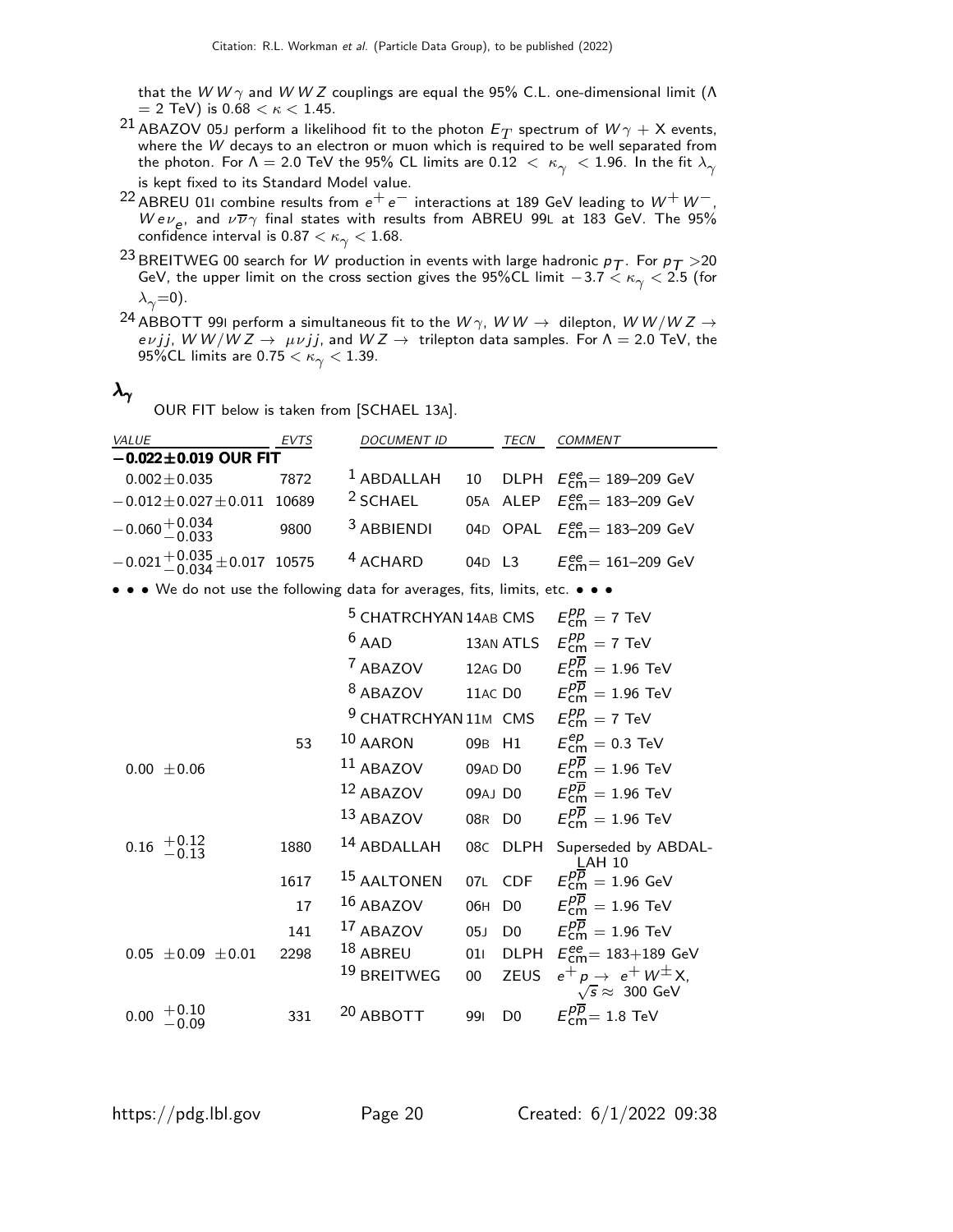- $^1$  ABDALLAH 10 use data on the final states  $e^+e^-\rightarrow\,j j\ell\nu$ ,  $jjjj$ ,  $jjX$ ,  $\ell X$ , at centerof-mass energies between 189–209 GeV at LEP2, where  $j = jet$ ,  $\ell =$  lepton, and X represents missing momentum. The fit is carried out keeping all other parameters fixed at their SM values.
- <sup>2</sup> SCHAEL 05A study single-photon, single-W, and  $WW$ -pair production from 183 to 209 GeV. Each parameter is determined from a single–parameter fit in which the other parameters assume their Standard Model values.
- $3$  ABBIENDI 04D combine results from  $W^+W^-$  in all decay channels. Only CP-conserving couplings are considered and each parameter is determined from a single-parameter fit in which the other parameters assume their Standard Model values. The 95% confidence interval is  $-0.13 < \lambda_{\gamma} < 0.01$ .
- $4$  ACHARD 04D study  $WW$ -pair production, single– $W$  production and single–photon production with missing energy from 189 to 209 GeV. The result quoted here is obtained including data from 161 to 183 GeV, ACCIARRI 99Q. Each parameter is determined from a single–parameter fit in which the other parameters assume their Standard Model values.
- $^5$  CHATRCHYAN 14AB measure  $W\gamma$  production cross section for  $\rho_{T}^{\gamma}$  $T^{'} > 15$  GeV and R $(\ell \gamma)$  $> 0.7$ , which is the separation between the  $\gamma$  and the final state charged lepton (e or  $\mu$ ) in the azimuthal angle-pseudorapidity  $(\phi - \eta)$  plane. After background subtraction the number of  $e \nu \gamma$  and  $\mu \nu \gamma$  events is determined to be 3200  $\pm$  325 and 4970  $\pm$  543 respectively, compatible with expectations from the SM. This leads to a 95% CL limit of  $-0.050~<\lambda_\gamma < 0.037$ , assuming all other parameters have <code>SM</code> values.
- <sup>6</sup> AAD 13AN study  $W\gamma$  production in  $pp$  collisions. In events with no additional jet, 4449 (6578) W decays to electron (muon) are selected, with an expected background of  $1662 \pm 262$  (2538  $\pm$  362) events. Analysing the photon  $p_T$  spectrum above 100 GeV yields a 95% C.L. limit of  $-0.065 < \lambda_{\gamma} < 0.061$ . Supersedes AAD 12BX.
- $^7$  ABAZOV 12AG combine new results with already published results on  $W\gamma$ ,  $W\,W$  and W Z production in order to determine the couplings with increased precision, superseding ABAZOV 08R, ABAZOV 11AC, ABAZOV 09AJ, ABAZOV 09AD. The 68% C.L. result for a formfactor cutoff of  $\Lambda = 2$  TeV is  $\lambda_{\gamma} = 0.007 \frac{+0.021}{-0.022}$ .
- <sup>8</sup> ABAZOV 11AC study  $W\gamma$  production in  $p\overline{p}$  collisions at 1.96 TeV, with the W decay products containing an electron or a muon. They select 196 (363) events in the electron (muon) mode, with a SM expectation of 190 (372) events. A likelihood fit to the photon  $\textstyle E_T$  spectrum above 15 GeV yields at 95% C.L. the result:  $-0.08\,<\,\lambda_\gamma\,< 0.07$  for a formfactor  $\Lambda = 2$  TeV.
- 9 CHATRCHYAN 11M study  $W\gamma$  production in pp collisions at  $\sqrt{s} = 7$  TeV using 36 pb<sup>-1</sup>  $p p$  data with the W decaying to electron and muon. The total cross section is measured for photon transverse energy  $E_T^{\gamma}$  $T\overline{T}>10$  GeV and spatial separation from charged leptons in the plane of pseudo rapidity and azimuthal angle  $\Delta R(\ell,\gamma) > 0.7$ . The number of candidate (background) events is 452 (228  $\pm$  21) for the electron channel and 520  $(277 \pm 25)$  for the muon channel. Setting other couplings to their standard model value, they derive a 95% CL limit of  $-0.18 < \lambda_{\gamma} < 0.17$ .
- 10 AARON 09B study single-W production in  $ep$  collisions at 0.3 TeV C.M. energy. They select 53  $W \rightarrow e/\mu$  events with a standard model expectation of 54.1  $\pm$  7.4 events. Fitting the transverse momentum spectrum of the hadronic recoil system they obtain a 95% C.L. limit of  $-2.5 < \lambda_{\gamma} < 2.5$ .
- <sup>11</sup> ABAZOV 09AD study the  $p\overline{p} \to \ell \nu$  2jet process arising in WW and WZ production. They select 12,473 (14,392) events in the electron (muon) channel with an expected di-boson signal of 436 (527) events. The results on the anomalous couplings are derived from an analysis of the  $p_{\mathcal{T}}$  spectrum of the 2-jet system and quoted at 68% C.L. and<br>for a form factor of 2 TeV. This measurement is not used for obtaining the mean as it is for a specific form factor. The 95% confidence interval is  $-0.10 < \lambda_{\gamma} < 0.11$ .
- $^{12}$  ABAZOV 09AJ study the  $p\overline{p} \rightarrow 2\ell 2\nu$  process arising in WW production. They select 100 events with an expected W W signal of 65 events. An analysis of the  $p_T$  spectrum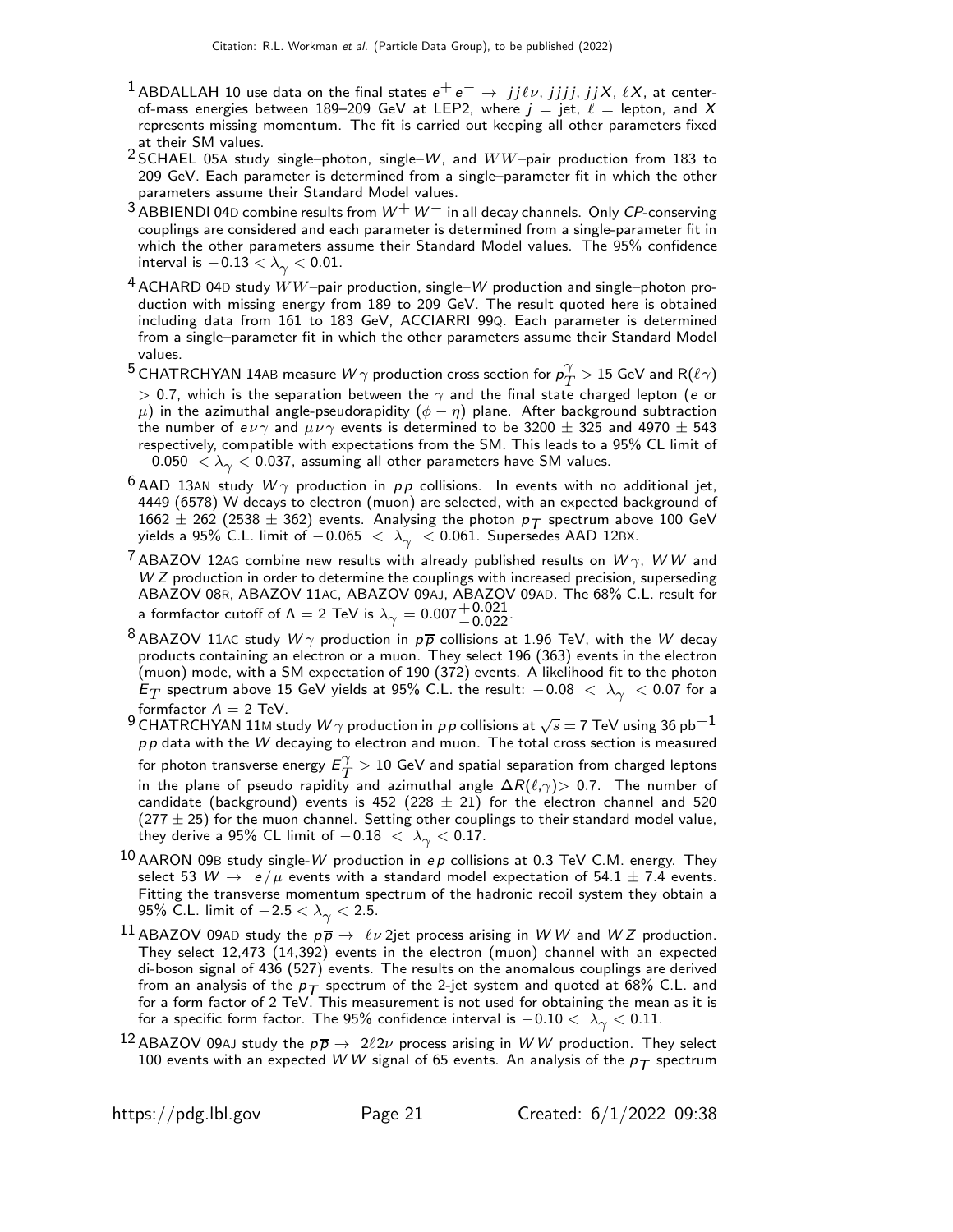of the two charged leptons leads to 95% C.L. limits of  $-0.14 < \lambda_{\gamma} < 0.18$ , for a form factor  $\Lambda = 2$  TeV.

- 13 ABAZOV 08R use 0.7 fb<sup>-1</sup>  $p\overline{p}$  data at  $\sqrt{s} = 1.96$  TeV to select 263  $W\gamma + X$  events, of which 187 constitute signal, with the W decaying into an electron or a muon, which is required to be well separated from a photon with  $E_T >$  9 GeV. A likelihood fit to the photon  $E_T$  spectrum yields a 95% CL limit  $-0.12 < \lambda_{\gamma} < 0.13$  with other couplings fixed to their Standard Model values.
- 14 ABDALLAH 08C determine this triple gauge coupling from the measurement of the spin density matrix elements in  $e^+e^- \rightarrow W^+W^- \rightarrow (qq)(\ell \nu)$ , where  $\ell = e$  or  $\mu$ . Values of all other couplings are fixed to their standard model values.
- <sup>15</sup> AALTONEN 07L set limits on anomalous TGCs using the  $p_T(W)$  distribution in WW and  $WZ$  production with the  $W$  decaying to an electron or muon and the  $Z$  to 2 jets. Setting other couplings to their standard model value, the 95% C.L. limits are  $-0.18 < \lambda_{\gamma} < 0.17$  for a form factor scale  $\Lambda = 1.5$  TeV.
- $^{16}$  ABAZOV 06H study  $\overline{p}p \rightarrow WW$  production with a subsequent decay  $WW \rightarrow$  $e^+\,\nu_e\,e^-\,\overline{\nu}_e$ ,  $W\,W\to\ e^\pm\,\nu_e\,\mu^\mp\,\nu_\mu$  or  $W\,W\to\ \mu^+\,\nu_\mu\,\mu^-\,\overline{\nu}_\mu$ . The 95% C.L. limit for a form factor scale  $\Lambda=1$  TeV is  $-0.97<\lambda_\gamma< 1.04$ , fixing  $\kappa_\gamma{=}1.$  With the assumption that the W W  $\gamma$  and W W Z couplings are equal the 95% C.L. one-dimensional limit (Λ  $=$  2 TeV) is  $-0.29 < \lambda < 0.30.$
- $^{17}$  ABAZOV 05J perform a likelihood fit to the photon  $E_T$  spectrum of  $W\gamma+\mathsf{X}$  events, where the W decays to an electron or muon which is required to be well separated from the photon. For  $\Lambda = 2.0$  TeV the 95% CL limits are  $-0.20 < \lambda_{\gamma} < 0.20$ . In the fit  $\kappa_\gamma$  is kept fixed to its Standard Model value.
- $^{18}$  ABREU 011 combine results from  $e^+e^-$  interactions at 189 GeV leading to  $W^+W^-$ , Wev<sub>e</sub>, and  $\nu \overline{\nu} \gamma$  final states with results from ABREU 99L at 183 GeV. The 95% confidence interval is  $-0.11 < \lambda_{\gamma} < 0.23$ .
- $^{19}$ BREITWEG 00 search for  $W$  production in events with large hadronic  $p_{\mathcal{T}}$  . For  $p_{\mathcal{T}} >$  20 GeV, the upper limit on the cross section gives the 95%CL limit  $-3.2 < \lambda_{\gamma} < 3.2$  for  $\kappa_\gamma$  fixed to its Standard Model value.
- $^{20}$  ABBOTT 99I perform a simultaneous fit to the  $W\gamma$ ,  $WW\rightarrow$  dilepton,  $WW/WZ\rightarrow$  $e\nu jj$ , W W/W Z  $\rightarrow \;\mu\nu jj$ , and W Z  $\rightarrow \;$  trilepton data samples. For  $\Lambda =$  2.0 TeV, the 95%CL limits are  $-0.18 < \lambda_{\gamma} < 0.19$ .

#### $\kappa$ z

| This coupling is $CP$ -conserving $(C$ - and $P$ - separately conserving). |      |                                              |  |        |                                                     |  |  |
|----------------------------------------------------------------------------|------|----------------------------------------------|--|--------|-----------------------------------------------------|--|--|
| <b>VALUE</b>                                                               | EVTS | DOCUMENT ID TECN COMMENT                     |  |        |                                                     |  |  |
| 0.924 <sup>+0.059</sup> ±0.024 7171 <sup>1</sup> ACHARD                    |      |                                              |  | 04D L3 | $E_{\text{cm}}^{\text{ee}} = 189 - 209 \text{ GeV}$ |  |  |
|                                                                            |      | $\mathbf{M}$ is the contract of $\mathbf{M}$ |  |        |                                                     |  |  |

• • We do not use the following data for averages, fits, limits, etc. • • •

| <sup>2</sup> SIRUNYAN         | 20BA CMS | $E_{cm}^{pp} = 13$ TeV                         |
|-------------------------------|----------|------------------------------------------------|
| <sup>3</sup> SIRUNYAN         |          | 19CL CMS $E_{cm}^{pp} = 13$ TeV                |
| <sup>4</sup> AABOUD           |          | 175 ATLS $E_{\text{cm}}^{pp} = 7+8$ TeV        |
| <sup>5</sup> KHACHATRY170 CMS |          | $E_{\rm cm}^{pp} = 8$ TeV                      |
| $6$ AAD                       |          | 16AR ATLS $E_{\text{cm}}^{pp} = 8 \text{ TeV}$ |
| $7$ AAD                       |          | 16P ATLS $E_{cm}^{pp} = 8$ TeV                 |
| $8$ AAD                       |          | 13AL ATLS $E_{\text{cm}}^{pp} = 7 \text{ TeV}$ |
| $9$ AAD                       |          | 12CD ATLS $E_{\text{cm}}^{pp} = 7 \text{ TeV}$ |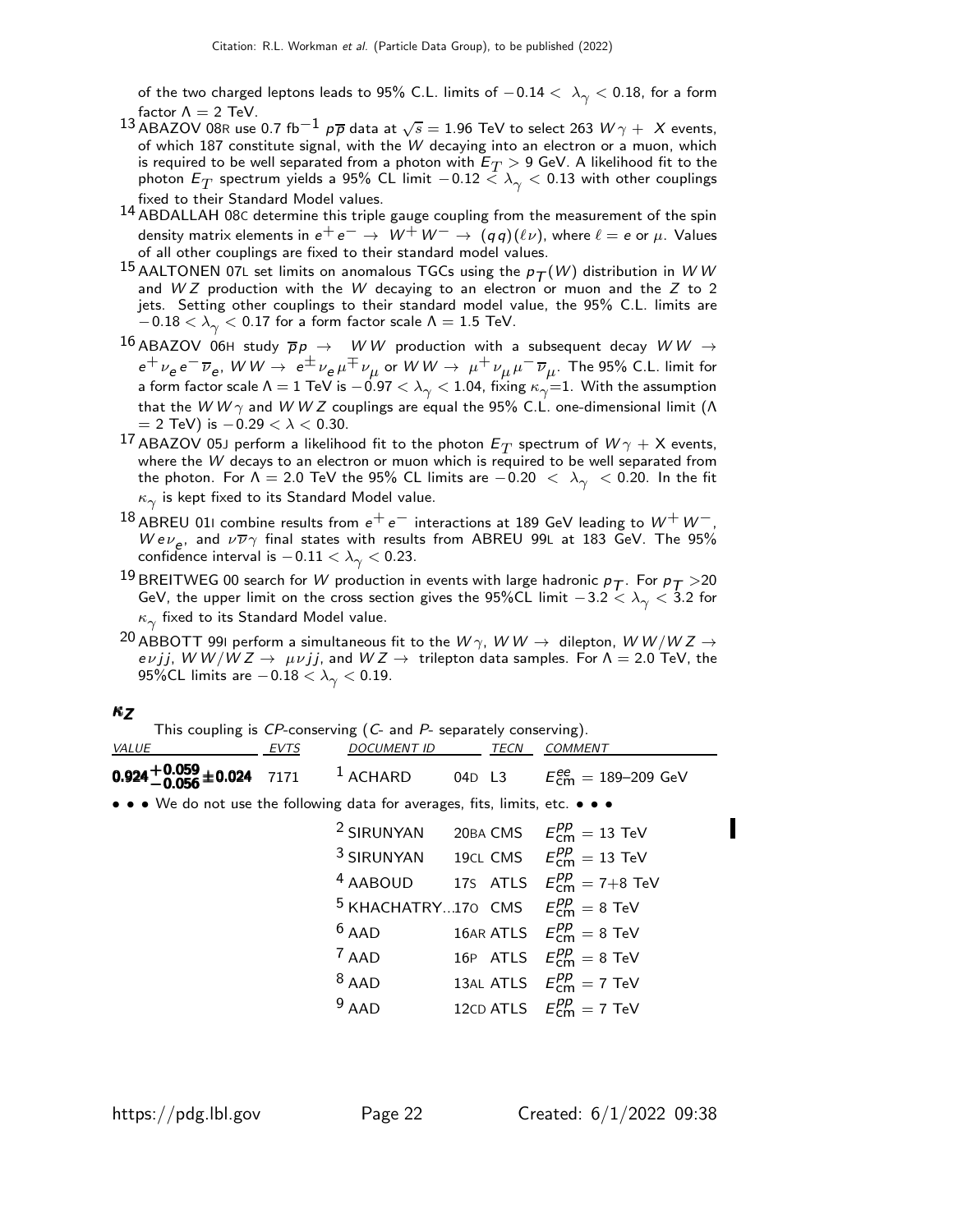|     | 10 AALTONEN | 12AC CDF          | $E_{cm}^{pp} = 1.96$ TeV |
|-----|-------------|-------------------|--------------------------|
| 34  | $11$ ABAZOV | 11 D <sub>0</sub> | $E_{cm}^{pp} = 1.96$ TeV |
| 17  | $12$ ABAZOV | 06H D0            | $E_{cm}^{pp} = 1.96$ TeV |
| 2.3 | $13$ ABAZOV | 05s D0            | $E_{cm}^{pp} = 1.96$ TeV |

- $1$  ACHARD 04D study  $WW$ -pair production, single– $W$  production and single–photon production with missing energy from 189 to 209 GeV. The result quoted here is obtained using the  $WW$ -pair production sample. Each parameter is determined from a singleparameter fit in which the other parameters assume their Standard Model values.
- 2 SIRUNYAN 20BA study electroweak production of a W boson in association with two jets, using W decays in the electron or muon channel. The isolated muons (electrons) are required to have a transverse momentum larger than 25 (30) GeV, while the transverse momentum of the two jets has to be larger than 50 and 30 GeV. A total of 2.382 (1.051) million events are selected in the muon (electron) channel, with a Standard Model expectation of  $2.39 \pm 0.17$  (1.054 $\pm$ 0.058) million events. Analysing the transverse momentum distribution of the charged leptons from W decay, the following 95% C.L. limit is obtained:  $0.956 < \kappa_Z < 1.044$ . Combining this result with that from the closely-related electroweak Z-jet-jet production SIRUNYAN 18BZ, the limit becomes:  $0.957 < \kappa$ <sub>7</sub>  $< 1.042$ .
- $3$  SIRUNYAN 19CL study W W and W Z production in lepton  $+$  jet events, with one W boson decaying leptonically (electron or muon), and another W or Z boson decaying hadronically, reconstructed as a single massive large-radius jet. In the electron channel 2,456 (2,235) events are selected in the W W (W Z) category, while in the muon channel 3,996 (3572) events are selected in the W  $W(WZ)$  category. Analysing the di-boson invariant mass distribution, the following 95% C.L. limit is obtained: 0.9921  $< \kappa_Z <$ 1.0082.
- $4$  AABOUD 17S analyze electroweak production of a W boson in association with two jets at high dijet invariant mass, with the W boson decaying to electron or muon plus neutrino. In the signal region of dijet mass larger than 1 TeV and leading-jet transverse momentum larger than 600 GeV, 30 events are observed in the data with 39  $\pm$  4 events expected in the Standard Model, yielding the following limit at 95% CL for the form factor cut-off scale  $\Lambda_{FF} \to \infty$ : 0.85  $< \kappa$   $< 1.16$ .
- $5$  KHACHATRYAN 170 analyse WZ production where each boson decays into electrons or muons. Events are required to have a tri-lepton invariant mass larger than 100 GeV, with one of the lepton pairs having an invariant mass within 20 GeV of the Z boson mass. The Z transverse momentum spectrum is analyzed to set a 95% C.L. limit of:  $0.79 < \kappa$   $< 1.25$ .
- $6$  AAD 16AR study W W production in pp collisions and select 6636 WW candidates in decay modes with electrons or muons with an expected background of  $1546 \pm 157$ events. Assuming the LEP formulation and setting the form-factor  $\Lambda$  to infinity, a fit to the transverse momentum distribution of the leading charged lepton, leads to a 95% C.L. range of 0.975  $< \kappa$   $<$  1.020.
- $7$  AAD 16P study W Z production in  $pp$  collisions and select 2091 W Z candidates in 4 decay modes with electrons and muons, with an expected background of  $1825 \pm 7$  events. Analyzing the  $WZ$  transverse momentum distribution, the resulting 95% C.L. limit is:  $0.81 < \kappa$   $< 1.30$ .
- $8$  AAD 13AL study WW production in pp collisions and select 1325 WW candidates in decay modes with electrons or muons with an expected background of 369  $\pm$  61 events. Assuming the LEP formulation and setting the form-factor  $\Lambda =$  infinity, a fit to the transverse momentum distribution of the leading charged lepton, leads to a 95% C.L. range of 0.957  $<\kappa$   $<$  1.043. Supersedes AAD 12AC.
- $9$  AAD 12CD study W Z production in  $p p$  collisions and select 317 W Z candidates in three  $\ell\nu$  decay modes with an expected background of 68.0  $\pm$  10.0 events. The resulting 95% C.L. range is:  $0.63 < \kappa$   $<$  1.57. Supersedes AAD 12V.
- 10 AALTONEN 12AC study W Z production in  $p\overline{p}$  collisions and select 63 W Z candidates in three  $\ell\nu$  decay modes with an expected background of 7.9  $\pm$  1.0 events. Based on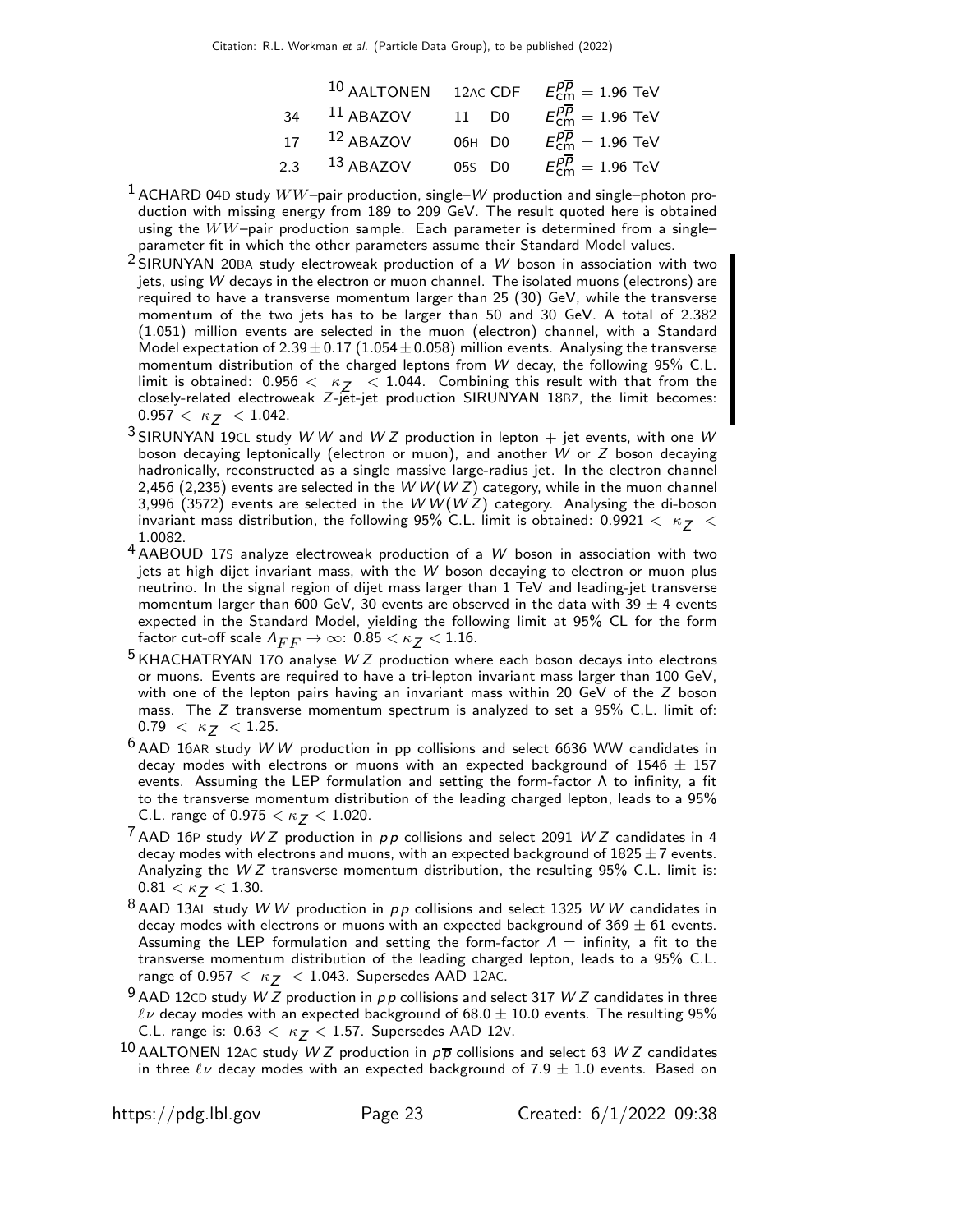the cross section and shape of the  $Z$  transverse momentum spectrum, the following 95% C.L. range is reported:  $0.61 < \kappa$   $<$  1.90 for a form factor of  $\Lambda = 2$  TeV.

- $^{11}$  ABAZOV 11 study the  $p\overline{p} \rightarrow$  3 $\ell\nu$  process arising in WZ production. They observe 34 W Z candidates with an estimated background of 6 events. An analysis of the  $p_T$ spectrum of the Z boson leads to a 95% C.L. limit of  $0.600 < \kappa$   $<$  1.675, for a form factor  $\Lambda = 2$  TeV.
- 12 ABAZOV 06H study  $\overline{p}p \rightarrow WW$  production with a subsequent decay  $WW \rightarrow$  $e^+\,\nu_e\,e^-\,\overline{\nu}_e$ ,  $W\,W\to\ e^\pm\,\nu_e\,\mu^\mp\,\nu_\mu$  or  $W\,W\to\ \mu^+\,\nu_\mu\,\mu^-\,\overline{\nu}_\mu.$  The 95% C.L. limit for a form factor scale  $\Lambda=2$  TeV is 0.55  $\,<\kappa_{Z}^{}<1.55$ , fixing  $\lambda_{Z}^{}\!=\!0.$  With the assumption<br>that the W W  $\gamma$  and W W Z couplings are equal the 95% C.L. one-dimensional limit ( $\Lambda$  $= 2$  TeV) is 0.68  $< \kappa < 1.45$ .
- $^{13}$  ABAZOV 05s study  $\overline{p} \, p \to \; W Z$  production with a subsequent trilepton decay to  $\ell \nu \ell' \overline{\ell'}$  $(\ell$  and  $\ell'=$   $e$  or  $\mu)$ . Three events (estimated background 0.71  $\pm$  0.08 events) with  $WZ$ decay characteristics are observed from which they derive limits on the anomalous  $WWZ$ couplings. The 95% CL limit for a form factor scale  $\Lambda = 1$  TeV is  $-1.0 < \kappa_Z < 3.4$ , fixing  $\lambda_Z$  and  $g_1^Z$  $\frac{2}{1}$  to their Standard Model values.

#### $\lambda$ z

| This coupling is $CP$ -conserving $(C$ - and $P$ - separately conserving).    |      |                    |  |      |                                    |  |  |
|-------------------------------------------------------------------------------|------|--------------------|--|------|------------------------------------|--|--|
| <i>VALUE</i>                                                                  | EVTS | <i>DOCUMENT ID</i> |  | TECN | <i>COMMENT</i>                     |  |  |
| $-0.088 + 0.060 + 0.023$ 7171 <sup>1</sup> ACHARD                             |      |                    |  |      | 04D L3 $E_{cm}^{ee} = 189-209$ GeV |  |  |
| • • • We do not use the following data for averages, fits, limits, etc. • • • |      |                    |  |      |                                    |  |  |

|     | <sup>2</sup> SIRUNYAN 20BA CMS $E_{\text{cm}}^{pp} = 13 \text{ TeV}$               |        |                                                      |
|-----|------------------------------------------------------------------------------------|--------|------------------------------------------------------|
|     | <sup>3</sup> SIRUNYAN 19CL CMS $E_{\text{cm}}^{pp} = 13 \text{ TeV}$               |        |                                                      |
|     | <sup>4</sup> SIRUNYAN 18BZ CMS $E_{cm}^{pp} = 13$ TeV                              |        |                                                      |
|     |                                                                                    |        | <sup>5</sup> AABOUD 17S ATLS $E_{cm}^{pp} = 7+8$ TeV |
|     | <sup>6</sup> AABOUD 170 ATLS $E_{cm}^{pp} = 8$ TeV                                 |        |                                                      |
|     | <sup>7</sup> KHACHATRY170 CMS $E_{cm}^{pp} = 8$ TeV                                |        |                                                      |
|     | <sup>8</sup> SIRUNYAN 17X CMS $E_{\text{cm}}^{pp} = 8$ TeV                         |        |                                                      |
|     | $9$ AAD                                                                            |        | 16AR ATLS $E_{\text{cm}}^{pp} = 8 \text{ TeV}$       |
|     | $10$ AAD                                                                           |        | 16P ATLS $E_{cm}^{pp} = 8$ TeV                       |
|     | $11$ AAD                                                                           |        | 14Y ATLS $E_{cm}^{pp} = 8$ TeV                       |
|     | $12$ AAD                                                                           |        | 13AL ATLS $E_{\text{cm}}^{pp} = 7 \text{ TeV}$       |
|     | <sup>13</sup> CHATRCHYAN 13BF CMS $E_{cm}^{pp} = 7$ TeV                            |        |                                                      |
|     | 14 AAD 12CD ATLS $E_{\text{cm}}^{pp} = 7 \text{ TeV}$                              |        |                                                      |
|     | <sup>15</sup> AALTONEN 12AC CDF $E_{\text{cm}}^{p\overline{p}} = 1.96 \text{ TeV}$ |        |                                                      |
| 34  | 16 ABAZOV 11 D0 $E_{cm}^{p\overline{p}} = 1.96$ TeV                                |        |                                                      |
|     | 334 <sup>17</sup> AALTONEN 10K CDF $E_{cm}^{\overline{p}} = 1.96$ TeV              |        |                                                      |
| 13  | <sup>18</sup> ABAZOV 07Z D0 $E_{cm}^{p\overline{p}} = 1.96$ TeV                    |        |                                                      |
| 17  | <sup>19</sup> ABAZOV 06H D0 $E_{cm}^{p\overline{p}} = 1.96$ TeV                    |        |                                                      |
| 2.3 | <sup>20</sup> ABAZOV                                                               | 05s D0 | $E_{\text{cm}}^{p\overline{p}}=1.96$ TeV             |
|     |                                                                                    |        |                                                      |

 $1$  ACHARD 04D study  $WW$ -pair production, single– $W$  production and single–photon production with missing energy from 189 to 209 GeV. The result quoted here is obtained using the  $WW$ -pair production sample. Each parameter is determined from a singleparameter fit in which the other parameters assume their Standard Model values.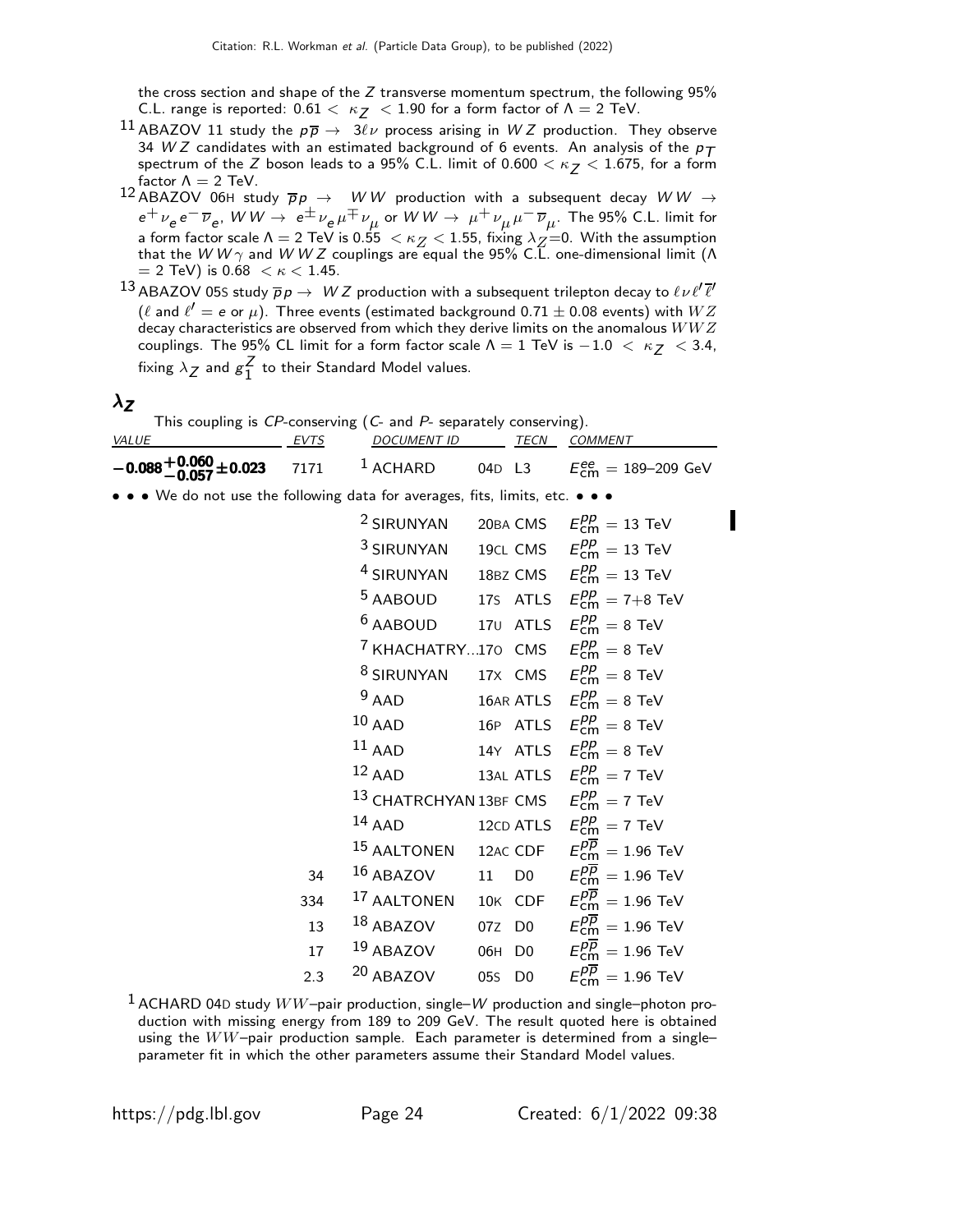- $2$  SIRUNYAN 20BA study electroweak production of a W boson in association with two jets, using W decays in the electron or muon channel. The isolated muons (electrons) are required to have a transverse momentum larger than 25 (30) GeV, while the transverse momentum of the two jets has to be larger than 50 and 30 GeV. A total of 2.382 (1.051) million events are selected in the muon (electron) channel, with a Standard Model expectation of  $2.39 \pm 0.17$  (1.054 $\pm$ 0.058) million events. Analysing the transverse momentum distribution of the charged leptons from W decay, the following 95% C.L. limit is obtained: -0.0088  $\langle \lambda_{7} \rangle$   $\langle$  0.0095. Combining this result with that from the closely-related electroweak Z-jet-jet production SIRUNYAN 18BZ, the limit becomes:  $-0.0071 < \lambda_Z < 0.0076$ .
- <sup>3</sup> SIRUNYAN 19CL study W W and W Z production in lepton  $+$  jet events, with one W boson decaying leptonically (electron or muon), and another W or Z boson decaying hadronically, reconstructed as a single massive large-radius jet. In the electron channel 2,456 (2,235) events are selected in the WW(WZ) category, while in the muon channel 3,996 (3572) events are selected in the  $W W (W Z)$  category. Analysing the di-boson invariant mass distribution, the following 95% C.L. limit is obtained:  $-0.0065 < \lambda_Z$  $< 0.0066$ .
- 4 SIRUNYAN 18BZ study  $p p \to Z$  jet jet events at 13 TeV where  $Z \to e^+ e^- / \mu^+ \mu^-$ . Isolated electrons and muons are selected with  $p<sub>T</sub>$  of the leading/sub-leading lepton >  $30/20$  GeV and  $|\eta| <$  2.4, with the di-lepton invariant mass within 15 GeV of the Z mass. The two highest  $p_T$  jets are selected with  $p_T$  of the leading/sub-leading jet  $>$  50/30 GeV respectively and dijet invariant mass  $> 200$  GeV. Templates in the transverse momentum of the  $Z$  are utilized to set limits on the triple gauge couplings in the EFT and the LEP parametrizations. The following 95% C.L. limit is obtained  $-0.010 < \lambda_Z < 0.010$ .
- $5$  AABOUD 17S analyze electroweak production of a W boson in association with two jets at high dijet invariant mass, with the W boson decaying to electron or muon plus neutrino. In the signal region of dijet mass larger than 1 TeV and leading-jet transverse momentum larger than 600 GeV, 30 events are observed in the data with 39  $\pm$  4 events expected in the Standard Model, yielding the following limit at 95% CL for the form factor cut-off scale  $\Lambda_{FF} \to \infty$ :  $-0.053 < \lambda_Z < 0.042$ .
- $6$  AABOUD 170 analyze production of WW or WZ boson pairs with one W boson decaying to electron or muon plus neutrino, and the other  $W$  or  $Z$  boson decaying hadronically. The hadronic decay system is reconstructed as either a resolved two-jet system or as a single large jet. Analysing the transverse momentum distribution of the hadronic system above 100 GeV yields the following limit at 95% CL for the form factor cut-off scale  $\Lambda_{FF} \to \infty$ : -0.013 <  $\lambda_Z$  < 0.013.
- $7$  KHACHATRYAN 170 analyse W Z production where each boson decays into electrons or muons. Events are required to have a tri-lepton invariant mass larger than 100 GeV, with one of the lepton pairs having an invariant mass within 20 GeV of the Z boson mass. The Z transverse momentum spectrum is analyzed to set a 95% C.L. limit of:  $-0.018 < \lambda_Z < 0.016$ .
- <sup>8</sup> SIRUNYAN 17X study  $pp \to W W/W Z \to \ell \nu q \overline{q}$  production at 8 TeV where  $\ell$  is an electron or muon with  $p_T > 30$  or 25 GeV respectively. Suitable cuts are put on the  $p_{\mathcal{T}}$  of the dijet system and the missing  $E_T$  of the event yielding a total of 285 and 204 W V events observed in the electron and muon channels. The following 95% C.L. limit is obtained:  $-0.011 < \lambda_Z < 0.011$ .
- $9$  AAD 16AR study WW production in  $pp$  collisions and select 6636 WW candidates in decay modes with electrons or muons with an expected background of 1546  $\pm$  157 events. Assuming the LEP formulation and setting the form-factor  $\Lambda$  to infinity, a fit to the transverse momentum distribution of the leading charged lepton, leads to a 95% C.L. range of  $-0.019 < \lambda_Z < 0.019$ .
- $10$  AAD 16P study W Z production in pp collisions and select 2091 W Z candidates in 4 decay modes with electrons and muons, with an expected background of  $1825 \pm 7$  events. Analyzing the  $WZ$  transverse momentum distribution, the resulting 95% C.L. limit is:  $-0.016<\lambda_{\boldsymbol{\mathcal{J}}}<0.016.$
- <sup>11</sup> AAD 14Y determine the electroweak Z-dijet cross section in 8 TeV pp collisions.  $Z \rightarrow$ ee and  $Z \rightarrow \mu\mu$  decays are selected with the di-lepton  $p_T > 20$  GeV and mass in the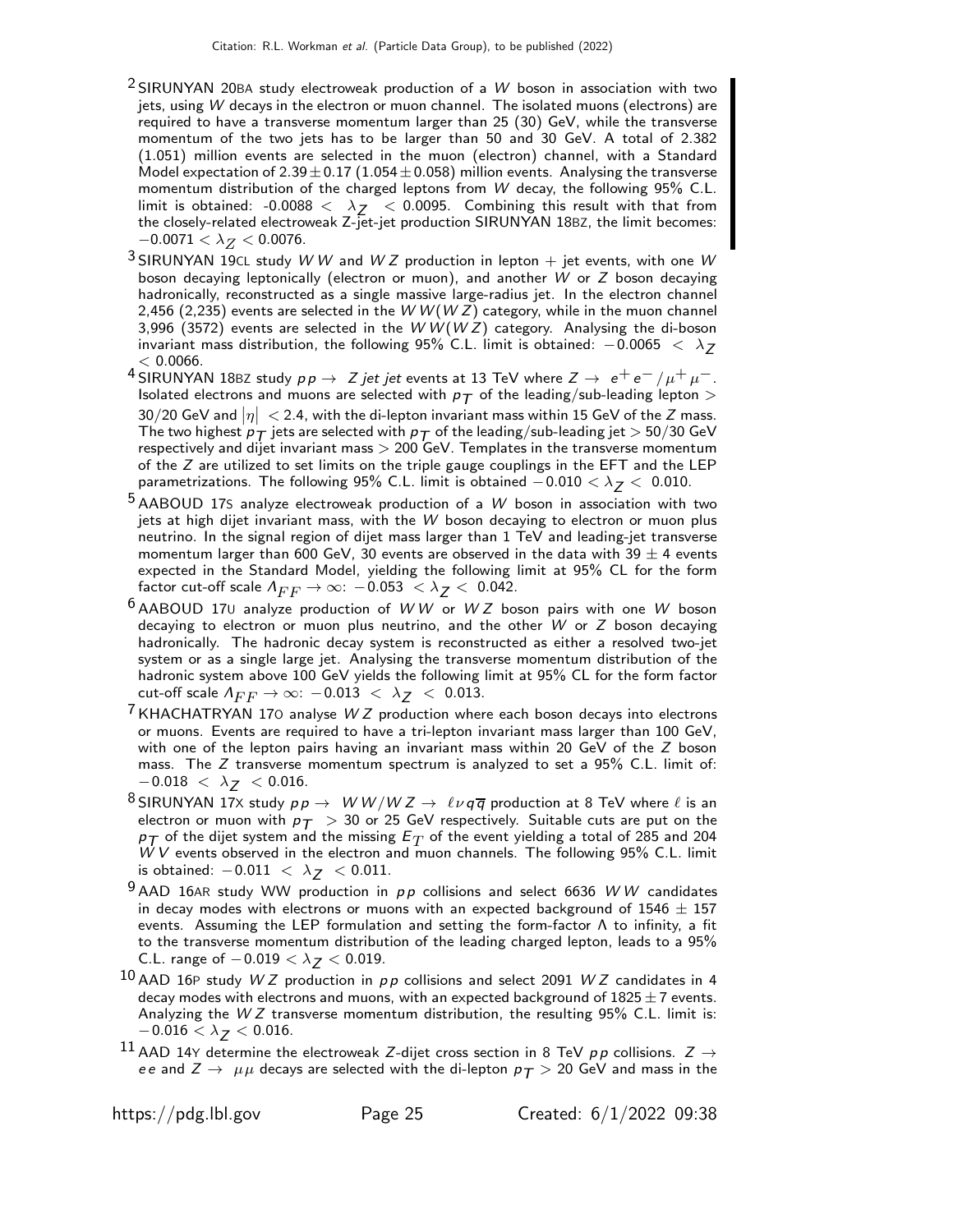81–101 GeV range. Minimum two jets are required with  $p_T > 55$  and 45 GeV and no additional jets with  $p_T > 25$  GeV in the rapidity interval between them. The normalized  $p_{\mathcal{T}}$  balance between the Z and the two jets is required to be  $<$  0.15. This leads to a selection of 900 events with dijet mass  $> 1$  TeV. The number of signal and background events expected is 261 and 592 respectively. A Poisson likelihood method is used on an event by event basis to obtain the 95% CL limit  $-0.15 < \lambda_Z < 0.13$  for a form factor value  $\Lambda=\infty.$ 

- 12 AAD 13AL study W W production in  $pp$  collisions and select 1325 W W candidates in decay modes with electrons or muons with an expected background of  $369 \pm 61$  events. Assuming the LEP formulation and setting the form-factor  $\Lambda =$  infinity, a fit to the transverse momentum distribution of the leading charged lepton, leads to a 95% C.L. range of  $-0.062 < \lambda_Z < 0.059$ . Supersedes AAD 12AC.
- 13 CHATRCHYAN 13BF determine the  $W^+W^-$  production cross section using unlike sign di-lepton (e or  $\mu$ ) events with high  $p_T$ . The leptons have  $p_T > 20$  GeV/c and are isolated. 1134 candidate events are observed with an expected SM background of 247  $\pm$ 34. The  $p_T$  distribution of the leading lepton is fitted to obtain 95% C.L. limits of  $-$ 0.048  $\leq~\lambda_{\boldsymbol{Z}}~\leq~$  0.048.
- 14 AAD 12CD study W Z production in  $p p$  collisions and select 317 W Z candidates in three  $\ell\nu$  decay modes with an expected background of 68.0  $\pm$  10.0 events. The resulting 95% C.L. range is:  $-0.046 < \lambda$  z < 0.047. Supersedes AAD 12∨.
- 15 AALTONEN 12AC study W Z production in  $p\overline{p}$  collisions and select 63 W Z candidates in three  $\ell\nu$  decay modes with an expected background of 7.9  $\pm$  1.0 events. Based on the cross section and shape of the  $Z$  transverse momentum spectrum, the following 95% C.L. range is reported:  $-0.08 < \lambda_Z < 0.10$  for a form factor of  $\Lambda = 2$  TeV.
- 16 ABAZOV 11 study the  $p\overline{p} \rightarrow 3\ell\nu$  process arising in WZ production. They observe 34 W Z candidates with an estimated background of 6 events. An analysis of the  $p_T$ spectrum of the Z boson leads to a 95% C.L. limit of  $-0.077 < \lambda_Z < 0.093$ , for a form factor  $\Lambda = 2$  TeV.
- 17 AALTONEN 10K study  $p\overline{p} \rightarrow W^+W^-$  with  $W \rightarrow e/\mu\nu$ . The  $p\overline{p}$  of the leading (second) lepton is required to be  $> 20$  (10) GeV. The final number of events selected is 654 of which 320  $\pm$  47 are estimated to be background. The 95% C.L. interval is  $-0.16~<~\lambda_{\text{\sf Z}} < 0.16$  for  $\Lambda = 1.5$  TeV and  $-0.14~<~\lambda_{\text{\sf Z}} < 0.15$  for  $\Lambda = 2$  TeV.
- $^{18}$  ABAZOV 072 set limits on anomalous TGCs using the measured cross section and  $p_T(Z)$ distribution in  $WZ$  production with both the  $W$  and the  $Z$  decaying leptonically into electrons and muons. Setting the other couplings to their standard model values, the 95% C.L. limit for a form factor scale  $\Lambda = 2$  TeV is  $-0.17 < \lambda_Z < 0.21$ .
- $^{19}$  ABAZOV 06H study  $\overline{p}p\rightarrow -W\,W$  production with a subsequent decay  $WW\rightarrow$  $e^+\,\nu_e\,e^-\,\overline{\nu}_e$ ,  $\,W\,W\to\,e^\pm\,\nu_e\,\mu^\mp\,\nu_\mu$  or  $\,W\,W\to\,\mu^+\,\nu_\mu\,\mu^-\,\overline{\nu}_\mu$ . The 95% C.L. limit for a form factor scale  $\Lambda = 2$  TeV is  $-0.39 < \lambda_Z < 0.39$ , fixing  $\kappa_Z = 1$ . With the assumption that the W W  $\gamma$  and W W Z couplings are equal the 95% C.L. one-dimensional limit (Λ  $=$  2 TeV) is  $-0.29 < \lambda < 0.30$ .
- $^{20}$  ABAZOV 05S study  $\overline{p}p\to~$   $WZ$  production with a subsequent trilepton decay to  $\ell\nu\ell'\overline{\ell}'$  $(\ell$  and  $\ell'=$   $e$  or  $\mu)$ . Three events (estimated background 0.71  $\pm$  0.08 events) with  $WZ$ decay characteristics are observed from which they derive limits on the anomalous  $WWZ$ couplings. The 95% CL limit for a form factor scale  $\Lambda = 1.5$  TeV is  $-0.48 < \lambda_Z <$ 0.48, fixing  $g_1^Z$  $\frac{2}{1}$  and  $\kappa$   $\frac{2}{5}$  to their Standard Model values.

#### g Z 5

|  |  |  |  |  |  |  |  |  | This coupling is CP-conserving but C- and P-violating. |  |
|--|--|--|--|--|--|--|--|--|--------------------------------------------------------|--|
|--|--|--|--|--|--|--|--|--|--------------------------------------------------------|--|

| <i>VALUE</i>                               | EVTS | DOCUMENT ID TECN COMMENT            |  |                                                            |
|--------------------------------------------|------|-------------------------------------|--|------------------------------------------------------------|
| $-0.07 \pm 0.09$ OUR AVERAGE               |      | Error includes scale factor of 1.1. |  |                                                            |
| $-0.04 + 0.13$                             | 9800 | $1$ ABBIENDI                        |  | 04D OPAL $E_{\text{cm}}^{\text{ee}} = 183-209 \text{ GeV}$ |
| $0.00 \pm 0.13 \pm 0.05$ 7171              |      | $2$ ACHARD                          |  | 04D L3 $E_{cm}^{ee} = 189-209$ GeV                         |
| $-0.44 + {}^{+0.23}_{-0.22} \pm 0.12$ 1154 |      | $3$ ACCIARRI                        |  | 99Q L3 $E_{cm}^{ee} = 161 + 172 + 183$ GeV                 |
| https://pdg.lbl.gov                        |      | Page 26                             |  | Created: $6/1/2022$ 09:38                                  |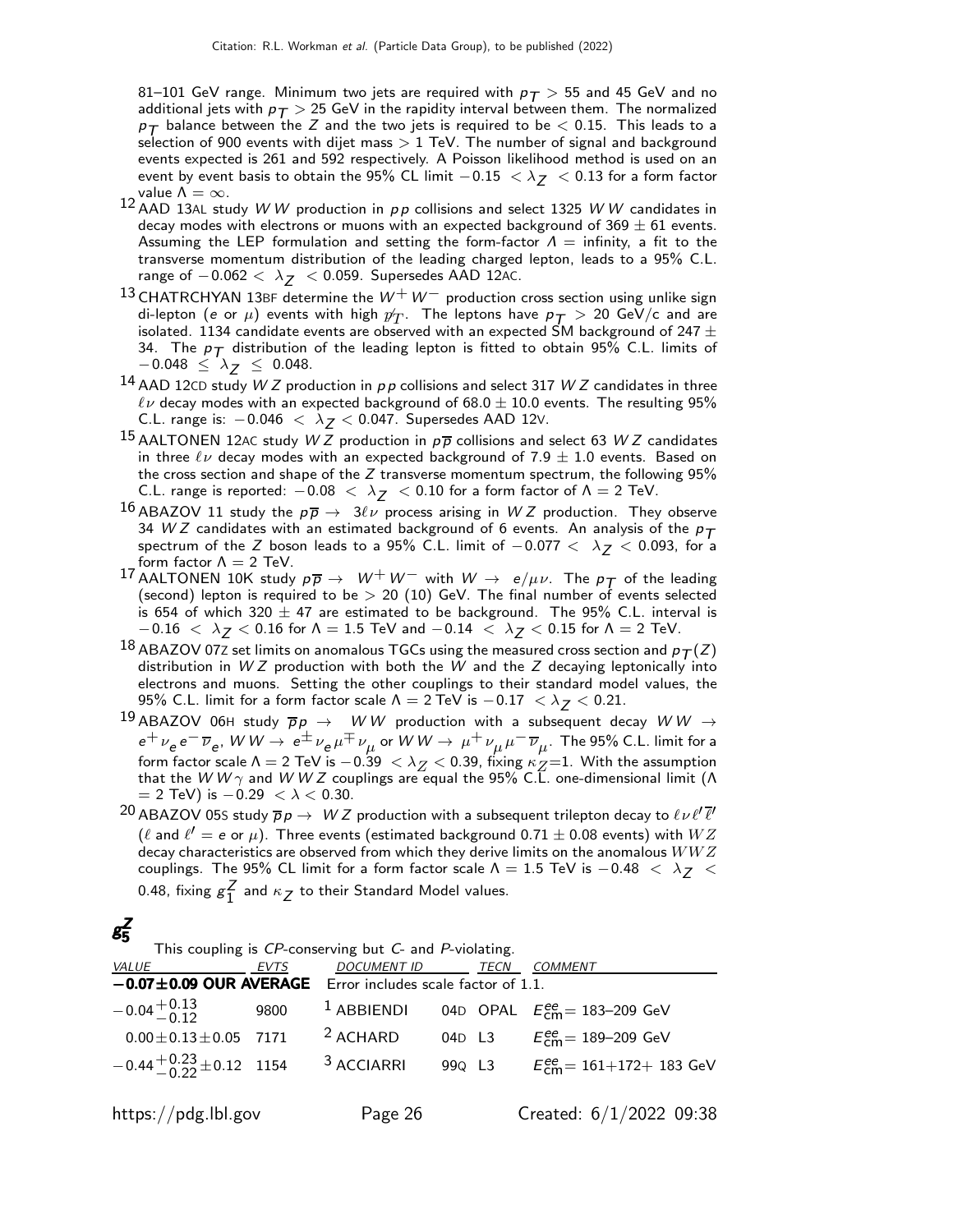- • We do not use the following data for averages, fits, limits, etc. • •
- $-0.31 \pm 0.23$   $4$  EBOLI 00 THEO LEP1, SLC+ Tevatron
	- <sup>1</sup> ABBIENDI 04D combine results from  $W^+W^-$  in all decay channels. Only CP-conserving couplings are considered and each parameter is determined from a single-parameter fit in which the other parameters assume their Standard Model values. The 95% confidence interval is  $-0.28~<{\rm g}^Z_5$  $\frac{2}{5}$  < +0.21.
	- <sup>2</sup> ACHARD 04D study  $WW$ -pair production, single-W production and single-photon production with missing energy from 189 to 209 GeV. The result quoted here is obtained using the  $WW$ -pair production sample. Each parameter is determined from a singleparameter fit in which the other parameters assume their Standard Model values.
	- $3$  ACCIARRI 99Q study W-pair, single-W, and single photon events.
	- <sup>4</sup> EBOLI 00 extract this indirect value of the coupling studying the non-universal one-loop contributions to the experimental value of the  $Z \rightarrow b\overline{b}$  width ( $\Lambda$ =1 TeV is assumed).

#### g Z 4

This coupling is CP-violating (C-violating and P-conserving).

| <i>VALUE</i>                 | <b>EVTS</b> | <i>DOCUMENT ID</i>                                          | TECN | <i>COMMENT</i>                                                   |
|------------------------------|-------------|-------------------------------------------------------------|------|------------------------------------------------------------------|
| $-0.30 \pm 0.17$ OUR AVERAGE |             |                                                             |      |                                                                  |
| $-0.39 + 0.19$               |             |                                                             |      | 1880 $\frac{1}{2}$ ABDALLAH 08C DLPH $E_{cm}^{ee}$ = 189-209 GeV |
| $-0.02 + 0.32$               |             | 1065 <sup>2</sup> ABBIENDI 01H OPAL $E_{cm}^{ee}$ = 189 GeV |      |                                                                  |

 $<sup>1</sup>$  ABDALLAH 08C determine this triple gauge coupling from the measurement of the spin</sup> density matrix elements in  $e^+e^- \rightarrow \tilde{W}^+W^- \rightarrow (qq)(\ell \nu)$ , where  $\ell = e$  or  $\mu$ . Values of all other couplings are fixed to their standard model values.

2 ABBIENDI 01<sup>H</sup> study W-pair events, with one leptonically and one hadronically decaying  $W$ . The coupling is extracted using information from the  $W$  production angle together with decay angles from the leptonically decaying W.

## $\widetilde{\kappa}_Z$

| This coupling is CP-violating (C-conserving and P-violating).                 |      |                                                             |  |      |                                                                   |  |
|-------------------------------------------------------------------------------|------|-------------------------------------------------------------|--|------|-------------------------------------------------------------------|--|
| <i>VALUE</i>                                                                  | EVTS | <i>DOCUMENT ID</i>                                          |  | TECN | <b>COMMENT</b>                                                    |  |
| $-0.12^{+0.06}_{-0.04}$ OUR AVERAGE                                           |      |                                                             |  |      |                                                                   |  |
| $-0.09 + 0.08$                                                                | 1880 |                                                             |  |      | <sup>1</sup> ABDALLAH 08C DLPH $E_{\text{cm}}^{ee}$ = 189-209 GeV |  |
| $-0.20 + 0.10$                                                                |      | 1065 <sup>2</sup> ABBIENDI 01H OPAL $E_{cm}^{ee}$ = 189 GeV |  |      |                                                                   |  |
| • • • We do not use the following data for averages, fits, limits, etc. • • • |      |                                                             |  |      |                                                                   |  |

| $^3$ AABOUD |  | 175 ATLS $E_{cm}^{pp} = 7+8$ TeV                           |
|-------------|--|------------------------------------------------------------|
| $^4$ BLINOV |  | 11 LEP $E_{\text{cm}}^{\text{ee}} = 183 - 207 \text{ GeV}$ |

- $1$  ABDALLAH 08C determine this triple gauge coupling from the measurement of the spin density matrix elements in  $e^+e^- \rightarrow W^+W^- \rightarrow (qq)(\ell \nu)$ , where  $\ell = e$  or  $\mu$ . Values of all other couplings are fixed to their standard model values.
- $2$  ABBIENDI 01H study W-pair events, with one leptonically and one hadronically decaying  $W$ . The coupling is extracted using information from the  $W$  production angle together with decay angles from the leptonically decaying W.
- $3$  AABOUD 17S analyze electroweak production of a W boson in association with two jets at high dijet invariant mass, with the W boson decaying to electron or muon plus neutrino. In the signal region of dijet mass larger than 1 TeV and leading-jet transverse momentum larger than 600 GeV, 30 events are observed in the data with 39  $\pm$  4 events expected in the Standard Model, yielding the following limit at 95% CL for the form factor cut-off scale  $\Lambda_{FF} \to \infty$ :  $-0.56 < \tilde{\kappa}_Z < 0.56$ .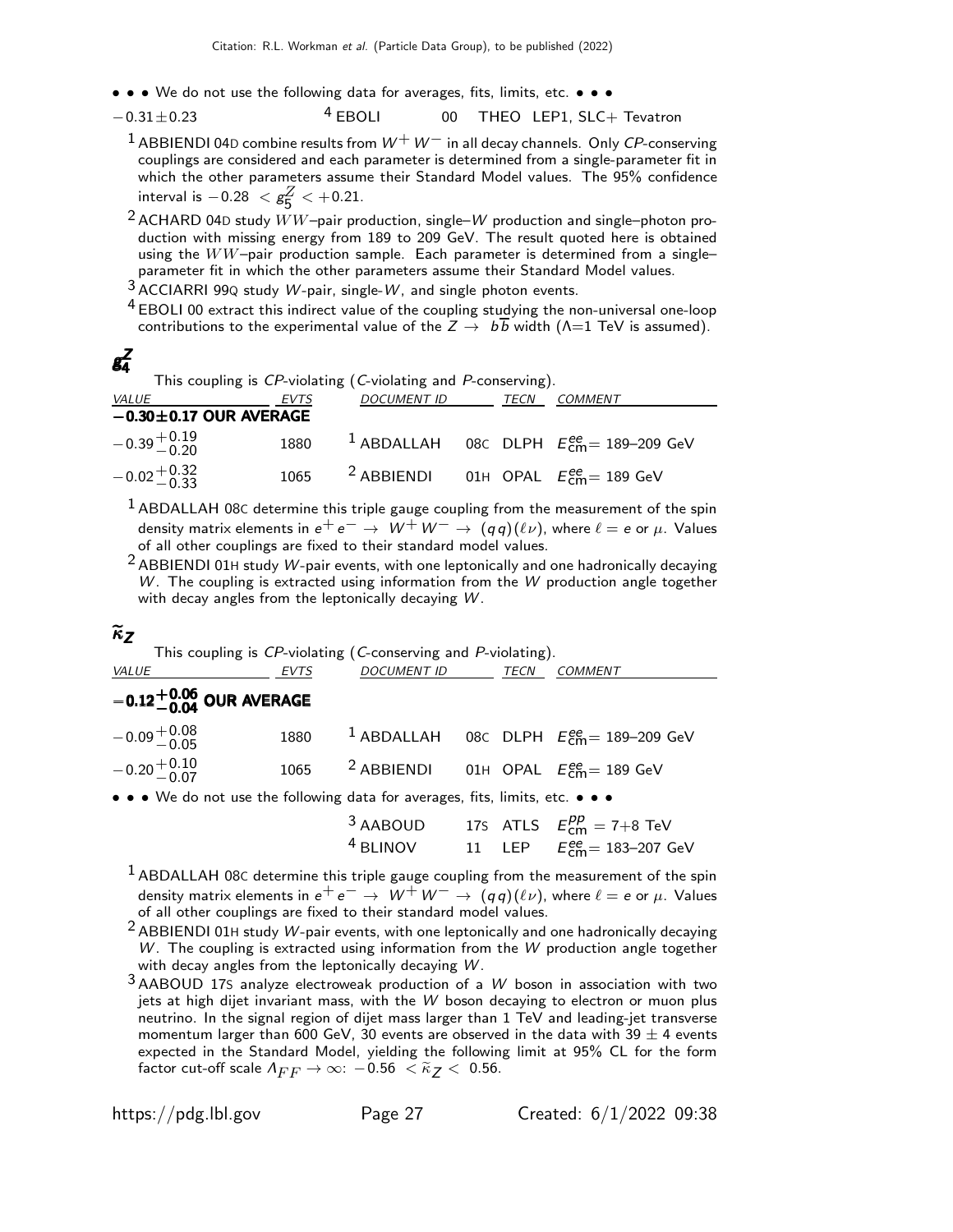<sup>4</sup> BLINOV 11 use the LEP-average  $e^+e^-$  →  $W^+W^-$  cross section data for  $\sqrt{s}$  = 183–207 GeV to determine an upper limit on the TGC  $\widetilde{k}_Z$ . The average values of the cross sections as well as their correlation matrix, and standard model expectations of the cross sections are taken from the LEPEWWG note hep-ex/0612034. At 95% confidence level  $|\tilde{\kappa}_Z| < 0.13$ .

# $\lambda$ z

| This coupling is CP-violating (C-conserving and P-violating).                 |             |                                                               |  |  |                                                                   |  |
|-------------------------------------------------------------------------------|-------------|---------------------------------------------------------------|--|--|-------------------------------------------------------------------|--|
| VALUE                                                                         | <b>EVTS</b> | DOCUMENT ID TECN                                              |  |  | <b>COMMENT</b>                                                    |  |
| $-0.09 \pm 0.07$ OUR AVERAGE                                                  |             |                                                               |  |  |                                                                   |  |
| $-0.08 \pm 0.07$                                                              | 1880        |                                                               |  |  | <sup>1</sup> ABDALLAH 08C DLPH $E_{\text{cm}}^{ee}$ = 189-209 GeV |  |
| $-0.18 + 0.24$<br>0.16                                                        | 1065        | <sup>2</sup> ABBIENDI 01H OPAL $E_{\text{cm}}^{ee}$ = 189 GeV |  |  |                                                                   |  |
| • • • We do not use the following data for averages, fits, limits, etc. • • • |             |                                                               |  |  |                                                                   |  |
|                                                                               |             |                                                               |  |  | <sup>3</sup> AABOUD 17S ATLS $E_{cm}^{pp} = 7+8$ TeV              |  |

 $1$  ABDALLAH 08C determine this triple gauge coupling from the measurement of the spin density matrix elements in  $e^+e^-\rightarrow\;W^+\,W^-\rightarrow\; (q\,q)(\ell\nu)$ , where  $\ell=e$  or  $\mu$ . Values of all other couplings are fixed to their standard model values.

 $4$  BLINOV  $11$  LEP

- $2$  ABBIENDI 01H study W-pair events, with one leptonically and one hadronically decaying  $W$ . The coupling is extracted using information from the  $W$  production angle together with decay angles from the leptonically decaying W.
- 3 AABOUD 17<sup>S</sup> analyze electroweak production of a W boson in association with two jets at high dijet invariant mass, with the W boson decaying to electron or muon plus neutrino. In the signal region of dijet mass larger than 1 TeV and leading-jet transverse momentum larger than 600 GeV, 30 events are observed in the data with 39  $\pm$  4 events expected in the Standard Model, yielding the following limit at 95% CL for the form factor cut-off scale  $\Lambda_{FF} \to \infty: \, -0.047 \, < \lambda_{\text{\sf Z}} < \, 0.046.$
- $^4$ BLINOV 11 use the LEP-average  $e^+ \, e^- \, \rightarrow \, \, W^+ \, W^-_-$  cross section data for  $\sqrt{s} =$ 183–207 GeV to determine an upper limit on the TGC  $\lambda_Z$ . The average values of the cross sections as well as their correlation matrix, and standard model expectations of the cross sections are taken from the LEPEWWG note hep-ex/0612034. At 95% confidence level  $|\widetilde{\lambda}_Z| < 0.31$ .

### W ANOMALOUS MAGNETIC MOMENT

The full magnetic moment is given by  $\mu_W = e(1+\kappa+\lambda)/2m_W$ . In the Standard Model, at tree level,  $\kappa = 1$  and  $\lambda = 0$ . Some papers have defined  $\Delta \kappa = 1-\kappa$  and assume that  $\lambda = 0$ . Note that the electric quadrupole moment is given by  $-e(\kappa-\lambda)/m\frac{2}{W}$ . A description of the parameterization of these moments and additional references can be found in HAGIWARA 87 and BAUR 88. The parameter Λ appearing in the theoretical limits below is a regularization cutoff which roughly corresponds to the energy scale where the structure of the W boson becomes manifest.

| VALUE (e/2m $_{\mathcal{W}}$ ) | EVTS           | DOCUMENT ID | TFCN | <i>COMMENT</i>                        |
|--------------------------------|----------------|-------------|------|---------------------------------------|
| $2.22 + 0.20$<br>-0.19         | 2298 $1$ ABREU |             |      | 01 DLPH $E_{cm}^{ee} = 183 + 189$ GeV |

ee<br>cm= 183–207 GeV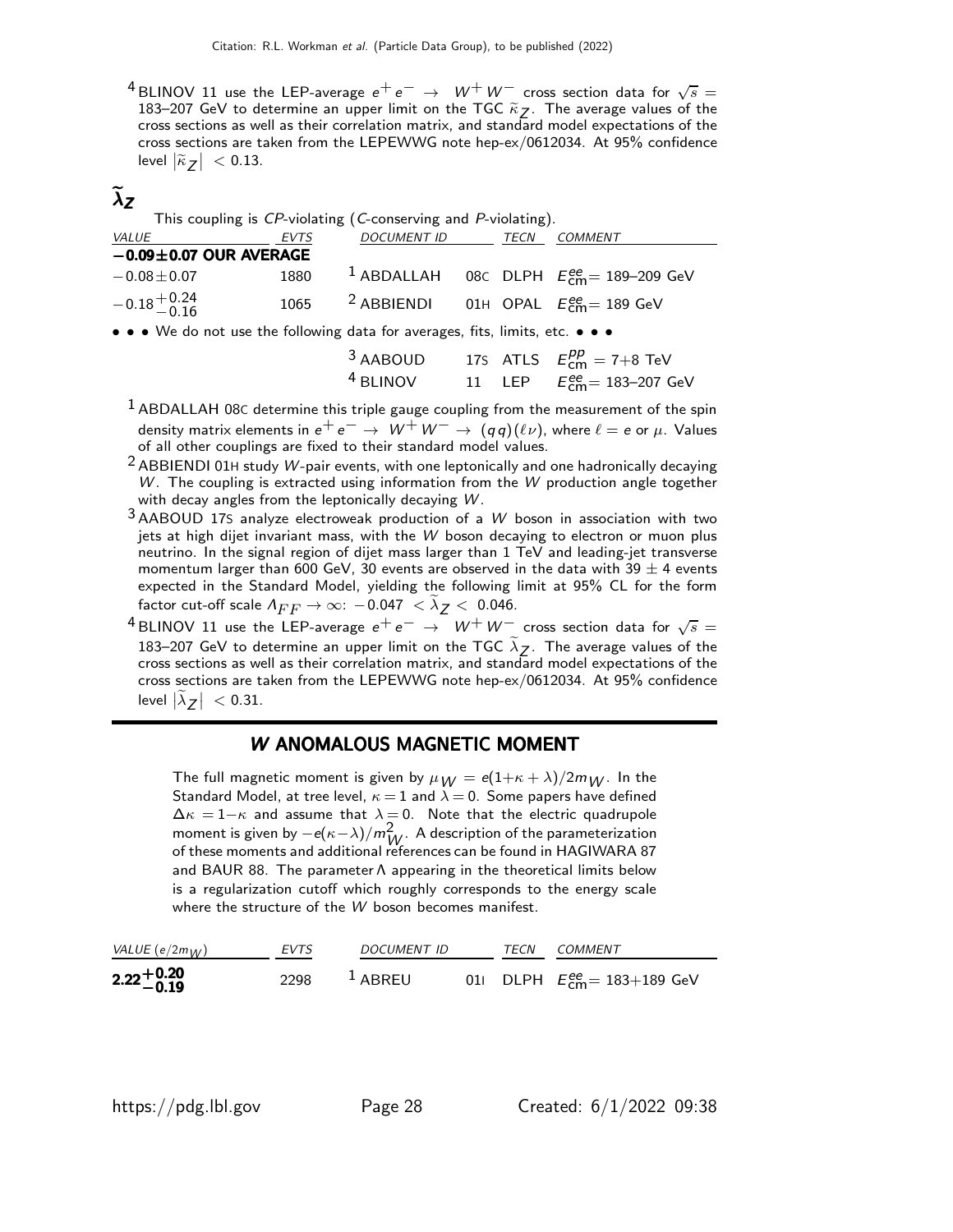• • • We do not use the following data for averages, fits, limits, etc. • • •

| $2$ ABE                | 95 <sub>G</sub> | CDE             |
|------------------------|-----------------|-----------------|
| $3$ ALITTI             | 92C             | UA <sub>2</sub> |
| <sup>4</sup> SAMUEL    | 92              | <b>THEO</b>     |
| <sup>5</sup> SAMUEL    | 91              | <b>THEO</b>     |
| <sup>6</sup> GRIFOLS   | 88              | <b>THEO</b>     |
| <sup>7</sup> GROTCH    | 87              | <b>THEO</b>     |
| <sup>8</sup> VANDERBIJ | 87              | <b>THEO</b>     |
| $9$ GRAU               | 85              | <b>THEO</b>     |
| 10 SUZUKI              | 85              | <b>THEO</b>     |
| $^{11}$ HERZOG         | R4              | <b>THEO</b>     |
|                        |                 |                 |

- $^1$ ABREU 011 combine results from  $e^+ \, e^-$  interactions at 189 GeV leading to  $W^+ \, W^-$ , We $\nu_e$ , and  $\nu \overline{\nu} \gamma$  final states with results from ABREU 99L at 183 GeV to determine  $\Delta g_1^Z$  $\frac{\mathsf{Z}}{1}$ ,  $\Delta \kappa_{\gamma}$ , and  $\lambda_{\gamma}$ .  $\Delta \kappa_{\gamma}$  and  $\lambda_{\gamma}$  are simultaneously floated in the fit to determine  $\mu_W$ .
- $^2$  ABE 95G report  $-1.3 < \kappa < 3.2$  for  $\lambda{=}0$  and  $-0.7 < \lambda < 0.7$  for  $\kappa{=}1$  in  $\rho\overline{\rho} \rightarrow\ e{\nu}_e\gamma$ X and  $\mu\nu_{\mu}\gamma\dot{\mathsf{X}}$  at  $\sqrt{s}=1.8$  TeV.
- $3$  ALITTI 92C measure  $\kappa = 1 + \frac{2.6}{-2.2}$  and  $\lambda = 0 + \frac{1.7}{-1.8}$  in  $p\overline{p} \rightarrow e\nu\gamma + X$  at  $\sqrt{s} = 630$  GeV. At  $95\%$ CL they report  $-3.5 < \kappa < 5.9$  and  $-3.6 < \lambda < 3.5$ .
- 4 SAMUEL 92 use preliminary CDF and UA2 data and find  $-2.4 < \kappa < 3.7$  at 96%CL and  $-3.1 < \kappa < 4.2$  at 95%CL respectively. They use data for  $W\gamma$  production and radiative W decay.
- 5 SAMUEL 91 use preliminary CDF data for  $p\overline{p} \to W\gamma X$  to obtain  $-11.3 \leq \Delta \kappa \leq$ 10.9. Note that their  $\kappa = 1-\Delta\kappa$ .
- <sup>6</sup> GRIFOLS 88 uses deviation from  $\rho$  parameter to set limit Δκ  $\lesssim$  65 (M $^2_{W}/$ Λ $^2$ ).
- $7$  GROTCH 87 finds the limit  $-37 < \Delta \kappa < 73.5$  (90% CL) from the experimental limits on  $e^+e^- \rightarrow \nu \overline{\nu} \gamma$  assuming three neutrino generations and  $-19.5 < \Delta \kappa < 56$  for four generations. Note their  $\Delta \kappa$  has the opposite sign as our definition.
- $8$  VANDERBIJ 87 uses existing limits to the photon structure to obtain  $|\Delta \kappa|$  < 33  $(m_W/\Lambda)$ . In addition VANDERBIJ 87 discusses problems with using the  $\rho$  parameter of the Standard Model to determine  $\Delta \kappa$ .
- g the standard model to determine  $\frac{1}{2}$ . dipole and electric quadrupole  $(\lambda)$  moments  $1.05 > \Delta\kappa$  ln $(\Lambda/m_W) + \lambda/2 > -2.77$ . In the Standard Model  $\lambda = 0$ .
- $10$  SUZUKI 85 uses partial-wave unitarity at high energies to obtain  $|\Delta \kappa| \approx 190$  $(m_W/\Lambda)^2$ . From the anomalous magnetic moment of the muon, SUZUKI 85 obtains  $|\Delta\kappa| \lesssim 2.2/\text{ln}(\Lambda/m_W)$ . Finally SUZUKI 85 uses deviations from the  $\rho$  parameter and obtains a very qualitative, order-of-magnitude limit  $\left|\Delta\kappa\right|\,\lesssim\,150\;\text{(}m_{W}/\text{\AA})^{4}$  if  $\left|\Delta\kappa\right|\,\ll\,$
- $^{\rm 11}$  HERZOG 84 consider the contribution of *W-*boson to muon magnetic moment including anomalous coupling of  $WW\gamma$ . Obtain a limit  $-1$  <  $\Delta \kappa$  < 3 for  $\Lambda \gtrsim 1$  TeV.

# c<sub>WWW</sub>/Λ<sup>2</sup>, c<sub>W</sub>/Λ<sup>2</sup>, c<sub>B</sub>/Λ<sup>2</sup>

These couplings are used in EFT-based approaches to anomalous couplings. They are linearly related to the couplings discussed above.

| VALUE                                                                                                                 | <b>DOCUMENT ID</b>    | TECN | <b>COMMENT</b>                   |
|-----------------------------------------------------------------------------------------------------------------------|-----------------------|------|----------------------------------|
| $\bullet \bullet \bullet$ We do not use the following data for averages, fits, limits, etc. $\bullet \bullet \bullet$ |                       |      |                                  |
|                                                                                                                       | $1$ AAD               |      | 21AC ATLS $E_{cm}^{pp} = 13$ TeV |
|                                                                                                                       | $2$ AAD               |      | 21w ATLS $E_{cm}^{pp} = 13$ TeV  |
|                                                                                                                       | <sup>3</sup> SIRUNYAN |      | 21G CMS $E_{cm}^{pp} = 13$ TeV   |
| https://pdg.lbl.gov                                                                                                   | Page 29               |      | Created: $6/1/2022$ 09:38        |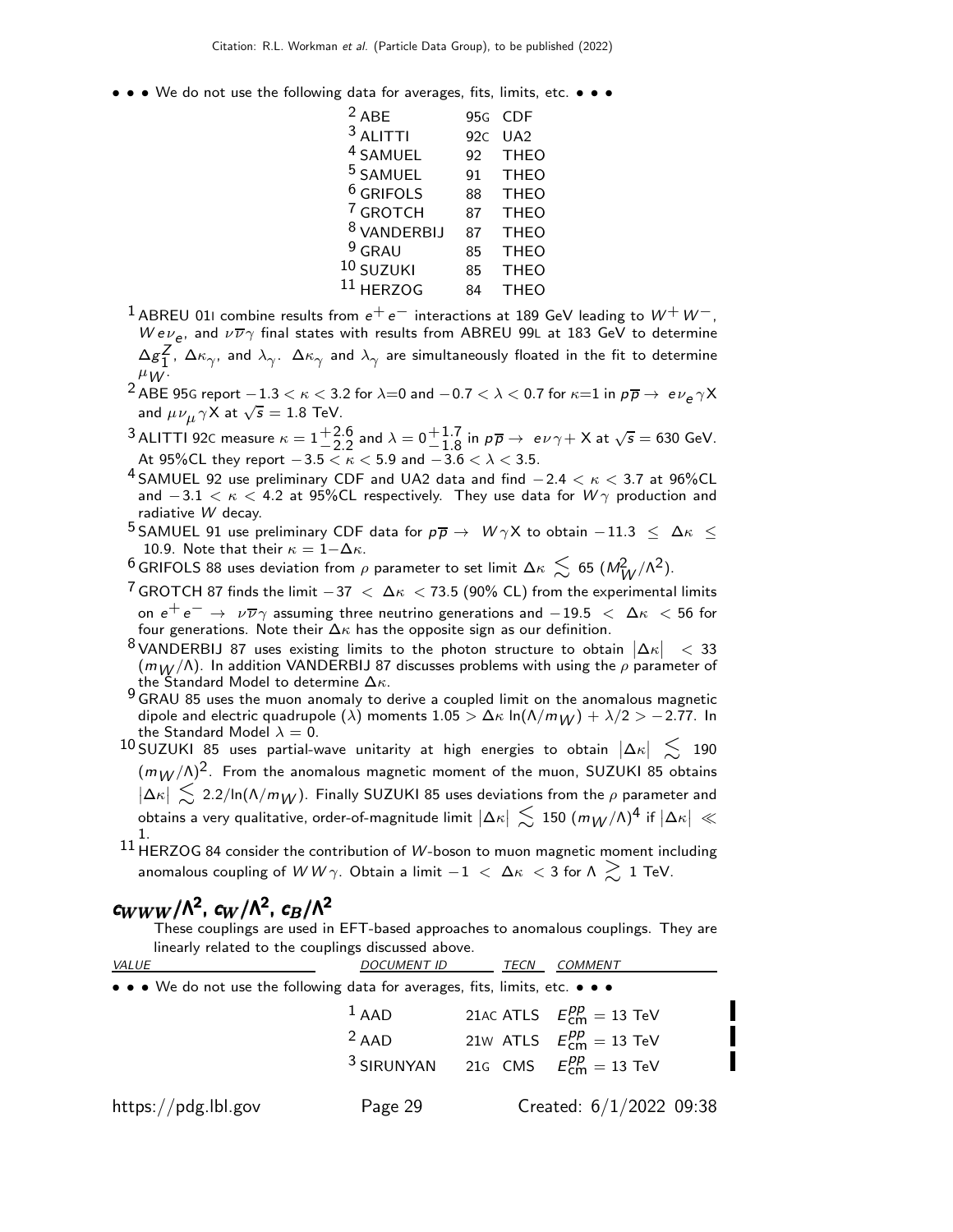| <sup>4</sup> SIRUNYAN           |         | 20BA CMS  | $E_{cm}^{pp} = 13$ TeV               |
|---------------------------------|---------|-----------|--------------------------------------|
| <sup>5</sup> SIRUNYAN           |         | 20BF CMS  | $E_{cm}^{pp} = 13$ TeV               |
| <sup>6</sup> AABOUD             |         | 19BA ATLS | $E_{\text{cm}}^{pp} = 13$ TeV        |
| 7 SIRUNYAN                      |         | 19AD CMS  | $E_{\text{cm}}^{pp} = 13$ TeV        |
| <sup>8</sup> SIRUNYAN           |         | 19CL CMS  | $E_{cm}^{pp} = 13$ TeV               |
| <sup>9</sup> AABOUD             |         | 18Q ATLS  | $E_{\text{cm}}^{pp} = 13$ TeV        |
| 10 SIRUNYAN                     |         | 18BZ CMS  | $E_{cm}^{pp} = 13$ TeV               |
| 11 AABOUD                       |         | 17S ATLS  | $E_{cm}^{pp} = 7 + 8$ TeV            |
| 12 AABOUD                       |         | 170 ATLS  | $E_{cm}^{pp} = 8$ TeV                |
| 13 KHACHATRY170 CMS             |         |           | $E_{cm}^{pp} = 8$ TeV                |
| <sup>14</sup> SIRUNYAN          | 17X CMS |           | $E_{cm}^{pp} = 8$ TeV                |
| $15$ AAD                        |         | 16AR ATLS | $E_{cm}^{pp} = 8$ TeV                |
| $16$ AAD                        |         | 16P ATLS  | $E_{\text{cm}}^{pp} = 8 \text{ TeV}$ |
| <sup>17</sup> KHACHATRY16BI CMS |         |           | $E_{cm}^{pp} = 8$ TeV                |

- $<sup>1</sup>$ AAD 21AC study the differential cross-section for the electroweak production of dijets</sup> in association with a  $Z$  boson, where the  $Z$  boson decays to electrons or muons. The number of events selected in the data is 10,870 (12,125) in the electron (muon) channel. Analyzing the distribution of the azimuthal separation of the two jets, the following 95% C.L. limits are derived in units of TeV $^{-2}$ :  $-2.7 < c_{WWW}/\Lambda^2 < 5.8$ ,  $-1.6$  $<\;\; {\widetilde c}_W \, {}_W w\, /\Lambda^2 \;\; < \; 2.0 , \; -0.19 \;\; < \; c_W/\Lambda^2 \; < \; 0.41 , \; -0.11 \;\; < \;\; {\widetilde c}_W/\Lambda^2 \;\; < \; 0.14 ,$  $-6.31 < c_{HWB}/\Lambda^2 < 1.01$ , 0.23  $< \widetilde{c}_{HWB}/\Lambda^2 < 2.35$ .
- $2$ AAD 21W analyze  $W^+W^-$  production in association with at least one jet. Events with exactly one oppositely-charged electron-muon pair and at least one hadronic jet of transverse momentum larger than 30 GeV (120 GeV) are selected. In the data, 89,239 (5,825) events are found, with a total Standard-Model expectation of  $91600 \pm 2500$  $(5980 \pm 150)$ . Analyzing the electron-muon invariant mass distribution, the following limit at 95% C.L. is obtained:  $-0.33 < c_W/\Lambda^2 < 0.33 (-0.60 < c_W/\Lambda^2 < 0.58)$ , for a fixed choice of  $\Lambda = 1$  TeV.
- $3$  SIRUNYAN 21G measure  $W\gamma$  production where the  $W$  decays into electrons or muons. In the data, 385,224 (395,818) events are selected in the electron (muon) channel, with a total Standard-Model expectation of  $396913 \pm 54686$  (396257 $\pm$ 22837) events. Analysing the photon transverse momentum distribution, the following 95% C.L. limits are derived in units of TeV $^{-2}$ :  $-0.90$   $<$  c $_{W}$   $_{W}$  / $\Lambda ^2$   $<$  0.91,  $-40$   $<$  c $_{B}$ / $\Lambda ^2$   $<$  41,  $-0.45$   $<$  $\mathrm{c}_{\overline{W}WW}/\mathsf{\Lambda}^{2} \ <$  0.45,  $-20\ < \mathrm{c}_{\overline{W}}/\mathsf{\Lambda}^{2} \ <$  20.
- $4$  SIRUNYAN 20BA study electroweak production of a  $W$  boson in association with two jets, using W decays in the electron or muon channel. The isolated muons (electrons) are required to have a transverse momentum larger than 25 (30) GeV, while the transverse momentum of the two jets has to be larger than 50 and 30 GeV. A total of 2.382 (1.051) million events are selected in the muon (electron) channel, with a Standard Model expectation of  $2.39 \pm 0.17$  (1.054 $\pm$ 0.058) million events. Analysing the transverse momentum distribution of the charged leptons from W decay, the following 95% C.L. limits are obtained in units of TeV<sup>-2</sup>:  $-2.3 < c_{WWW}/\Lambda^2 < 2.5$ ,  $-8.8 <$  $c_W / A^2$  < 16, -45 <  $c_B / A^2$  < 46. Combining these results with those from the closely-related electroweak Z-jet-jet production SIRUNYAN 18BZ, the limits become:  $-1.8$  <  $c_{WWW}/\Lambda^2$  < 2.0,  $-5.8$  <  $c_{W}/\Lambda^2$  < 10,  $-43$  <  $c_{B}/\Lambda^2$  < 45.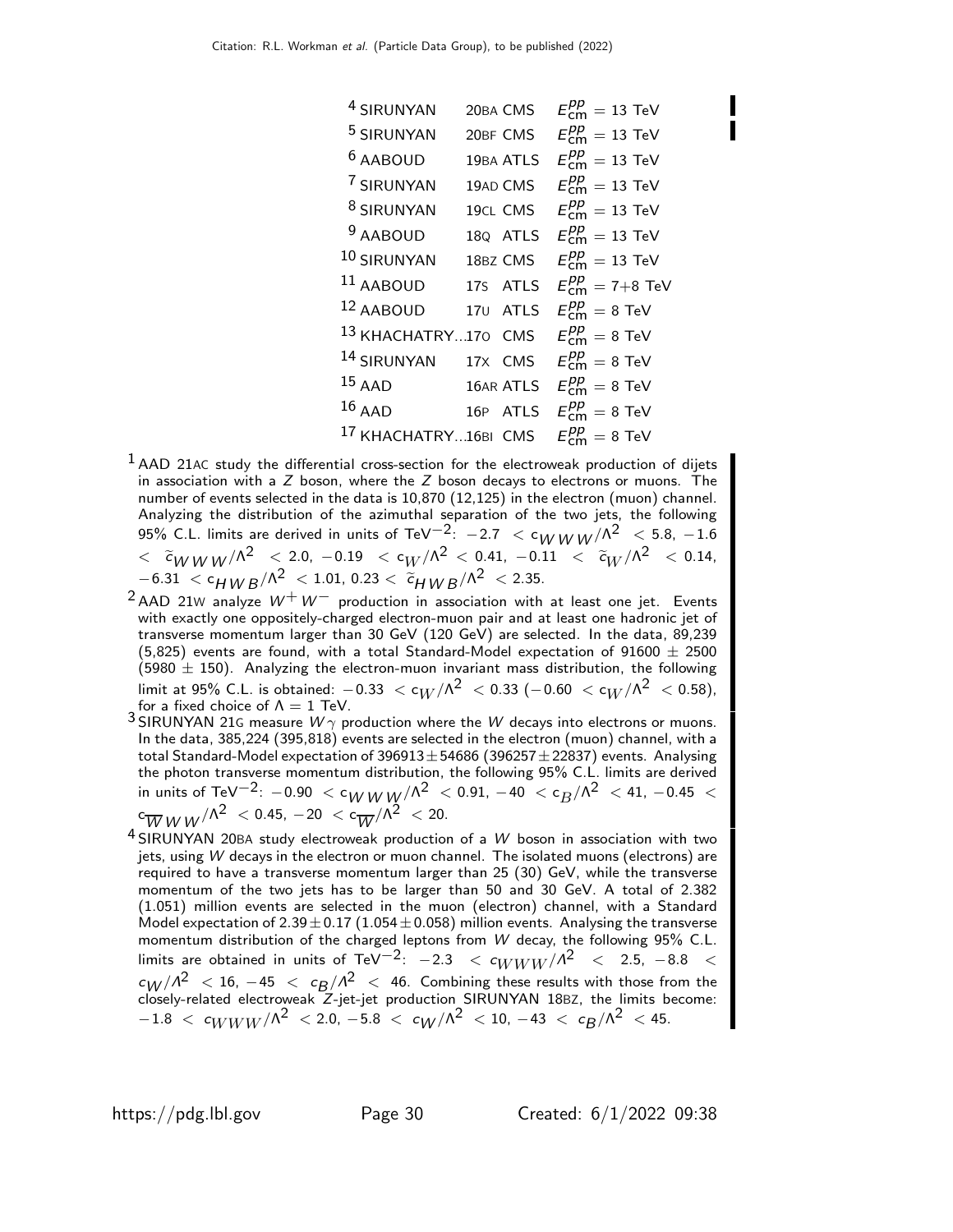<sup>5</sup> SIRUNYAN 20BF study  $W^+W^-$  production with the W bosons decaying to electrons or muons. The leading (subleading) lepton is required to have a transverse momentum larger than 25 (20) GeV. Events with a same-flavor di-lepton invariant mass within 15 GeV of the  $Z$  mass are rejected, as are event with a third lepton of transverse momentum larger than 10 GeV. In the same- (different-) flavor category a total of 9,604 (20,270) events are selected while the number of expected events is  $9640 \pm 490$  (20280  $\pm$  430). Analyzing the different-flavor di-lepton invariant mass distribution, the following 95% C.L. limits are obtained in units of TeV $^{-2}$ :  $-1.8$   $\, < \, c_{WWW}/\Lambda^2 \, < 1.8$ ,  $-3.6$   $\, < \, c_{W}/\Lambda^2 \, < \,$ 

$$
2.8, -9.4 < c_B/\Lambda^2 < 8.5.
$$

- $6$  AABOUD 19BA study WW production in decay modes with an electron and a muon. The charged leptons are each required to have a transverse momentum larger than 27 GeV and rapidity less than 2.5. The electron-muon system is required to have a mass larger than 55 GeV and a transverse momentum larger than 30 GeV. The missing transverse energy must be larger than 20 GeV. Events containing a jet with transverse momentum exceeding 35 GeV and rapidity smaller than 4.5 are rejected. A total of 12,659 events are selected in the data, with an expected background of  $4240 \pm 477$  events. Analysing the transverse momentum spectrum of the leading charged lepton, the following 95% C.L. limits are derived in units of TeV $^{-2}$ :  $-3.4~<~c_{WWW}/\Lambda^2 <$  3.3,  $-7.4~<~c_{W}/\Lambda^2~<$  $4.1, \, -21 \,\, < \,\, c_{\cal B}/\Lambda^2 \,\, < \, 18, \, -1.6 \,\, < \,\, c_{\overline{W}} \, {W\, W}^{/\Lambda^2} \,\, < \, 1.6, \, -76 \,\, < \, c_{\overline{W}}/\Lambda^2 \,\, < \, 76.$
- $7$  SIRUNYAN 19AD study inclusive W Z production, with W and Z decaying to electrons or muons. The leading (subleading) charged lepton candidate from the  $Z$  boson decay is required to have a transverse momentum larger than 25 GeV (10 GeV). The charged lepton candidate from the  $W$  boson decay is required to have a transverse momentum larger than 25 GeV. The invariant mass of the two leptons from  $Z$  decay is required to be within 15 GeV of the  $Z$  mass, while the invariant mass of the tri-lepton system is required to exceed 100 GeV. A total of 3,831 tri-lepton events are observed, with a fitted SM W Z signal of 3166  $\pm$  62 events and a fitted background of 666  $\pm$  45 events. fitted SM *W Z* signal of 3166  $\pm$  62 events and a fitted background of 666  $\pm$  45 events.<br>The approximated *W Z* invariant mass distribution is analyzed to set 95% C.L. limits as follows:  $-4.1$   $<$   $c_{W}/\Lambda^2$   $<$   $1.1$ ,  $-2.0$   $<$   $c_{WWW}/\Lambda^2$   $<$   $2.1$ ,  $-100$   $<$   $c_{B}/\Lambda^2$   $<$ 160, in units of TeV $^{-2}$ .
- $8$  SIRUNYAN 19CL study W W and W Z production in lepton  $+$  jet events, with one W boson decaying leptonically (electron or muon), and another W or Z boson decaying hadronically, reconstructed as a single massive large-radius jet. In the electron channel 2,456 (2,235) events are selected in the  $W$  W(W Z) category, while in the muon channel 3,996 (3572) events are selected in the WW(WZ) category. Analysing the di-boson invariant mass distribution, the following 95% C.L. limits are obtained in units of TeV<sup>-2</sup>:  $-1.58 < c_{WWW} / \Lambda^2$  < 1.59, -2.00 <  $c_W / \Lambda^2$  < 2.65, -8.78 <  $c_R / \Lambda^2$  < 8.54.
- $9$  AABOUD 18Q study  $pp \to ZZ$  events at  $\sqrt{s} = 13$  TeV with  $Z \to e^+e^-$  or  $Z \to \ell^+e^ \mu^+ \mu^-$ . The number of events observed in the 4e, 2e 2 $\mu$ , and 4 $\mu$  channels is 249, 465, and 303 respectively. Analysing the  $p_T$  spectrum of the leading Z boson, the following the following 95% C.L. limits are derived in units of TeV $^{-4}$ :  $-5.9$   $<$   $c_{\widetilde{B}~W}/\Lambda^4$   $<$   $5.9$ ,

 $-3.0 < c_{WW}/\Lambda^4 < 3.0, -3.3 < c_{BW}/\Lambda^4 < 3.3, -2.7 < c_{BB}/\Lambda^4 < 2.8.$ 

- $^{10}$ SIRUNYAN 18BZ study  $p \, p \to \ Z$  jet jet events at 13 TeV where  $Z \to \ e^+ \, e^- \, / \mu^+ \, \mu^-$ . Isolated electrons and muons are selected with  $p<sub>T</sub>$  of the leading/sub-leading lepton  $>$ 30/20 GeV and  $|\eta| \ <$  2.4, with the di-lepton invariant mass within 15 GeV of the Z mass. The two highest  $p_T$  jets are selected with  $p_T$  of the leading/sub-leading jet  $>$  $50/30$  GeV respectively and dijet invariant mass  $> 200$  GeV. Templates in the transverse momentum of the  $Z$  are utilized to set limits on the triple gauge couplings in the EFT and the LEP parametrizations. The following 95% C.L. limits are obtained in units of TeV<sup>-2</sup>:  $-2.6 < c_{WWW}/\Lambda^2 < 2.6$  and  $-8.4 < c_W/\Lambda^2 < 10.1$ .
- $11$  AABOUD 17S analyze electroweak production of a W boson in association with two jets at high dijet invariant mass, with the W boson decaying to electron or muon plus neutrino. In the signal region of dijet mass larger than 1 TeV and leading-jet transverse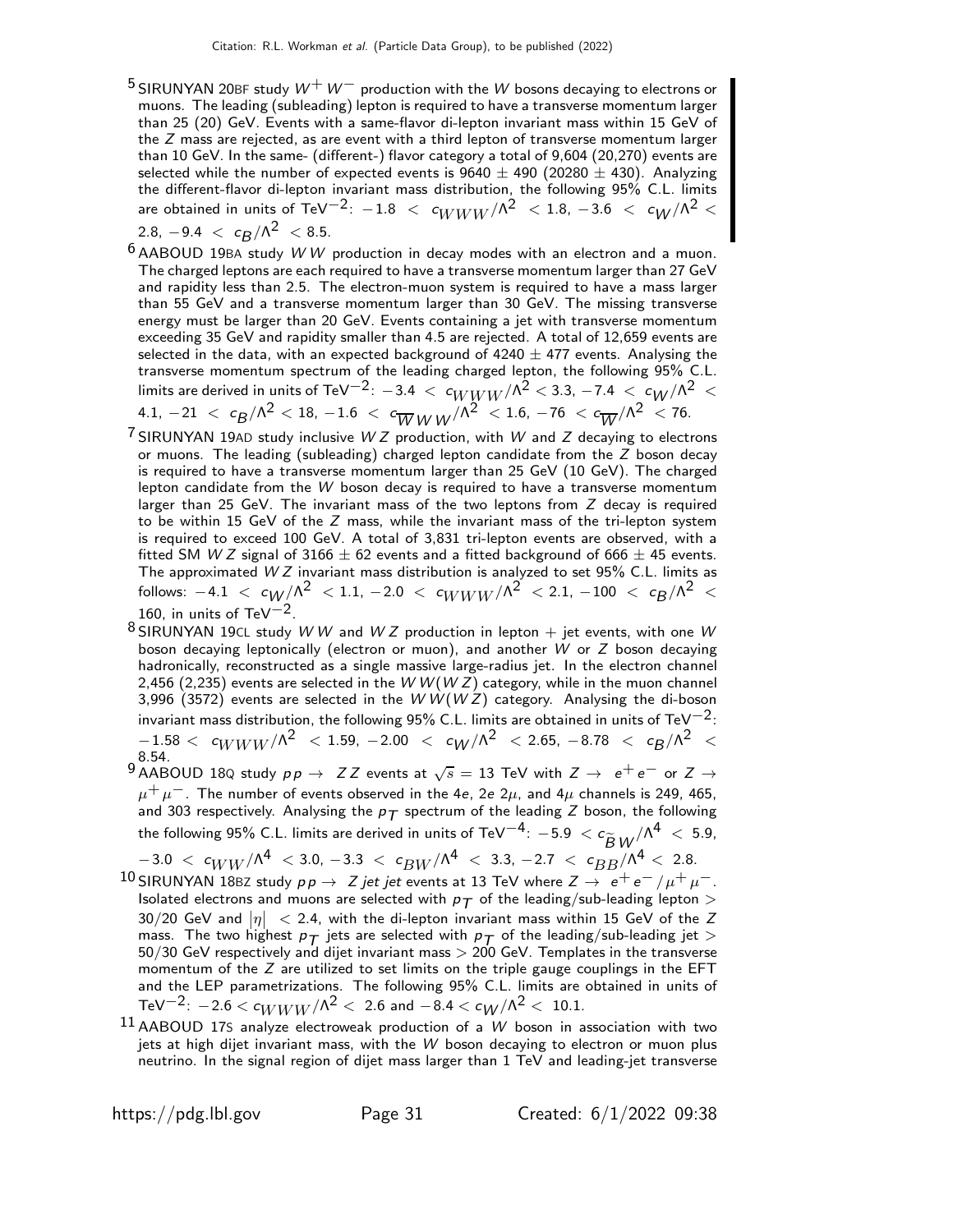momentum larger than 600 GeV, 30 events are observed in the data with 39  $\pm$  4 events expected in the Standard Model, yielding the following limits at 95% CL for the form factor cut-off scale  $\Lambda_{FF} \to \infty$ :  $-33$   $<$   $c_{W}/\Lambda^2$   $<$   $30$ ,  $-170$   $<$   $c_{B}/\Lambda^2$   $<$   $160$ ,  $-13$  <  $c_{WWW}/\Lambda^2$  < 9,  $-580$  <  $c_{\widetilde{W}}/\Lambda^2$  <  $580$ ,  $-11$  <  $c_{\widetilde{W}WW}/\Lambda^2$  <  $11$ , in units of TeV−2.

- 12 AABOUD 17<sup>U</sup> analyze production of W W or W Z boson pairs with one W boson decaying to electron or muon plus neutrino, and the other  $W$  or  $Z$  boson decaying hadronically. The hadronic decay system is reconstructed as either a resolved two-jet system or as a single large jet. Analysing the transverse momentum distribution of the hadronic system above 100 GeV yields the following limits at 95% CL for the form factor  ${\sf cut\text{-}off\,\, scale}\,\, \Lambda_{FF} \, \to \, \, \infty \! : \, \, -3.1 \,\, < \,\, c_{WWW}/\Lambda^2 \,\, < \, \, 3.1, \, -19 \,\, < \, c_{B}/\Lambda^2 \,\, < \, \, 20,$  $-5.1$   $\,<\,$   $c_{W}/\Lambda^2$   $\,<\,$  5.8, in units of TeV $^{-2}.$
- $13$  KHACHATRYAN 170 analyse W Z production where each boson decays into electrons or muons. Events are required to have a tri-lepton invariant mass larger than 100 GeV, with one of the lepton pairs having an invariant mass within 20 GeV of the Z boson mass. The Z transverse momentum spectrum is analyzed to set 95% C.L. limits of:  $-260 \, < \, c_B/\Lambda^2 \, < 210, \, -4.2 \, < \, c_W/\Lambda^2 \, < \, 8.0, \, -4.6 \, < c_{WWW}/\Lambda^2 \, < \, 4.2, \, \text{in}$ units of TeV $-2$ .
- 14 SIRUNYAN 17X study  $pp \to W W/W Z \to \ell \nu q \overline{q}$  production at 8 TeV where  $\ell$  is an electron or muon with  $p_T > 30$  or 25 GeV respectively. Suitable cuts are put on the  $p_T$  of the dijet system and the missing  $E_T$  of the event yielding a total of 285 and 204  $W V$  events observed in the electron and muon channels. The following 95% C.L. limits in units of TeV $^{-2}$  are obtained:  $-2.7~<~c_{WWW}/\Lambda^2~<$  2.7,  $-14~<~c_{B}/\Lambda^2~<$  17,  $-2.0 < c_{1}/\Lambda^2 < 5.7$ .
- $15$  AAD 16AR study W W production in  $pp$  collisions and select 6636 W W candidates in decay modes with electrons or muons with an expected background of  $1546 \pm 157$ events. Assuming an EFT formulation, a fit to the transverse momentum distribution of the leading charged lepton, leads to 95% C.L. ranges of:  $-4.61 < c_{WWW}/\Lambda^2 < 4.60$ ,  $-5.87 < c_W/\Lambda^2 < 10.54$  and  $-20.9 < c_R/\Lambda^2 < 26.3$ , in units of TeV<sup>-2</sup>
- $16$  AAD 16P study W Z production in  $pp$  collisions and select 2091 W Z candidates in 4 decay modes with electrons and muons, with an expected background of  $1825 \pm 7$  events. Analyzing the W Z transverse momentum distribution, the resulting 95% C.L. limits are:  $-3.9 < c_{WWW} / {\Lambda}^2 <$  4.0,  $-4.3 < c_W / {\Lambda}^2 <$  6.8, and  $-320 < c_B / {\Lambda}^2 <$  210, in units of TeV $-2$ .
- $^{17}$ KHACHATRYAN 16BI determine the  $W^+ \, W^-$  production cross section using unlike sign di-lepton (e or  $\mu$ ) events with high  $\rho_T$ . The leptons have  $\rho_T >> 20$  GeV/c and are isolated. Events are required to have no jets above  $p_T$  of 30 GeV/c. 4847 (2233) events are selected with different (same) flavor leptons, with an expected total background of 1179  $\pm$  123 (643  $\pm$  73) events. Analysing the di-lepton invariant mass spectrum, the following values are obtained:  $c_{WWW}/\Lambda^2 = 0.1 \pm 3.2, \; c_W/\Lambda^2 = 0.1$  $-3.6 + 5.0 - 4.5$  $^{+5.0}_{-4.5}$  and  $c_B/\Lambda^2 = -3.2^{+15.0}_{-14.5}$  $^{+15.0}_{-14.5}$ , in units of TeV<sup>-2</sup>. The limits at 95% C.L. are:  $-5.7 < c_{WWW}/\Lambda^2 < 5.9$ ,  $-11.4 < c_W/\Lambda^2 < 5.4$  and  $-29.2 < c_B/\Lambda^2 < 23.9$ , in units of TeV $-2$

### ANOMALOUS W/Z QUARTIC COUPLINGS

Revised November 2015 by M.W. Grünewald (U. College Dublin) and A. Gurtu (Formerly Tata Inst.).

Quartic couplings,  $WWZZ$ ,  $WWZ\gamma$ ,  $WW\gamma\gamma$ , and  $ZZ\gamma\gamma$ , were studied at LEP and Tevatron at energies at which the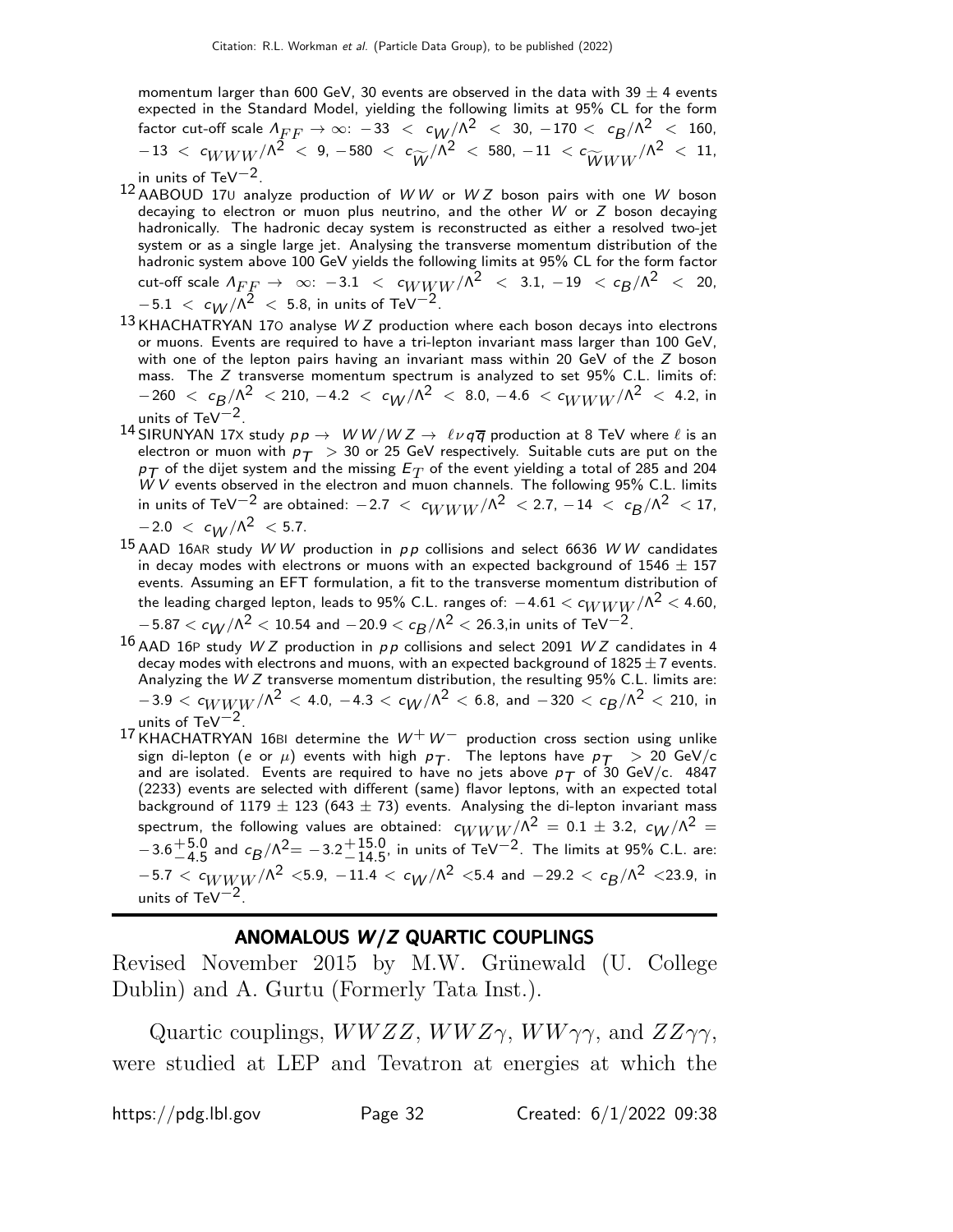Standard Model predicts negligible contributions to multiboson production. Thus, to parametrize limits on these couplings, an effective theory approach is adopted which supplements the Standard Model Lagrangian with higher dimensional operators which include quartic couplings. The LEP collaborations chose the lowest dimensional representation of operators (dimension 6) which presumes the  $SU(2)\times U(1)$  gauge symmetry is broken by means other than the conventional Higgs scalar doublet [1–3]. In this representation possible quartic couplings,  $a_0, a_c, a_n$ , are expressed in terms of the following dimension-6 operators [1,2];

$$
L_6^0 = -\frac{e^2}{16\Lambda^2} a_0 F^{\mu\nu} F_{\mu\nu} \vec{W^{\alpha}} \cdot \vec{W_{\alpha}}
$$
  
\n
$$
L_6^c = -\frac{e^2}{16\Lambda^2} a_c F^{\mu\alpha} F_{\mu\beta} \vec{W^{\beta}} \cdot \vec{W_{\alpha}}
$$
  
\n
$$
L_6^n = -i \frac{e^2}{16\Lambda^2} a_n \epsilon_{ijk} W_{\mu\alpha}^{(i)} W_{\nu}^{(j)} W^{(k)\alpha} F^{\mu\nu}
$$
  
\n
$$
\widetilde{L}_6^0 = -\frac{e^2}{16\Lambda^2} \widetilde{a}_0 F^{\mu\nu} \widetilde{F}_{\mu\nu} \vec{W^{\alpha}} \cdot \vec{W_{\alpha}}
$$
  
\n
$$
\widetilde{L}_6^n = -i \frac{e^2}{16\Lambda^2} \widetilde{a}_n \epsilon_{ijk} W_{\mu\alpha}^{(i)} W_{\nu}^{(j)} W^{(k)\alpha} \widetilde{F}^{\mu\nu}
$$

where  $F, W$  are photon and W fields,  $L_6^0$  $_6^0$  and  $L_6^c$  $_6^c$  conserve  $C,$ P separately  $(\widetilde{L}_6^0$  conserves only C) and generate anomalous  $W^+W^-\gamma\gamma$  and  $ZZ\gamma\gamma$  couplings,  $L_6^n$  $\binom{n}{6}$  violates  $CP$  ( $\widetilde{L}_6^n$  violates both C and P) and generates an anomalous  $W^+W^-Z\gamma$  coupling, and  $\Lambda$  is an energy scale for new physics. For the  $ZZ\gamma\gamma$ coupling the CP-violating term represented by  $L_6^n$  $\frac{n}{6}$  does not contribute. These couplings are assumed to be real and to vanish at tree level in the Standard Model.

Within the same framework as above, a more recent description of the quartic couplings [3] treats the anomalous parts of the  $WW\gamma\gamma$  and  $ZZ\gamma\gamma$  couplings separately, leading to two sets parametrized as  $a_0^V$  $_0^V/\Lambda^2$  and  $a_c^V$  $\binom{V}{c}/\Lambda^2$ , where  $V = W$  or Z.

With the discovery of a Higgs at the LHC in 2012, it is then useful to go to the next higher dimensional representation (dimension 8 operators) in which the gauge symmetry is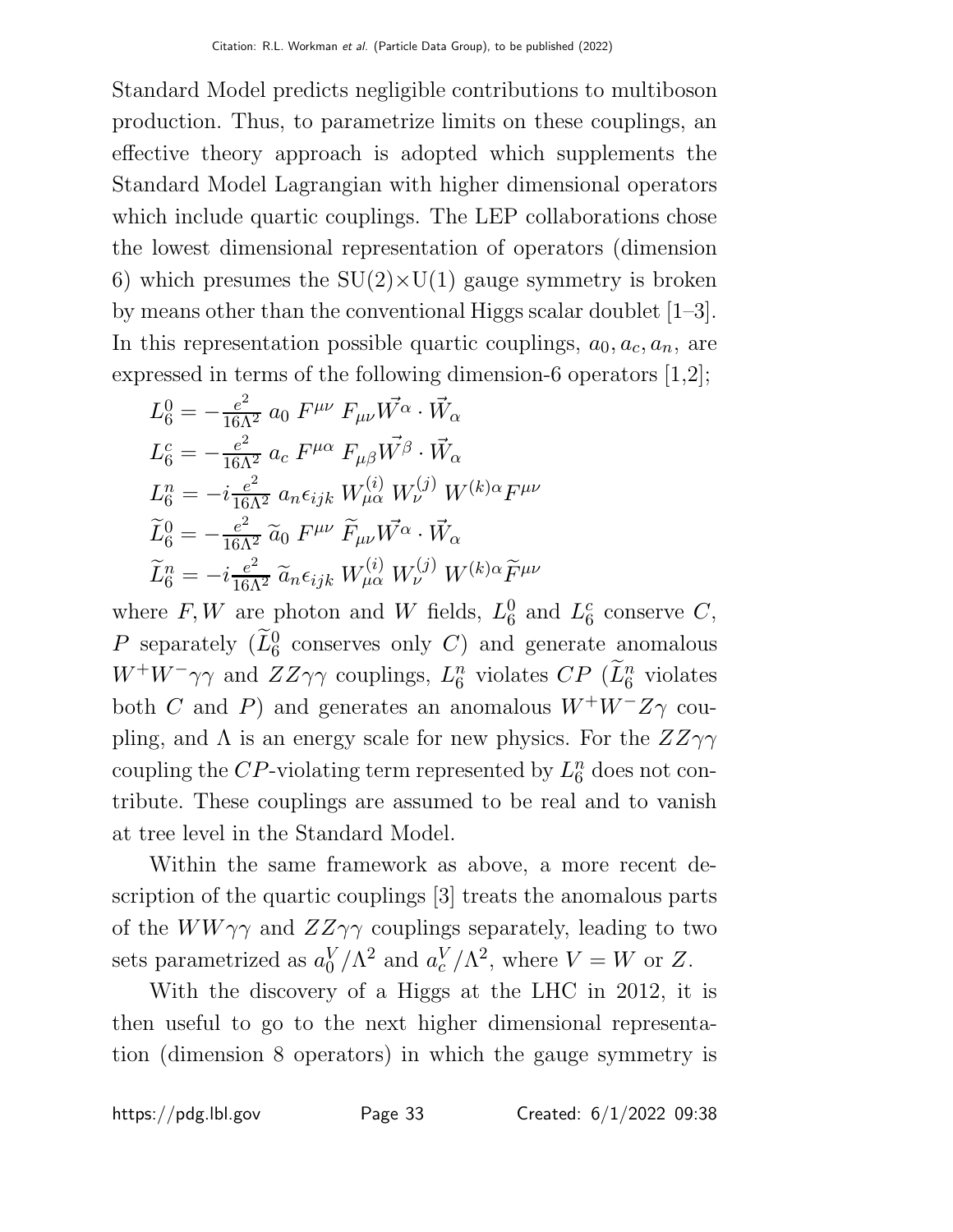broken by the conventional Higgs scalar doublet [3,4]. There are 14 operators which can contribute to the anomalous quartic coupling signal. Some of the operators have analogues in the dimension 6 scheme. The CMS collaboration, [5], have used this parametrization, in which the connections between the two schemes are also summarized:

$$
\mathcal{L}_{AQGC} = -\frac{e^2}{8} \frac{a_0^W}{\Lambda^2} F_{\mu\nu} F^{\mu\nu} W^{+a} W^-_a
$$
  
\n
$$
- \frac{e^2}{16} \frac{a_c^W}{\Lambda^2} F_{\mu\nu} F^{\mu a} (W^{+\nu} W^-_a + W^{-\nu} W^+_a)
$$
  
\n
$$
- e^2 g^2 \frac{\kappa_0^W}{\Lambda^2} F_{\mu\nu} Z^{\mu\nu} W^{+a} W^-_a
$$
  
\n
$$
- \frac{e^2 g^2}{2} \frac{\kappa_c^W}{\Lambda^2} F_{\mu\nu} Z^{\mu a} (W^{+\nu} W^-_a + W^{-\nu} W^+_a)
$$
  
\n
$$
+ \frac{f_{T,0}}{\Lambda^4} Tr[\widehat{W}_{\mu\nu} \widehat{W}^{\mu\nu}] \times Tr[\widehat{W}_{\alpha\beta} \widehat{W}^{\alpha\beta}]
$$

The energy scale of possible new physics is  $\Lambda$ , and  $g =$  $e/sin(\theta_W)$ , e being the unit electric charge and  $\theta_W$  the Weinberg angle. The field tensors are described in [3,4].

The two dimension 6 operators  $a_0^W$  $_{0}^{W}/\Lambda^{2}$  and  $a_{c}^{W}/\Lambda^{2}$  are associated with the  $WW\gamma\gamma$  vertex. Among dimension 8 operators,  $\kappa_0^W/\Lambda^2$  and  $\kappa_c^W/\Lambda^2$  are associated with the  $WWZ\gamma$  vertex, whereas the parameter  $f_{T,0}/\Lambda^4$  contributes to both vertices. There is a relationship between these two dimension 6 parameters and the dimension 8 parameters  $f_{M,i}/\Lambda^4$  as follows [3]:

$$
\frac{a_0^W}{\Lambda^2} = -\frac{4M_W^2}{g^2} \frac{f_{M,0}}{\Lambda^4} - \frac{8M_W^2}{g'^2} \frac{f_{M,2}}{\Lambda^4}
$$

$$
\frac{a_c^W}{\Lambda^2} = -\frac{4M_W^2}{g^2} \frac{f_{M,1}}{\Lambda^4} - \frac{8M_W^2}{g'^2} \frac{f_{M,3}}{\Lambda^4}
$$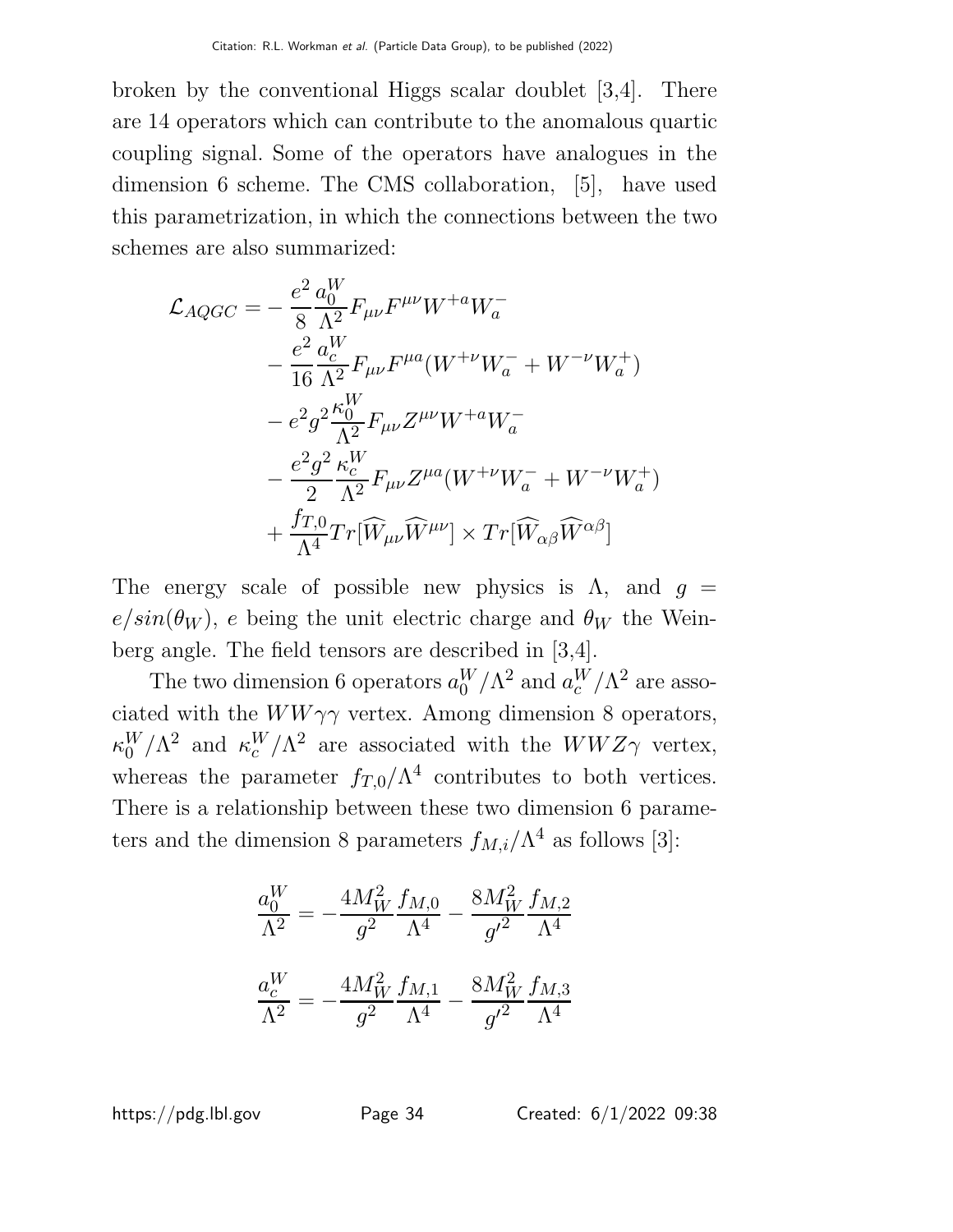where  $g' = e/cos(\theta_W)$  and  $M_W$  is the invariant mass of the W boson. This relation provides a translation between limits on dimension 6 operators  $a_{0,c}^W$  and  $f_{M,j}/\Lambda^4$ . It is further required [4] that  $f_{M,0} = 2f_{M,2}$  and  $f_{M,1} = 2f_{M,3}$  which suppresses contributions to the  $WWZ\gamma$  vertex. The complete set of Lagrangian contributions as presented in [4] corresponds to 19 anomalous couplings in total –  $f_{S,i}$ ,  $i = 1, 2, f_{M,i}$ ,  $i = 0, \ldots, 8$ and  $f_{T,i}, i = 0, \ldots, 9$  – each scaled by  $1/\Lambda^4$ .

The ATLAS collaboration [6], on the other hand, follows a K-matrix driven approach of Ref. 7 in which the anomalous couplings can be expressed in terms of two parameters  $\alpha_4$  and  $\alpha_5$ , which account for all BSM effects.

It is the early stages in the determination of quartic couplings by the LHC experiments. It is hoped that the two collaborations, ATLAS and CMS, will agree to use at least one common set of parameters to express these limits to enable the reader to make a comparison and allow for a possible LHC combination.

# References

- 1. G. Belanger and F. Boudjema, Phys. Lett. B288, 201 (1992).
- 2. J.W. Stirling and A. Werthenbach, Eur. Phys. J. C14, 103  $(2000);$ J.W. Stirling and A. Werthenbach, Phys. Lett. B466, 369 (1999); A. Denner et al., Eur. Phys. J. C20, 201 (2001); G. Montagna et al., Phys. Lett. B515, 197 (2001).
- 3. G. Belanger et al., Eur. Phys. J. C13, 283 (2000).
- 4. O.J.P. Eboli, M.C. Gonzalez-Garcia, and S.M. Lietti, Phys. ´ Rev. D69, 095005 (2004); O.J.P. Eboli, M.C. Gonzalez-Garcia, and J.K. Mizukoshi, ´ Phys. Rev. D77, 073005 (2006).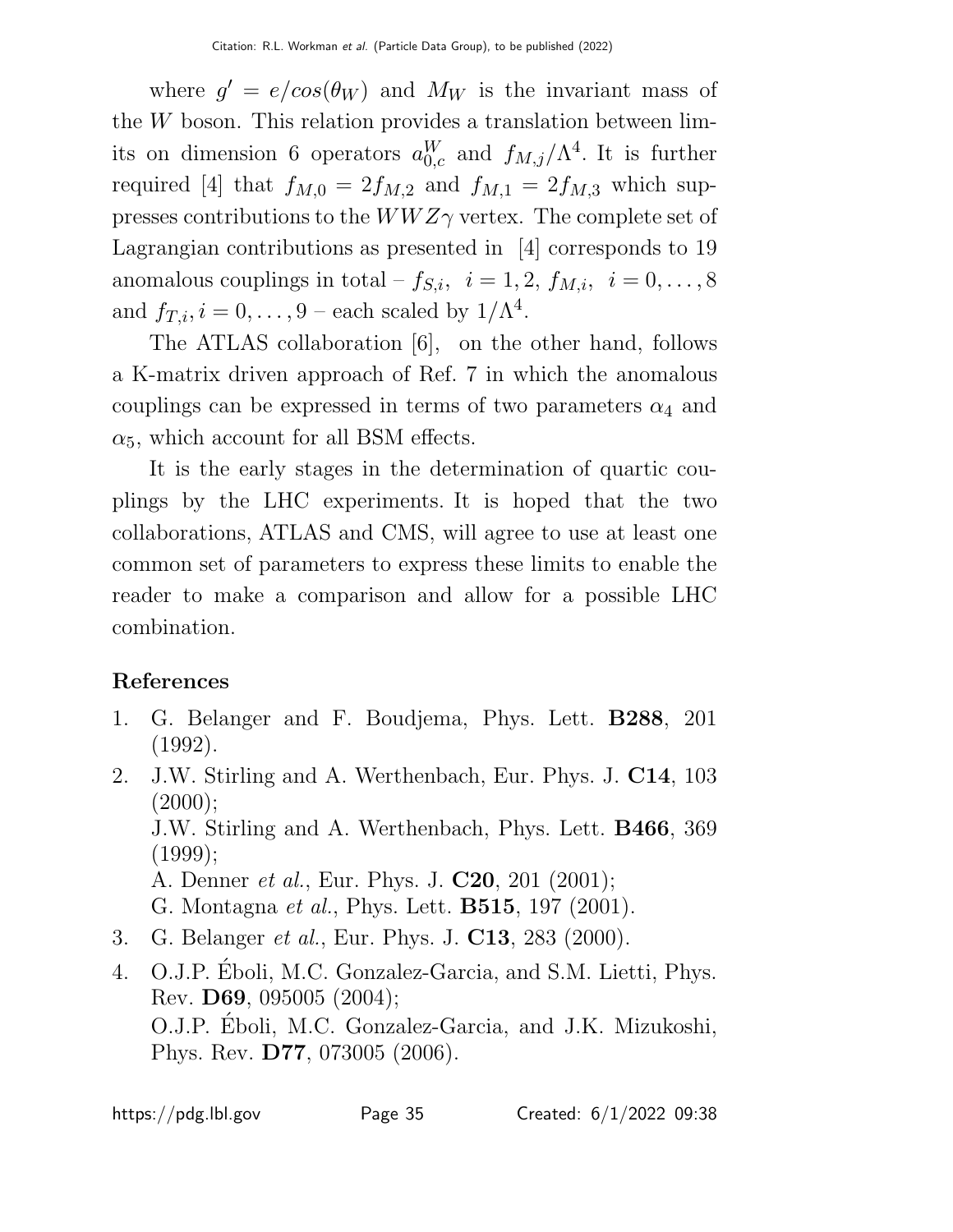- 5. S. Chatrchyan et al., Phys. Rev. D90, 032008 (2014); S. Chatrchyan et al., Phys. Rev. Lett. 114, 051801 (2015).
- 6. G. Aad et al., Phys. Rev. Lett. 113, 141803 (2014).
- 7. A. Albateanu, W. Killian, and J. Reuter, JHEP 0811, 010 (2008).

# a<sub>0</sub>/Λ<sup>2</sup>, a<sub>c</sub>/Λ<sup>2</sup>, a<sub>n</sub>/Λ<sup>2</sup>, κ<sub>0</sub><sup>W</sup>/Λ<sup>2</sup>, κ<sub>α</sub><sup>W</sup>/Λ<sup>2</sup>, f<sub>T,0</sub>/Λ<sup>4</sup>, f<sub>M,i</sub>/Λ<sup>4</sup>, α<sub>4</sub>, α<sub>5</sub>,  $\mathsf{F}_{S,i}/\mathsf{\Lambda}^{\mathsf{4}}$ ,  $\mathsf{F}_{M,i}/\mathsf{\Lambda}^{\mathsf{4}}$ ,  $\mathsf{F}_{T,i}/\mathsf{\Lambda}^{\mathsf{4}}$

Anomalous  $W$  quartic couplings are measured by the experiments at LEP, the Tevatron, and the LHC. Some of the recent results from the Tevatron and LHC experiments individually surpass the combined LEP-2 results in precision (see below). As discussed in the review on the "Anomalous  $W/Z$  quartic couplings (QGCS)," the measurements are typically done using different operator expansions which then do not allow the results to be compared and averaged. At least one common framework should be agreed upon for the use in the future publications by the experiments.

Some publications from LHC experiments derive limits for various assumed values of the form-factor cutoff  $\Lambda_{FF}$ . The values quoted below are for  $\Lambda_{FF}$   $\;\rightarrow\;\infty.$ 

| VALUE                                                                         | <i>DOCUMENT ID</i>                                                   |  | TECN COMMENT                                   |
|-------------------------------------------------------------------------------|----------------------------------------------------------------------|--|------------------------------------------------|
| • • • We do not use the following data for averages, fits, limits, etc. • • • |                                                                      |  |                                                |
|                                                                               | $^1$ SIRUNYAN                                                        |  | 21 CMS $E_{\text{cm}}^{pp} = 13 \text{ TeV}$   |
|                                                                               | <sup>2</sup> TUMASYAN                                                |  | 21A CMS $E_{\text{cm}}^{pp} = 13 \text{ TeV}$  |
|                                                                               | <sup>3</sup> TUMASYAN 21B CMS $E_{\text{cm}}^{pp} = 13$ TeV          |  |                                                |
|                                                                               | <sup>4</sup> SIRUNAYN                                                |  | 20 CMS $E_{\text{cm}}^{pp} = 13 \text{ TeV}$   |
|                                                                               | <sup>5</sup> SIRUNYAN                                                |  | 20AL CMS $E_{\text{cm}}^{pp} = 13 \text{ TeV}$ |
|                                                                               | <sup>6</sup> SIRUNYAN                                                |  | 20BD CMS $E_{cm}^{pp} = 13$ TeV                |
|                                                                               | <sup>7</sup> SIRUNYAN                                                |  | 19BMCMS $E_{\text{cm}}^{pp} = 13 \text{ TeV}$  |
|                                                                               | <sup>8</sup> SIRUNYAN                                                |  | 19BP CMS $E_{\text{cm}}^{pp} = 13 \text{ TeV}$ |
|                                                                               | <sup>9</sup> SIRUNYAN                                                |  | 19CQ CMS $E_{\text{cm}}^{pp} = 13 \text{ TeV}$ |
|                                                                               | $10$ SIRUNYAN                                                        |  | 18cc CMS $E_{\text{cm}}^{pp} = 13 \text{ TeV}$ |
|                                                                               | $^{11}$ AABOUD                                                       |  | 17AA ATLS $E_{cm}^{pp} = 8$ TeV                |
|                                                                               | <sup>12</sup> AABOUD 17AG ATLS $E_{\text{cm}}^{pp} = 8 \text{ TeV}$  |  |                                                |
|                                                                               | <sup>13</sup> AABOUD 17D ATLS $E_{cm}^{pp} = 8$ TeV                  |  |                                                |
|                                                                               | <sup>14</sup> AABOUD 17J ATLS $E_{cm}^{pp} = 8$ TeV                  |  |                                                |
|                                                                               | $15$ AABOUD                                                          |  | 17M ATLS $E_{\text{cm}}^{pp} = 8 \text{ TeV}$  |
|                                                                               | 16 KHACHATRY17AA CMS $E_{cm}^{pp} = 8$ TeV                           |  |                                                |
|                                                                               | <sup>17</sup> KHACHATRY17M CMS $E_{cm}^{pp} = 8$ TeV                 |  |                                                |
|                                                                               | $^{18}$ SIRUNYAN                                                     |  | 17AD CMS $E_{\text{cm}}^{pp} = 13 \text{ TeV}$ |
|                                                                               | <sup>19</sup> SIRUNYAN 17AR CMS $E_{\text{cm}}^{pp} = 8 \text{ TeV}$ |  |                                                |
|                                                                               | <sup>20</sup> AABOUD                                                 |  | 16E ATLS $E_{\text{cm}}^{pp} = 8 \text{ TeV}$  |
|                                                                               | $21$ AAD                                                             |  | 16Q ATLS $E_{\text{cm}}^{pp} = 8 \text{ TeV}$  |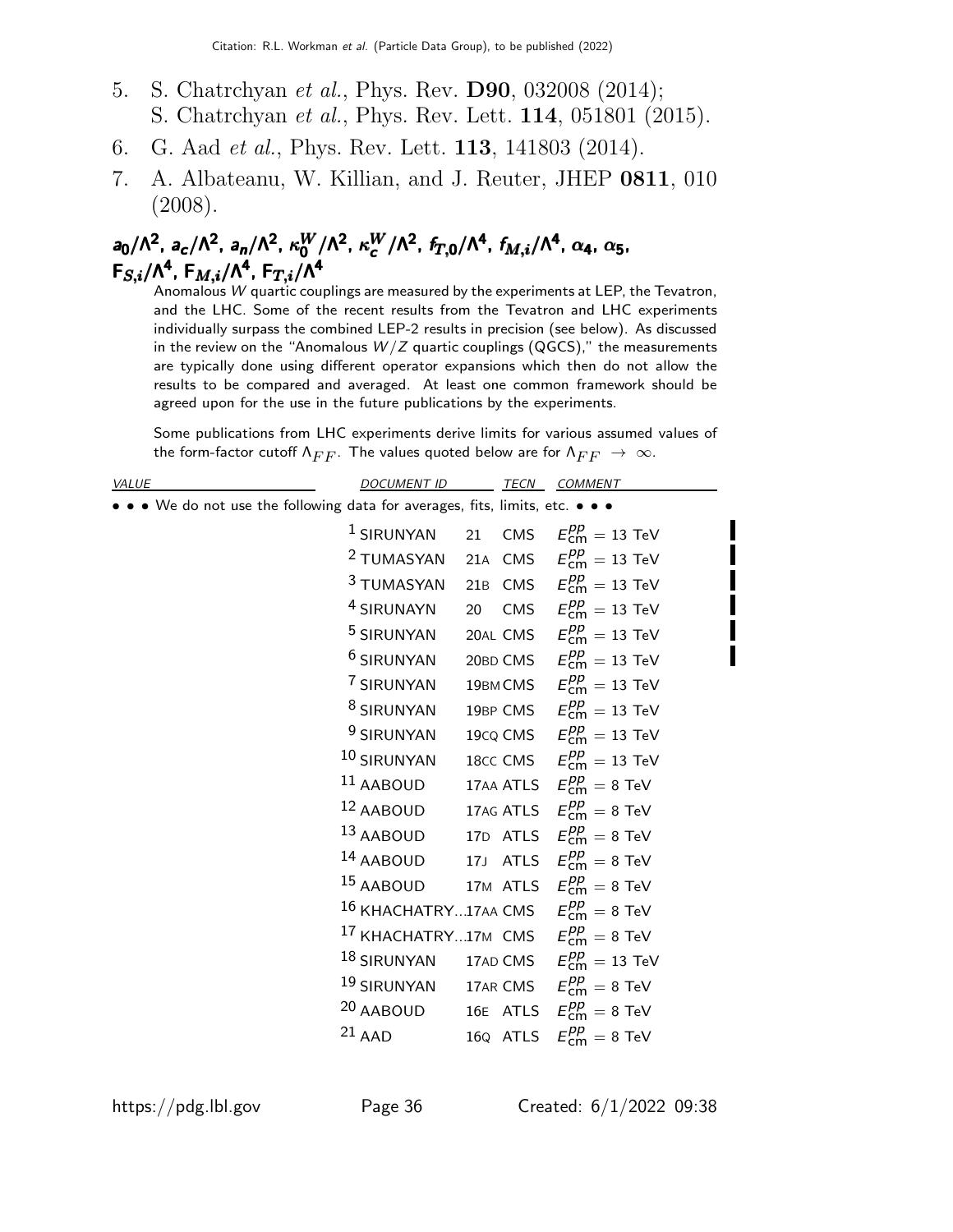| <sup>22</sup> KHACHATRY16AX CMS   |                      | $E_{cm}^{pp} = 8$ TeV        |
|-----------------------------------|----------------------|------------------------------|
| $23$ AAD<br>15N ATLS              |                      | $E_{cm}^{pp} = 8$ TeV        |
| <sup>24</sup> KHACHATRY15D CMS    |                      | $E_{\text{cm}}^{pp} = 8$ TeV |
| <sup>25</sup> AAD 14AM ATLS       |                      |                              |
| 26 CHATRCHYAN 14Q CMS             |                      |                              |
| <sup>27</sup> ABAZOV 13D D0       |                      |                              |
| <sup>28</sup> CHATRCHYAN 13AA CMS |                      |                              |
| <sup>29</sup> ABBIENDI 04B OPAL   |                      |                              |
| 30 ABBIENDI 04L OPAL              |                      |                              |
| 31 HEISTER 04A ALEP               |                      |                              |
| 32 ABDALLAH 03I DLPH              |                      |                              |
| 33 ACHARD                         | $02F$ L <sub>3</sub> |                              |

- $1$  SIRUNYAN 21 study electroweak Z-pair production in association with two jets, with the Z bosons decaying to oppositely-charged electron or muon pairs. Leptons with high transverse momentum are selected, with the di-lepton invariant mass of the two Z boson candidates between 60 GeV and 120 GeV, and the four-lepton invariant mass larger than 180 GeV. A total of 365 events are selected in the data, while the number of expected events is 370  $\pm$  48. Analyzing the four-lepton invariant mass distribution, the following 95% C.L. limits are derived:  $-0.24 < \mathrm{f}_{T,0} / \Lambda^4 \ < 0.22$ ,  $-0.31 \ < \mathrm{f}_{T,1} / \Lambda^4 \ < 0.31$ ,  $-0.63~<$  f $_{T,2}/$ ለ $^{4}~<$  0.59,  $-0.43~<$  f $_{T,8}/$ ለ $^{4}~<$  0.43,  $-0.92~<$  f $_{T,9}/$ ለ $^{4}~<$  0.92, in units of TeV−4.
- <sup>2</sup> TUMASYAN 21A study electroweak  $Z\gamma$  production in association with two jets, where the  $Z$  boson decays to electron or muon pairs and the pair of two jets has high invariant mass, superseeding SIRUNYAN 20AL. The number of observed (expected) electron events in the barrel and endcap regions are 375 (349  $\pm$  9) and 174 (166  $\pm$  6) events, respectively, while for muon events the respective numbers are 584 (612  $\pm$  13) and 320 (303  $\pm$  8). Analysing the  $Z\gamma$  invariant mass distribution, the following 95% C.L. limits are derived:  $-15.8~ < \mathsf{f}_{M, \mathsf{0}}/\mathsf{\Lambda}^{\mathsf{4}}~ < 16.0,~-35.0~ < \mathsf{f}_{M, \mathsf{1}}/\mathsf{\Lambda}^{\mathsf{4}}~ < 34.7,~-6.55~ < \mathsf{f}_{M, \mathsf{2}}/\mathsf{\Lambda}^{\mathsf{4}}~ < 6.49,$  $-13.0 \ < \mathsf{f}_{M, \mathsf{3}}/\mathsf{\Lambda}^{\mathsf{4}} \ < 13.0, \, -13.0 \ < \mathsf{f}_{M, \mathsf{4}}/\mathsf{\Lambda}^{\mathsf{4}} \ < 12.7, \, -22.2 \ < \mathsf{f}_{M, \mathsf{5}}/\mathsf{\Lambda}^{\mathsf{4}} \ < 21.3,$  $-56.6~<$   $\sf f_{M,7}/\Lambda^4~<$   $55.9,~-0.64~<$   $\sf f_{T,0}/\Lambda^4~<$   $0.57,~-0.81~<$   $\sf f_{T,1}/\Lambda^4~<$   $0.90,$  $-1.68 \,\ < \,{\mathsf{f}_{T,2}}/{\mathsf{\Lambda}}^4 \,\ < \, 1.54, \,\, -0.58 \,\ < \,{\mathsf{f}_{T,5}}/{\mathsf{\Lambda}}^4 \,\ < \, 0.64, \,\, -1.30 \,\ < \,{\mathsf{f}_{T,6}}/{\mathsf{\Lambda}}^4 \,\ < \, 1.33,$  $-2.15~<$  f $_{T,7}/\Lambda^4~<$  2.43,  $-0.47~<$  f $_{T,8}/\Lambda^4~<$  0.47,  $-0.91~<$  f $_{T,9}/\Lambda^4~<$  0.91, in units of TeV−4.
- 3 TUMASYAN 21<sup>B</sup> measure W or Z boson production in association with two photons, using the leptonic decays modes of  $W$  and  $Z$  with electrons or muons. The number of selected  $W \to e(\mu)\nu$  events is 1987 (2384) and the number of selected  $Z \to e(\mu\mu)$ events is 110 (272) respectively. Analyzing the transverse momentum of the di-photon system, the following 95 % C.L. limits are derived in units of TeV $^{-4}$ : In the  $W$  production channel, the observed limits are:  $-39.9~<$   $\mathsf{f}_{M,2}/\mathsf{\Lambda}^4~<$  39.5,  $-63.8~<$   $\mathsf{f}_{M,3}/\mathsf{\Lambda}^4~<$  $\rm 65.0,~-1.30~ < f_{T,0} / \Lambda^4~ < 1.30,~-1.70 ~< f_{T,1} / \Lambda^4 ~< 1.66,~-3.64 ~< f_{T,2} / \Lambda^4 ~< ~$  $3.64$ ,  $-0.52$   $<$   ${\rm f}_{T,5}/\Lambda^4$   $<$   $0.60$ ,  $-0.60$   $<$   ${\rm f}_{T,6}/\Lambda^4$   $<$   $0.68$ ,  $-1.16$   $<$   ${\rm f}_{T,7}/\Lambda^4$   $<$ 1.16. In the  $Z$  production channel, the observed limits are:  $-5.70\ < \mathsf{f}_{T,0}/\Lambda^4\ < 5.46,$  $-5.70$   $<$   $\rm{f}_{T,1}/\Lambda^4$   $<$   $\rm{5.46},$   $-11.4$   $<$   $\rm{f}_{T,2}/\Lambda^4$   $<$   $10.9$ ,  $-2.92$   $<$   $\rm{f}_{T,5}/\Lambda^4$   $<$   $2.92$ ,  $-3.80 \ < \mathsf{f}_{T, \mathsf{6}}/\mathsf{\Lambda}^4 \ < 3.88$ ,  $-7.88 \ < \mathsf{f}_{T, \mathsf{7}}/\mathsf{\Lambda}^4 \ < 7.72$ ,  $-1.06 \ < \mathsf{f}_{T, \mathsf{8}}/\mathsf{\Lambda}^4 \ < 1.10$ ,  $-1.82~<$  f $_{T,9}$ /N $^4~<$  1.82, in units of TeV $^{-4}$ .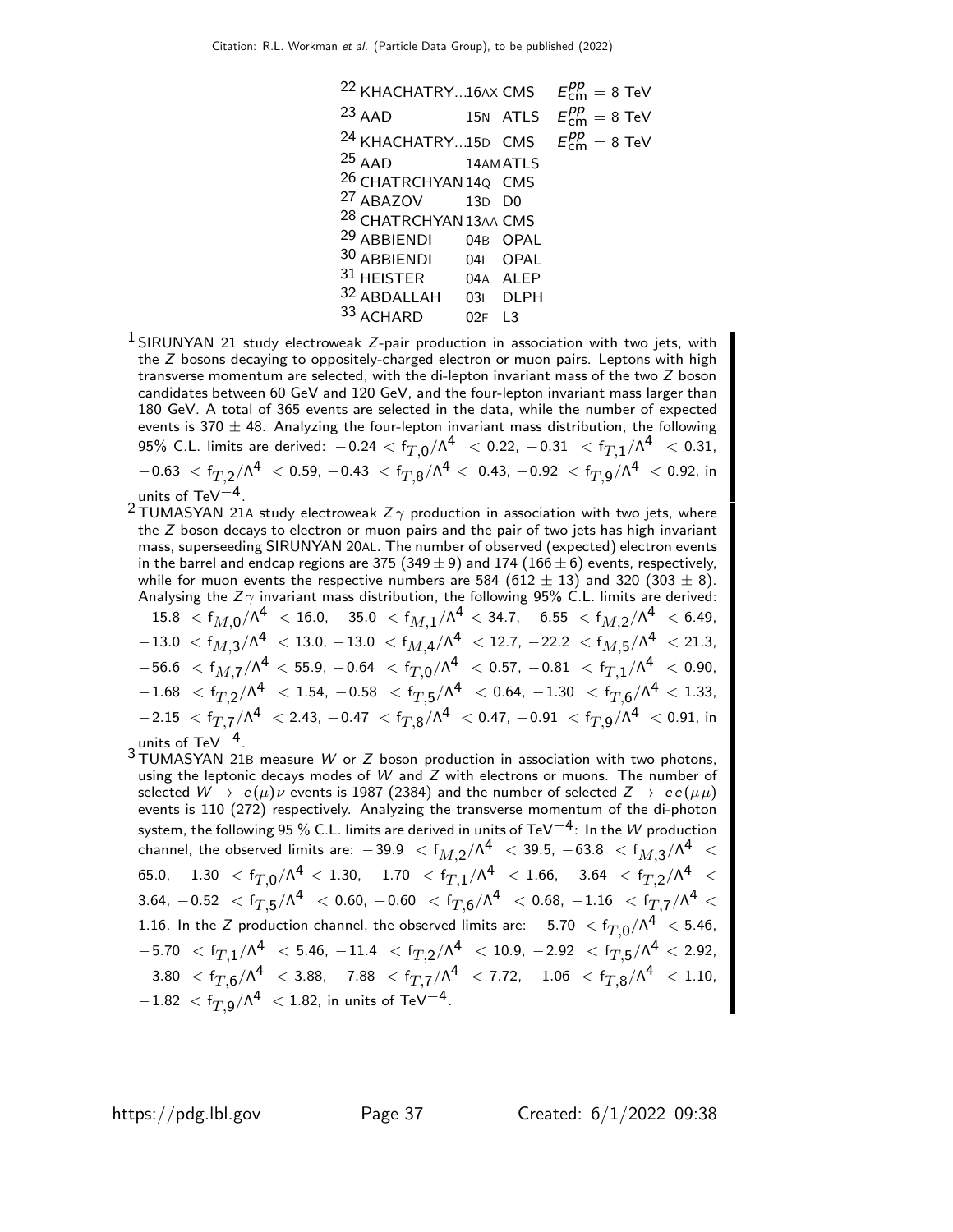- <sup>4</sup> SIRUNAYN 20 study  $WZ$  and same-sign W W production in association with two jets, using the leptonic decays modes of the  $W$  and  $Z$  bosons with electrons or muons. Overall, 524 W W events and 229 W Z events are selected, with a Standard Model expectation of 535  $\pm$  52 and 216  $\pm$  21 events, respectively. Analyzing the transverse mass spectrum of the di-boson system and the di-jet invariant mass, the following 95% C.L. limits are derived, not using any unitarization procedure:  $-0.25~<$   $\rm{f}_{T,0}/\Lambda^{\bar{4}}~<~0.28,$   $-0.12<$  $\rm{f_{T,1}/\Lambda^4\ <\ 0.14,\ -0.35\ <\ f_{T,2}/\Lambda^4\ <\ 0.48,\ -2.7\ <\ f_{M,0}/\Lambda^4\ <\ 2.9,\ -4.1\ <\ 0.11}$  $\rm{f}_{\it{M},1}/\Lambda^4$  < 4.2,  $-5.4$  <  $\rm{f}_{\it{M},6}/\Lambda^4$  < 5.8,  $-5.7$  <  $\rm{f}_{\it{M},7}/\Lambda^4$  < 6.0,  $-5.7$  <  $\mathrm{f}_{S,0}/\Lambda^4\,<\,$  6.1,  $-16$   $\,<\mathrm{f}_{S,1}/\Lambda^4\,<\,$  17, in units of TeV $^{-4}$ . The article also reports limits on these couplings by cutting the EFT expansion at the unitarity limit.
- $5$  SIRUNYAN 20AL study electroweak production of a  $Z$  boson and a photon in association with two jets in the electron and muon decay modes of the  $Z$ . A signal with a significance of 3.9 standard deviations is observed, compared to a Standard Model expectation of 5.2 standard deviations. Combining with KHACHATRYAN 17AA data at 8 TeV the final observed and expected signal significance is 4.7 and 5.5 standard deviations. Analyzing the Z-photon invariant mass distribution, the following 95% C.L. limits are derived:  $-19.5~<$  f $_{M,0}/$ ለ $^4~<~$  20.3,  $-40.5~<$  f $_{M,1}/$ ለ $^4~<~$  39.5,  $-$  8.22  $~<$  f $_{M,2}/$ ለ $^4~<~$  8.10,  $-17.7~ < \mathsf{f}_{M, \mathsf{3}}/\mathsf{\Lambda}^{\mathsf{4}} <~ 17.9, -15.3~ < \mathsf{f}_{M, \mathsf{4}}/\mathsf{\Lambda}^{\mathsf{4}} ~<~ 15.8, -25.1~ < \mathsf{f}_{M, \mathsf{5}}/\mathsf{\Lambda}^{\mathsf{4}} ~<~ 24.5,$  $-38.9~<$  f $_{M,6}/$ ለ $^4~<~$  40.6,  $-60.3~<$  f $_{M,7}/$ ለ $^4~<~$  62.5,  $-0.74~<$  f $_{T,0}/$ ለ $^4<~$  0.69,  $- \, -0.98 \; < f_{T,1} / \Lambda^4 \; < \; 0.96 , \, -1.97 \; < f_{T,2} / \Lambda^4 \; < \; 1.86 , \, -0.70 \; < f_{T,5} / \Lambda^4 \; < \; 0.75 ,$  $-1.64 \ < \mathrm{f}_{T,6}/\Lambda^4 \ < \ 1.68$ ,  $-2.59 \ < \mathrm{f}_{T,7}/\Lambda^4 \ < \ 2.82$ ,  $-0.47 \ < \mathrm{f}_{T,8}/\Lambda^4 \ < \ 0.47$ ,  $-1.27~<$  f $_{T,9}$ / $\Lambda^4~<~$  1.27, in units of TeV $^{-4}$ .
- $^6$ SIRUNYAN 20BD study electroweak  $W\gamma$  production in association with two jets, where the W boson decays to electron or muon and the two jets have high invariant mass. The number of observed (expected) electron events with the photon in the barrel and endcap regions are 393 (397.1  $\pm$  18.5) and 159 (145.2  $\pm$  10.0) respectively, while for muon events the respective numbers are 565 (537.9  $\pm$  21.4) and 201 (188.2  $\pm$  10.5). Analyzing the  $W\gamma$  invariant mass distribution, the following 95% C.L. limits are derived:  $-8.1$   $<$   $\sf f_{M,0}/\Lambda^4$   $<$   $8.0$ ,  $-12$   $<$   $\sf f_{M,1}/\Lambda^4$   $<$   $12$ ,  $-2.8$   $<$   $\sf f_{M,2}/\Lambda^4$   $<$   $2.8$ ,  $-4.4$   $<$  $\rm{f}_{\it{M},\rm{3}}/\Lambda^4$   $<$  4.4,  $-5.0$   $<$   $\rm{f}_{\it{M},\rm{4}}/\Lambda^4$   $<$  5.0,  $-8.3$   $<$   $\rm{f}_{\it{M},\rm{5}}/\Lambda^4$   $<$  8.3,  $-16$   $<$  $\rm{f}_{M,6}/\Lambda^4\ < 16$ ,  $-21$   $<$   $\rm{f}_{M,7}/\Lambda^4$   $<$   $20$ ,  $-0.6$   $<$   $\rm{f}_{T,0}/\Lambda^4$   $<$   $0.6$ ,  $-0.4$   $<$   $\rm{f}_{T,1}/\Lambda^4$   $<$  $0.4,\ -1.0\ \ <\ {\rm f}_{T,2}/\Lambda^4\ \ <\ 1.2,\ -0.5\ <\ {\rm f}_{T,5}/\Lambda^4\ \ <\ 0.5,\ -0.4\ \ <\ {\rm f}_{T,6}/\Lambda^4\ \ <\ 0.4,$  $-0.9~<$  f $_{T,7}/\Lambda^4~<$  0.9, in units of TeV $^{-4}$ .
- $7$  SIRUNYAN 19BM search for the final state  $W^+ W^- W^{\pm}$  using W decays to electrons or muons. Two event samples are considered, events with three leptons, or events with two oppositely charged leptons accompanied by two jets. In a kinematic region selected to enhance the effect of anomalous couplings, no events are selected in the data, and 95% C.L. upper limits are obtained as follows:  $-1.2~<$   ${\rm f}_{T,0} /$   $\wedge^4~<~$   $1.2,~-3.3~<$  $\mathrm{f}_{T,1}/\Lambda^4\ <\ 3.3$ ,  $-2.7\ < \mathrm{f}_{T,2}/\Lambda^4\ <\ 2.6$ , in units of TeV $^{-4}$  and without application of a form factor.
- $8$  SIRUNYAN 19BP study WZ plus 2 jets production, using W and Z decay channels with electrons or muons. In the data, 75 events are selected, with a fitted SM signal of 15.1  $\pm$  1.6 events and a fitted background of 62.4  $\pm$  2.8 events. The transverse mass distribution of the W Z system is analyzed to set the following limits at 95% C.L., in units of TeV $^{-4}$ :  $-9.15$   $<$   $f_{M,0}/\Lambda^4$   $<$   $9.15$ ,  $-9.15$   $<$   $f_{M,1}/\Lambda^4$   $<$   $9.45$ ,  $-26.5$   $<$  $\rm{f_{\it S,0}/\Lambda^4~<}$   $\rm{<}$  27.5,  $-41.2$   $\rm{<}$   $\rm{f_{\it S,1}/\Lambda^4}$   $\rm{<}$  42.8,  $-0.75$   $\rm{<}$   $\rm{f_{\it T,0}/\Lambda^4}$   $\rm{<}$  0.81,  $-0.49$   $\rm{<}$  $\mathrm{f}_{T,1}/\mathsf{\Lambda}^{4} \ < 0.55$ ,  $-1.49 \ < \mathrm{f}_{T,2}/\mathsf{\Lambda}^{4} \ < 1.85.$
- <sup>9</sup> SIRUNYAN 19CQ search for anomalous electroweak production of vector boson pairs in association with two jets. Events are selected by requiring two jets with a large invariant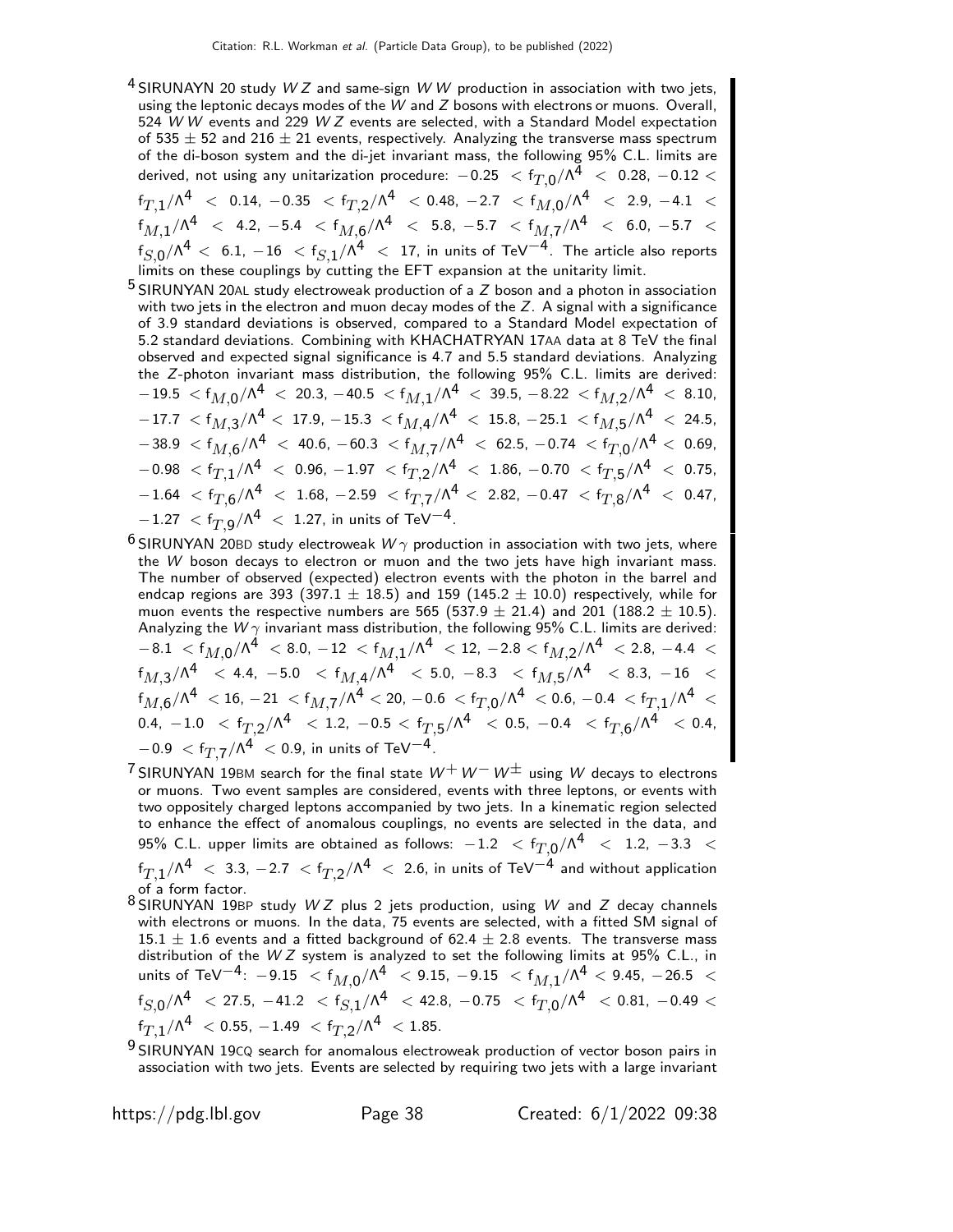mass and rapidity separation, one or two leptons (electrons or muons), and a  $W$  or  $Z$ boson decaying hadronically. In the W V  $(ZV)$  channel, 347 (47) events are selected in the data, with a total expected background of  $352 \pm 19$  (50.3  $\pm$  5.8) events. Analysing the mass distribution of the WV or  $ZV$  system, the following  $95\%$  C.L. limits are obtained:  $-2.7 < \mathsf{f}_{S, \mathsf{0}} / \mathsf{\Lambda}^{\mathsf{4}} \ < 2.7$ ,  $-3.4 < \mathsf{f}_{S, \mathsf{1}} / \mathsf{\Lambda}^{\mathsf{4}} \ < 3.4$ ,  $-0.69 < \mathsf{f}_{M, \mathsf{0}} / \mathsf{\Lambda}^{\mathsf{4}} \ <$  $0.70,~-2.0~< f_{M,1}/\Lambda^4 < 2.1,~-1.3~< f_{M,6}/\Lambda^4~< 1.3,~-3.4~< f_{M,7}/\Lambda^4~< 3.4,$  $-0.12 \ <{\rm f}_{T,0}/{\rm \Lambda}^{4} \ < 0.11$ ,  $-0.12 <{\rm f}_{T,1}/{\rm \Lambda}^{4} \ < 0.13$ ,  $-0.28 \ <{\rm f}_{T,2}/{\rm \Lambda}^{4} \ < 0.28$ , in units of TeV $^{-4}$ .

10 SIRUNYAN 18CC study pp collisions at  $\sqrt{s} = 13$  TeV leading to a pair of same-sign W pairs decaying leptonically (e or  $\mu$ ) associated with a pair of jets. Isolated leptons with  $p_T > 25$  (20) GeV for the leading (trailing) lepton, with  $|\eta| < 2.5$  (2.4) for example to  $n_T$  $\mu(\mu)$  and jets with  $p_{\cal T}^+>$  30 GeV,  $|\eta|$   $<$  5.0,  $|\Delta \eta_{jj}|$   $>$  2.5 and  $m_{jj}^+>$  500 GeV is required. Further cuts are applied to minimize  $Z \rightarrow e e$  events, non-prompt leptons and hadronically decaying taus. The number of selected events is 201, with an expected SM signal of 66.9  $\pm$  2.4 and background of 138  $\pm$  13 events. Analysing the dilepton invariant mass spectrum the following 95% C.L. limits are derived:  $-7.7 < \mathrm{f}_{S,0}/\Lambda^4~<~7.7,$  $-21.6 < \mathsf{f}_{S,1}/\mathsf{\Lambda}^4\ < 21.8$ ,  $-6.0\ < \mathsf{f}_{M,0}/\mathsf{\Lambda}^4\ < 5.9$ ,  $-8.7\ < \mathsf{f}_{M,1}/\mathsf{\Lambda}^4\ < \ 9.1$ ,  $-11.9~<$  f $_{M,6}/$ ለ $^4~<~11.8$ ,  $-13.3~<$  f $_{M,7}/$ ለ $^4~<~12.9$ ,  $-0.62~<$  f $_{T,0}/$ ለ $^4~<~0.65,$  $-0.28~<{\rm f}_{T,1}/\Lambda^4< 0.31$ ,  $-0.89~<{\rm f}_{T,2}/\Lambda^4~< 1.02$ .

- 11 AABOUD 17AA analyze  $W^{\pm}W^{\pm}$  production in association with two jets and W decay modes with electrons or muons. In the kinematic region of VBS the effect of anomalous  $QGCs$  is enhanced by requiring the transverse mass of the  $WW$  system to be larger than 400 GeV. In the data, 8 events are selected with a total background expected from SM processes of  $3.8 \pm 0.6$  events. Assuming the other QGC coupling to have the SM value of zero, the observed event yield is used to determine 95% CL limits on the QGCs:  $-0.14 < \alpha_{\textbf{4}} < 0.15$  and  $-0.22 < \alpha_{\textbf{5}} < 0.22$ . Supersedes AAD 14AM.
- $^{12}$  AABOUD 17AG determine the W W  $\gamma$  and W Z  $\gamma$  cross sections in 8 TeV pp interactions by studying the final states  $e \nu \mu \nu \gamma$  and  $e \nu j j \gamma$  or  $\mu \nu j j \gamma$ . Upper limits on the production cross sections are derived in a fiducial region optimized for BSM physics. These are used to derive the following 95% C.L. upper limits for quartic couplings assuming the form scale factor,  $\Lambda_{FF}$   $=$   $\infty$  (all in units of  $10^3$  TeV $^{-4}$ ):  $\,$   $-0.3$   $\,$   $<$   $f_{M,0}/$  $\Lambda^4$   $\,$   $<$  0.3,  $-0.5 \ < \mathsf{f}_{M,1}/\mathsf{\Lambda}^4 \ < 0.5, \ -1.8 \ < \mathsf{f}_{M,2}/\mathsf{\Lambda}^4 \ < 1.8, \ -1.1 \ < \mathsf{f}_{M,4}/\mathsf{\Lambda}^4 \ < 1.1,$  $-1.7~<$   ${\sf f}_{M,5}/\Lambda^4~<$   $1.7$ ,  $-0.6~<$   ${\sf f}_{M,6}/\Lambda^4~<$  0.6,  $-1.1~<$   ${\sf f}_{M,7}/\Lambda^4~<$   $1.1$ ,  $-0.1~<$  $\rm{f_{T,0}/\Lambda^4\ < 0.1,\, -0.2 < f_{T,1}/\Lambda^4\ < 0.2,\, -0.4\ < f_{T,4}/\Lambda^4\ < 0.4,\, -1.5\ < f_{T,5}/\Lambda^4\ < 0.4}$  $1.6, -1.9 < \mathrm{f}_{T,6}/\Lambda^4 < 1.9, -4.3 < \mathrm{f}_{T,7}/\Lambda^4 < 4.3.$
- <sup>13</sup> AABOUD 17D analyze electroweak diboson (WV,  $V = W$ , Z) production in association with a high-mass dijet system. In the data, 32 events are selected with an expected total background of 32  $\pm$  12 events. Analysing the transverse mass distribution of the W V system, the following limits are set at 95% C.L.:  $-0.024$   $\ <$   $\ \alpha_{\textbf{4}} \ < \ 0.030$  and  $-0.028 < \alpha_{\mathbf{5}} < 0.033$ .
- <sup>14</sup> AABOUD 17J analyze the Z $\gamma$  production in association with a high-mass dijet system, with the  $Z$  boson decaying into a pair of electrons, muons, or neutrinos. In the charged lepton (neutrino) channel, events are selected with a dijet mass larger than 500 (600) GeV and a transverse photon energy larger than 250 (150) GeV, with 2 (4) events selected in the data and  $0.30 \pm 0.08$  (1.6  $\pm$  0.5) expected background events. The observed event yield is used to determine 95% CL limits as follows:  $-4.1 \times 10^3$  <  ${\rm Tr}_{T,9}/{\sf A}^4\ \ \, <\ \ \, 4.2\times 10^3,\,\, -1.9\times 10^3\ \ \, <\, {\rm f}_{T,8}/{\sf A}^4\ \ \, <\ \ \, 2.1\times 10^3,\,\, -1.9\times 10^1\ \ \, <\,$  $\rm{f_{T,0}/\Lambda^4} \; < \; 1.6 \times 10^{1}, \; -1.6 \times 10^{2} \; < \; f_{M,0}/\Lambda^4 \; < \; 1.8 \times 10^{2}, \; -3.5 \times 10^{2} \; < \;$  $\rm{f}_{\it{M},1}/\Lambda^4~~<~3.4\times10^2,~-8.9\times10^2~~<~\rm{f}_{\it{M},2}/\Lambda^4~<~8.9\times10^2,~-1.7\times10^3~~<~$  $\mathrm{f}_{M,3}/\Lambda^4 \ < \ 1.7 \times 10^3$ , in units of TeV $^{-4}$  and without application of a form factor.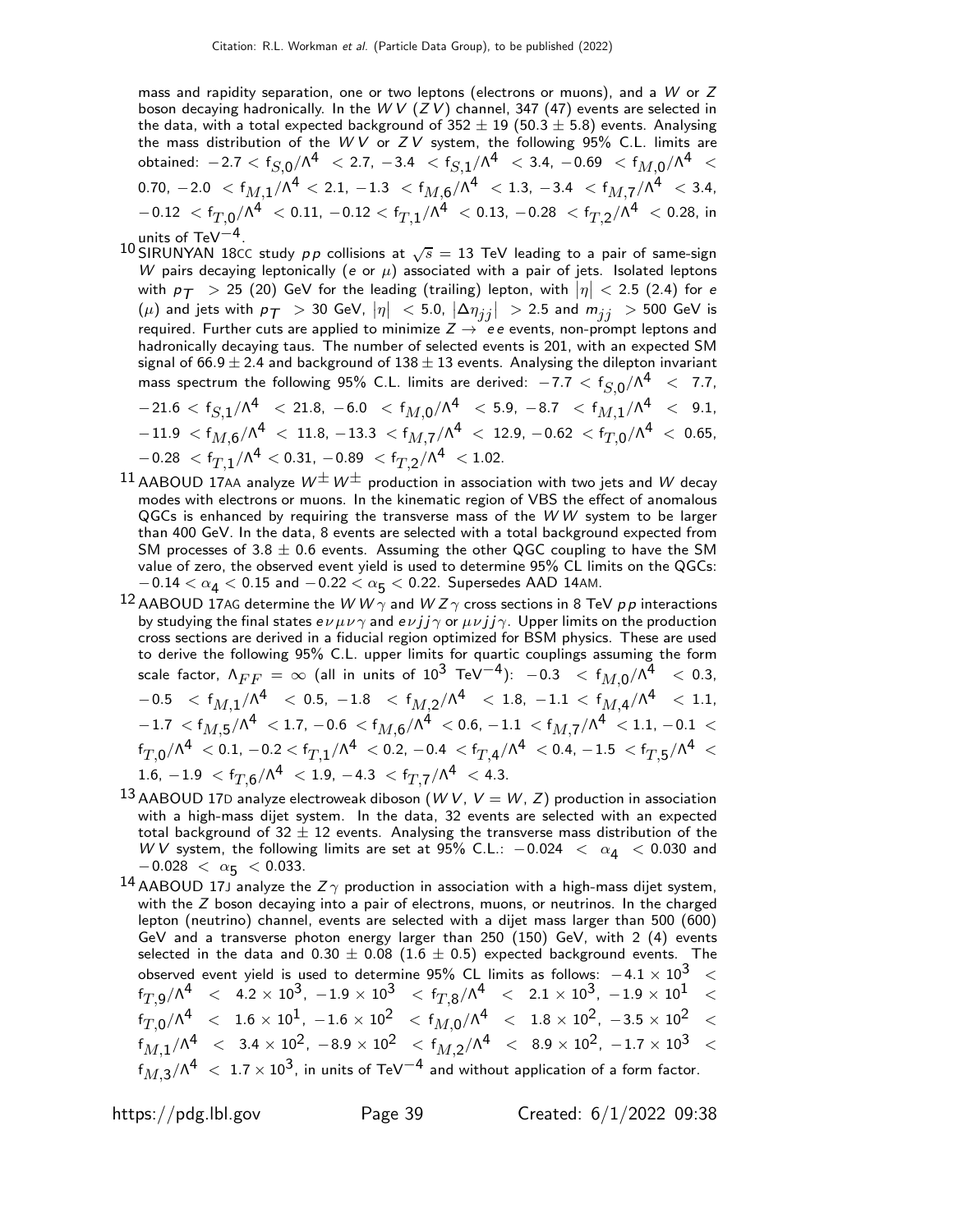$^{15}$ AABOUD 17M analyze tri-boson  $W^\pm \, W^\pm \, W^\mp$  production in decay channels with three charged leptons or two like-sign charged leptons with two jets, where the lepton can be an electron or muon. In the data, 24 tri-lepton events and 21 di-lepton plus jets events are selected, compared to a total event yield expected in the SM of  $30.8 \pm 3.0$  and  $21.9 \pm 2.0$ , respectively. Analysing the tri-lepton transverse mass or the transverse momentum sum of the two leptons, two jets and the missing transverse energy, the following limits at 95% CL are derived for the form factor cut-off scale  $\Lambda_{FF} \to \infty$ :  $-0.13\ < \mathsf{f}_{S, \mathsf{0}}/\Lambda^4\ <\ 0.18,$  $-0.21$   $\ < \ f_{S,1}/\Lambda^4 \ < \ 0.27$ , in units of  $10^4$  TeV $^{-4}$ , which are converted into the following limits:  $-0.49 < \alpha_4 < 0.75$  and  $-0.48 < \alpha_5 < 0.62$ .

 $^{16}$ KHACHATRYAN 17AA analyse electroweak production of  $Z\gamma$  in association with two hadronic jets, with the  $Z$  boson decaying to electron or muon pairs. Events with photon transverse momentum larger than 60 GeV and di-jet invariant mass larger than 400 GeV are selected. The  $Z\gamma$  inavariant mass spectrum is analysed to set 95% C.L. limits as follows:  $-71$   $<$   $\sf f_{M,0}/\Lambda^4$   $<$   $\sf 75,$   $-190$   $<$   $\sf f_{M,1}/\Lambda^4$   $<$   $\sf 182,$   $-32$   $<$   $\sf f_{M,2}/\Lambda^4$   $<$   $\sf 31,$  $-58$   $<$   $\mathsf{f}_{M,3}/\mathsf{\Lambda}^4$   $<$   $59$ ,  $-3.8$   $<$   $\mathsf{f}_{T,0}/\mathsf{\Lambda}^4$   $<$   $3.4$ ,  $-4.4$   $<$   $\mathsf{f}_{T,1}/\mathsf{\Lambda}^4$   $<$   $4.4$ ,  $-9.9$   $<$  $\rm{f}_{T,2}/\Lambda^4\ <\ 9.0$ ,  $-1.8\ < \rm{f}_{T,8}/\Lambda^4\ <\ 1.8$ ,  $-4.0\ < \rm{f}_{T,9}/\Lambda^4\ <\ 4.0$ , in units of TeV $^{-4}$ and without application of a form factor.

- $^{17}$ KHACHATRYAN 17M analyse electroweak production of  $W\gamma$  in association with two hadronic jets, with the W boson decaying to electrons or muons. Events with photon transverse momentum larger than 200 GeV and di-jet invariant mass larger than 200 GeV are selected. The W transverse momentum spectrum is analysed to set 95% C.L. limits as follows:  $-77 <$  f $_{M,0}/$ n $^4$   $<$  74,  $-125$   $<$  f $_{M,1}/$ n $^4$   $<$  129,  $-26$   $<$  f $_{M,2}/$ n $^4$   $<$  26,  $-$  43  $<$  f $_{M,3}/$ ^A $^{4}$   $<$  44,  $-$  40  $<$  f $_{M,4}/$ ^A $^{4}$   $<$  40,  $-$  65  $<$  f $_{M,5}/$ ^A $^{4}$   $<$  65,  $-$  129  $<$  $\rm{f}_{\rm{M,6}}/\Lambda^4\,<\,~129,\,-164\,$   $<\rm{f}_{\rm{M,7}}/\Lambda^4\,<\,162,\,-5.4\,$   $<\rm{f}_{\rm{T,0}}/\Lambda^4\,<\,5.6,\,-3.7\,$   $<$  $\mathrm{f}_{T,1}/\Lambda^4$  < 4.0,  $-11$  <  $\mathrm{f}_{T,2}/\Lambda^4$  < 12,  $-3.8$  <  $\mathrm{f}_{T,5}/\Lambda^4$  < 3.8,  $-2.8$  <  $\rm{f}_{T,6}/\Lambda^4\ <\ 3.0$ ,  $-7.3\ < \rm{f}_{T,7}/\Lambda^4\ <\ 7.7$ , in units of TeV $^{-4}$  and without application
- of a form factor.<br><sup>18</sup> SIRUNYAN 17AD study pp collisions at  $\sqrt{s}=13$  TeV to determine the cross section of Z Z j j with the Z decaying to ee or  $\mu\mu$ . The Z Z mass distribution is used to set upper limits on the anomalous quartic couplings. The 95% upper limits for the relevant quartic couplings in units of TeV $^{-4}$  are:  $-0.46$   $<$  f $_{T,0}$ / $\Lambda ^4$   $<$  0.44,  $-0.61$   $<$  f $_{T,1}$ / $\Lambda ^4$   $<$  $0.61,\, -1.2\,\,<\,\mathsf{f}_{T,2}/\mathsf{\Lambda}^4\,\,<\, 1.2,\,-0.84\,\,<\,\mathsf{f}_{T,8}/\mathsf{\Lambda}^4\,\,<\,0.84,\,-1.8 <\mathsf{f}_{T,9}/\mathsf{\Lambda}^4\,\,<\,1.8.$
- 19 SIRUNYAN 17AR study  $p \, p$  collisions at  $\sqrt{s} = 8$  TeV to determine the cross section of  $pp \to W \gamma \gamma$  and  $pp \to Z \gamma \gamma$  where  $W \to \ell \nu$  and  $Z \to \ell^+ \ell^-$  ,  $\ell$  being an electron or a muon. The number of W events in the e and  $\mu$  channels is 63 and 108 respectively, and the number of  $Z$  events in the e and  $\mu$  channels is 117 and 141. To increase sensitivity, the transverse momentum of the leading photon is required to be larger than 70 GeV. The 95% C.L. upper limits in units of TeV $^{-4}$  are  $-701\ <$   $\mathsf{f}_{M,2}/\mathsf{\Lambda}^{4}\ <$  683,  $-1170\ <$  $\rm{f}_{M,3}/\Lambda^4~<$  1220,  $-33.5 < \rm{f}_{T,0}/\Lambda^4~<$  34.0,  $-44.3~<$   $\rm{f}_{T,1}/\Lambda^4~<$  44.8,  $-93.8~<$  $f_{T,2}/\Lambda^4$  < 93.2.
- <sup>20</sup> AABOUD 16E study W W production in two-photon mediated  $pp$  collisions at 8 TeV where the W boson decays into an electron or muon, probing the  $\gamma \gamma W W$  vertex for anomalous quartic gauge couplings. The lepton  $p_T$  is required to be larger than 30 GeV. Limits on anomalous couplings are determined from events with  $p_T$  larger than 120 GeV where the aQGC effect is enhanced and the SM background reduced; in the data corresponding to an integrated luminosity of 20.2fb<sup>-1</sup>, 1 event is selected with an expected SM background of 0.37  $\pm$  0.13 events. The 95% C.L. limits without a formfactor cutoff  $(\Lambda_{\text{cutoff}} \to \infty)$  are as follows:  $-1.7 < a_0^W/\Lambda^2 < 1.7$  and  $-6.4 < W$  $a_C^{W}/\Lambda^2\ <$  6.3 in units of 10 $^{-6}$  GeV $^{-2}$ . In terms of another set of variables:  $-$  6.6  $\ <$  $\mathcal{C}_{0}^{(n)}$  $\mathrm{f}_{M,0}/\Lambda^4\ <$  6.6 and  $-24\ < \mathrm{f}_{M,1}/\Lambda^4\ <$  25 in units of  $10^{-11}\,$  GeV $^{-4}$ .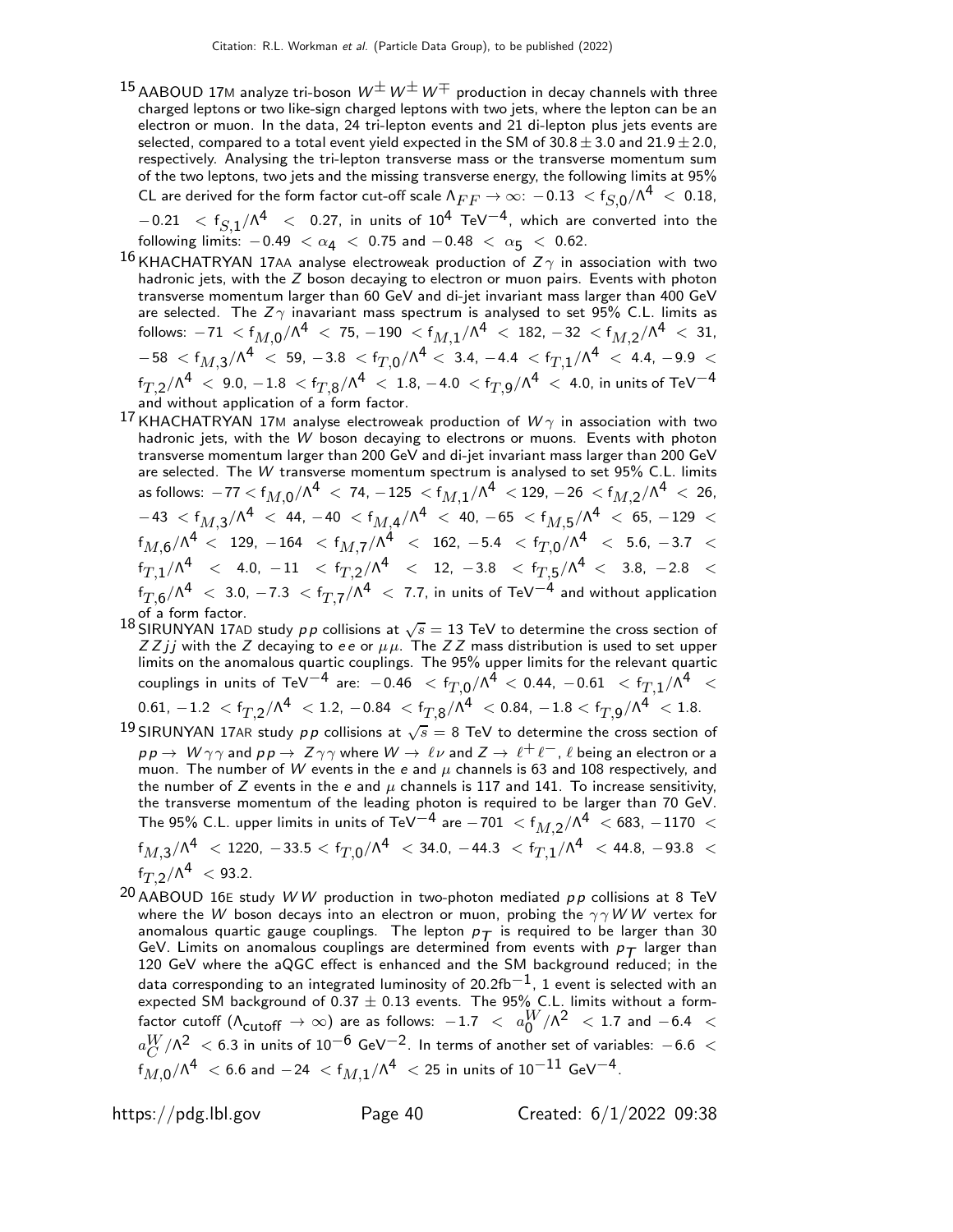- $^{21}$  AAD 16Q study  $Z\gamma\gamma$  production in  $p\,p$  collisions. In events with no additional jets, 29 (22) Z decays to electron (muon) pairs are selected, with an expected background of 3.3  $\pm$  1.1 (6.5  $\pm$  2.0) events, as well as 19 Z decays to netrino pairs with an expected background of  $8.3 \pm 4.4$  events. Analysing the photon transverse momentum distribution for  $m_{\gamma\gamma}$  above 200 GeV (300 GeV) for lepton (neutrino) events, yields the 95% C.L. limits:  $-1.6\times10^4~<$   $f_{M,2}/\Lambda^4~<~1.6\times10^4$  ,  $-2.9\times10^4~<$   $f_{M,3}/\Lambda^4~<~2.7\times10^4$  ,  $- \, - 0.86 \times 10^2 \,\,\, < f_{T,0} / {\Lambda}^4 \,\,\, < \,\, 1.03 \times 10^2 , \,\, - 0.69 \times 10^3 \,\,\, < f_{T,5} / {\Lambda}^4 \,\,\, < \,\, 0.68 \times 10^3 ,$  $-0.74\times10^4~<$   ${\rm f}_{T,9}^{}/\Lambda^4~<~0.74\times10^4$  in units of TeV $^{-4}$  and without application of a form factor Λ<sub>FF</sub>.
- <sup>22</sup> KHACHATRYAN 16AX searches for anomalous  $WW\gamma\gamma$  quartic gauge couplings in the two-photon-mediated process  $p p \rightarrow p p W W$ , assuming the  $W W \gamma$  triple gauge boson couplings to be at their Standard Model values. 13 events containing an  $e^{\pm} \mu^{\mp}$  pair with  $p_{\mathcal{T}}(e, \mu) > 30$  GeV are selected in a total luminosity of 19.7 fb $^{-1}$ , with an expected  $\gamma \gamma \rightarrow W W$  signal of 5.3  $\pm$  0.1 events and an expected background of 3.9  $\pm$  0.5 events. When combining with the data collected at 7 TeV (CHATRCHYAN 13AA), and not assuming a form factor, the following 1-parameter limits at 95% C.L. are obtained from the  $p_{\mathcal{T}}(\epsilon, \, \mu)$  spectrum:  $\big\vert a_0^W/\Lambda^2 \big\vert \ < 1.1 \times 10^{-6}$  GeV $^{-2}$   $(a_C^W=0)$ , and  $\big\vert a_C^W/\Lambda^2 \big\vert \ <$  $4.1 \times 10^{-6}$  GeV $^{-2}$   $(a_0^W = 0)$ . In terms of another set of variables:  $|f_{M,0}/\Lambda^4|$  <  $4.2\times 10^{-12}$  GeV $^{-4}$ ,  $\vert f_{M,1} /\Lambda^4 \vert~ <~ 16\times 10^{-12}$  GeV $^{-4}$ ,  $\vert f_{M,2} /\Lambda^4 \vert~ <~ 2.1\times 10^{-12}$  ${\rm GeV}^{-4}$ ,  $|f_{M,3}/{\Lambda^4}|~<~$  7.8  $\times$   $10^{-12}$   ${\rm GeV}^{-4}$ .
- <sup>23</sup> AAD 15N study  $W\gamma\gamma$  events in 8 TeV  $pp$  interactions, where the W decays into an electron or a muon. The events are characterized by an isolated lepton, a missing transverse energy due to the decay neutrino, and two isolated photons, with the  $p_T$  of the lepton and the photons being > 20 GeV. The number of candidate events observed in the electron channel for N(jet)  $\geq 0$  and N(jet)  $= 0$  is 47 and 15, the corresponding numbers for the muon channel being 110 and 53. The backgrounds expected are  $30.2 \pm 7.4$ ,  $8.7 \pm 3.0$ ,  $52.1 \pm 12.2$ , and  $24.4 \pm 8.3$  respectively. The 95% C.L. limits on the values of the parameters  $f_{T,0}/\Lambda^4$ ,  $f_{M,2}/\Lambda^4$  and  $f_{M,3}/\Lambda^4$  are  $-0.9$ –0.9  $\times$   $10^2$ ,  $-0.8$ –0.8  $\times$   $10^4$ , and  $-1.5-1.4\times10^4$  respectively, without application of a form factor  $\Lambda_{\text{FF}}$ .
- 24 KHACHATRYAN 15<sup>D</sup> study vector-boson-scattering tagged by two jets, requiring two
- same-sign charged leptons arising from  $W^{\pm}$   $W^{\pm}$  production and decay. The two jets must have a transverse momentum larger than 30 GeV, while the leptons, electrons or muons, must have a transverse momentum  $>$  20 GeV. The dijet mass is required to be  $>$ 500 GeV, the dilepton mass  $>$  50 GeV, with additional requirement of differing from the Z mass by  $>$  15 GeV. In the two categories  $W^+ \, W^+$  and  $W^- \, W^-$ , 10 and 2 data events are observed in a data sample corresponding to an integrated luminosity of 19.4 fb<sup>-1</sup>, with an expected background of  $3.1 \pm 0.6$  and  $2.6 \pm 0.5$  events. Analysing the distribution of the dilepton invariant mass, the following limits at 95% C.L. are obtained, in units of  ${\rm TeV}^{-4}\colon -38\ <{\rm F}_{S,0}/{\Lambda^4}\ < 40$ ,  $-118\ <{\rm F}_{S,1}/{\Lambda^4}\ < 120$ ,  $-33\ <{\rm F}_{M,0}/{\Lambda^4}\ < 32$ ,  $-$  44  $\,<\,$   $\sf F_{M,1}/\Lambda^4$   $\,<\,$  47,  $-$  65  $\,<\,$   $\sf F_{M,6}/\Lambda^4$   $\,<\,$  63,  $-$  70  $\,<\,$   $\sf F_{M,7}/\Lambda^4$   $\,<\,$  66,  $-$  4.2  $\,<\,$  $\mathsf{F}_{T, \mathsf{0}}/\mathsf{\Lambda}^{\mathsf{4}} \ < 4.6, \, -1.9 \ < \mathsf{F}_{T, \mathsf{1}}/\mathsf{\Lambda}^{\mathsf{4}} < 2.2, \, -5.2 \ < \mathsf{F}_{T, \mathsf{2}}/\mathsf{\Lambda}^{\mathsf{4}} \ < 6.4.$
- $25$  AAD 14AM analyze electroweak production of W W jet jet same-charge diboson plus two jets production, with the W bosons decaying to electron or muon, to study the quartic W W W W coupling. In a kinematic region enhancing the electroweak production over the strong production, 34 events are observed in the data while 29.8  $\pm$  2.4 events are expected with a backgound of  $15.9 \pm 1.9$  events. Assuming the other QGC coupling to have the SM value of zero, the observed event yield is used to determine 95% CL limits on the quartic gauge couplings:  $-0.14 < \alpha_4 < 0.16$  and  $-0.23 < \alpha_5 < 0.24$ .
- <sup>26</sup> CHATRCHYAN 14Q study  $W V \gamma$  production in 8 TeV pp collisions, in the single lepton final state, with  $W \to \ell \nu$ ,  $Z \to$  dijet or  $W \to \ell \nu$ ,  $W \to$  dijet, the dijet mass resolution precluding differentiation between the W and Z.  $p_T$  and pseudo-rapidity cuts are put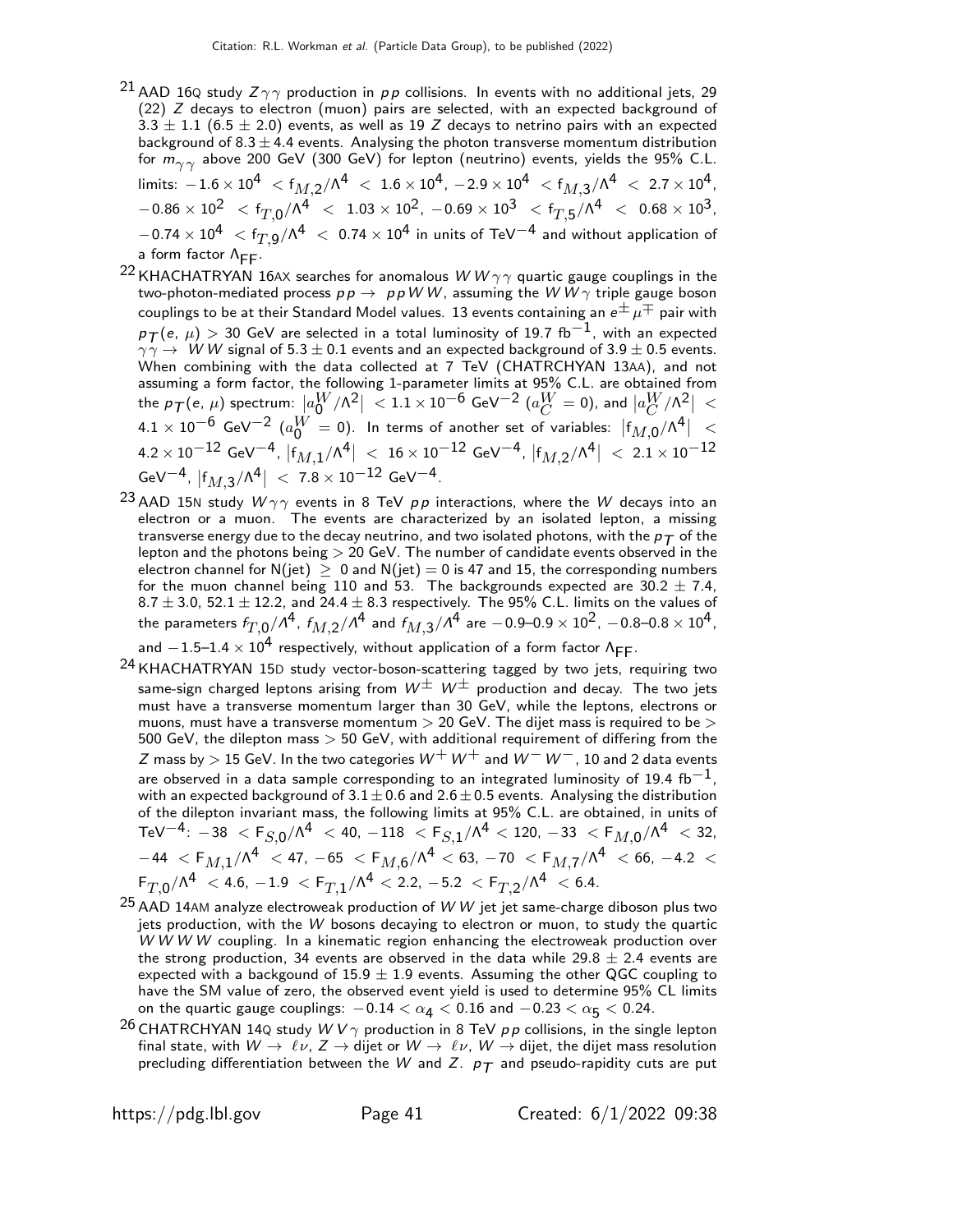on the lepton, the photon and the two jets to minimize backgrounds. The dijet mass is required to be between 70–100 GeV and  $|\Delta \eta_{jj}| < 1.4$ . The selected number of muon (electron) events are 183 (139), with SM expectation being  $194.2 \pm 11.5$  (147.9  $\pm$  10.7) including signal and background. The photon  $E_T$  distribution is used to set limits on the anomalous quartic couplings. The following 95% CL limits are deduced (all in units of TeV $^{-2}$  or TeV $^{-4}$ ):  $-21 <$   $<$  a $_0^W/\Lambda^2$   $<$  20,  $-34 <$  a $_0^W/\Lambda^2$   $<$  32,  $-12 <$   $\kappa_0^W/\Lambda^2$   $<$  $10$  and  $-18$   $< \kappa\frac{W}{c}/\Lambda^2 < 17;$  and  $-25$   $<$   $f_{T,0}^{}/\Lambda^4 < 24$  TeV $^{-4}.$ 

- <sup>27</sup> ABAZOV 13D searches for anomalous  $WW\gamma\gamma$  quartic gauge couplings in the twophoton-mediated process  $p p \rightarrow p p W W$ , assuming the  $W W \gamma$  triple gauge boson couplings to be at their Standard Model values. 946 events containing an  $e^+e^-$  pair with missing energy are selected in a total luminosity of 9.7 fb<sup>-1</sup>, with an expectation of 983  $\pm$  108 events from Standard-Model processes. The following 1-parameter limits at 95% CL are otained:  $\left|a_0^W/\Lambda^2\right|~<~$  4.3  $\times$   $10^{-4}$  GeV $^{-2}$   $\left(a_c^W=0\right),~\left|a_c^W/\Lambda^2\right|~<$  $1.5 \times 10^{-3}$  GeV<sup>-2</sup> ( $a_0^W = 0$ ).
- <sup>28</sup> CHATRCHYAN 13AA searches for anomalous  $WW\gamma\gamma$  quartic gauge couplings in the two-photon-mediated process  $pp \rightarrow ppWW$ , assuming the  $WW\gamma$  triple gauge boson couplings to be at their Standard Model values. 2 events containing an  $e^{\pm} \mu^{\mp}$  pair with  $p_{\mathcal{T}}(\mathit{e},~\mu) > 30$  GeV are selected in a total luminosity of 5.05 fb $^{-1}$ , with an expected  $p \, \dot{p} \, \dot{W} \, \dot{W}$  signal of 2.2  $\pm$  0.4 events and an expected background of 0.84  $\pm$  0.15 events. The following 1-parameter limits at 95% CL are otained from the  $p_{\mathcal{T}}(e, \, \mu)$  spectrum:  $\left|a_0^W/\Lambda^2\right|~<~$  4.0  $\times$   $10^{-6}$  GeV $^{-2}$   $(a_c^W=0)$ ,  $\left|a_c^W/\Lambda^2\right|~<~$   $1.5\times10^{-5}$  GeV $^{-2}$   $(a_0^W$  $= 0$ ).
- <sup>29</sup> ABBIENDI 04B select 187  $e^+e^- \rightarrow W^+W^-\gamma$  events in the C.M. energy range 180–209 GeV, where  $E_{\gamma} > 2.5$  GeV, the photon has a polar angle  $|\cos \theta_{\gamma}| < 0.975$ and is well isolated from the nearest jet and charged lepton, and the effective masses of both fermion-antifermion systems agree with the W mass within 3  $\Gamma_W$ . The measured differential cross section as a function of the photon energy and photon polar angle is used to extract the 95% CL limits:  $-0.020 \text{ GeV}^{-2}$   $\langle a_0/\Lambda^2 \rangle$   $\langle 0.020 \text{ GeV}^{-2} \rangle$  $-$ 0.053 GeV $^{-2}$   $<$ a $_c/\Lambda^2$   $<$  0.037 GeV $^{-2}$  and  $-$  0.16 GeV $^{-2}$   $<$ a $_n/\Lambda^2$   $<$  0.15 GeV $^{-2}$ .
- 30 ABBIENDI 04L select 20  $e^+e^-\rightarrow\nu\overline{\nu}\gamma\gamma$  acoplanar events in the energy range 180–209 GeV and 176  $e^+e^-\rightarrow\, q\overline{q}\gamma\gamma$  events in the energy range 130–209 GeV. These samples are used to constrain possible anomalous  $W^+ \, W^- \, \gamma \, \gamma$  and  $ZZ \, \gamma \, \gamma$  quartic couplings. Further combining with the  $W^+ \, W^- \gamma$  sample of ABBIENDI 04B the following one– parameter 95% CL limits are obtained:  $-0.007 < a_0^Z/\Lambda^2 < 0.023$  GeV $^{-2}$ ,  $-0.029 < a_0^Z/\Lambda^2 < 0.023$  $a_C^Z/\Lambda^2 < 0.029$  GeV $^{-2}$ ,  $-0.020$   $<$   $a_0^W/\Lambda^2 < 0.020$  GeV $^{-2}$ ,  $-0.052$   $<$   $a_C^W/\Lambda^2 <$  $0.037 \text{ GeV}^{-2}$ .
- 31 In the CM energy range 183 to 209 GeV HEISTER 04A select 30  $e^+e^- \rightarrow \nu \overline{\nu} \gamma \gamma$  events with two acoplanar, high energy and high transverse momentum photons. The photonphoton acoplanarity is required to be  $> 5^\circ$ ,  $E_\gamma/\sqrt{s} > 0.025$  (the more energetic photon having energy  $>$  0.2  $\sqrt{s}$ ), p $_{T\gamma}/$ E $_{\rm beam}$   $\;>$  0.05 and  $\left|\cos\,\theta_{\gamma}\right|\;$   $<$  0.94. A likelihood fit to the photon energy and recoil missing mass yields the following one–parameter 95% CL limits:  $-0.012 < a_0^Z/\Lambda^2 < 0.019 \text{ GeV}^{-2}$ ,  $-0.041 < a_C^Z/\Lambda^2 < 0.044 \text{ GeV}^{-2}$ ,  $-0.060 \; < \; a_0^W/\Lambda^2 \; < 0.055 \; {\rm GeV}^{-2}$ ,  $-0.099 \; < \; a_c^W/\Lambda^2 \; < 0.093 \; {\rm GeV}^{-2}$ .
- 32 ABDALLAH 03I select 122  $e^+e^- \rightarrow W^+W^-\gamma$  events in the C.M. energy range 189–209 GeV, where  $E_{\gamma} > 5$  GeV, the photon has a polar angle  $|\cos \theta_{\gamma}| < 0.95$  and is well isolated from the nearest charged fermion. A fit to the photon energy spectra yields  $a_c/\Lambda^2 = 0.000^{+0.019}_{-0.040}$  GeV $^{-2}$ ,  $a_0/\Lambda^2 = -0.004^{+0.018}_{-0.010}$  GeV $^{-2}$ ,  $a_0/\Lambda^2 =$  $-0.007 + 0.019$  GeV<sup>-2</sup>,  $a_n/\Lambda^2$  = -0.09 + 0.16 GeV<sup>-2</sup>, and  $\tilde{a}_n/\Lambda^2$  = +0.05 + 0.07<br>
−0.15  $GeV^{-2}$ , keeping the other parameters fixed to their Standard Model values (0).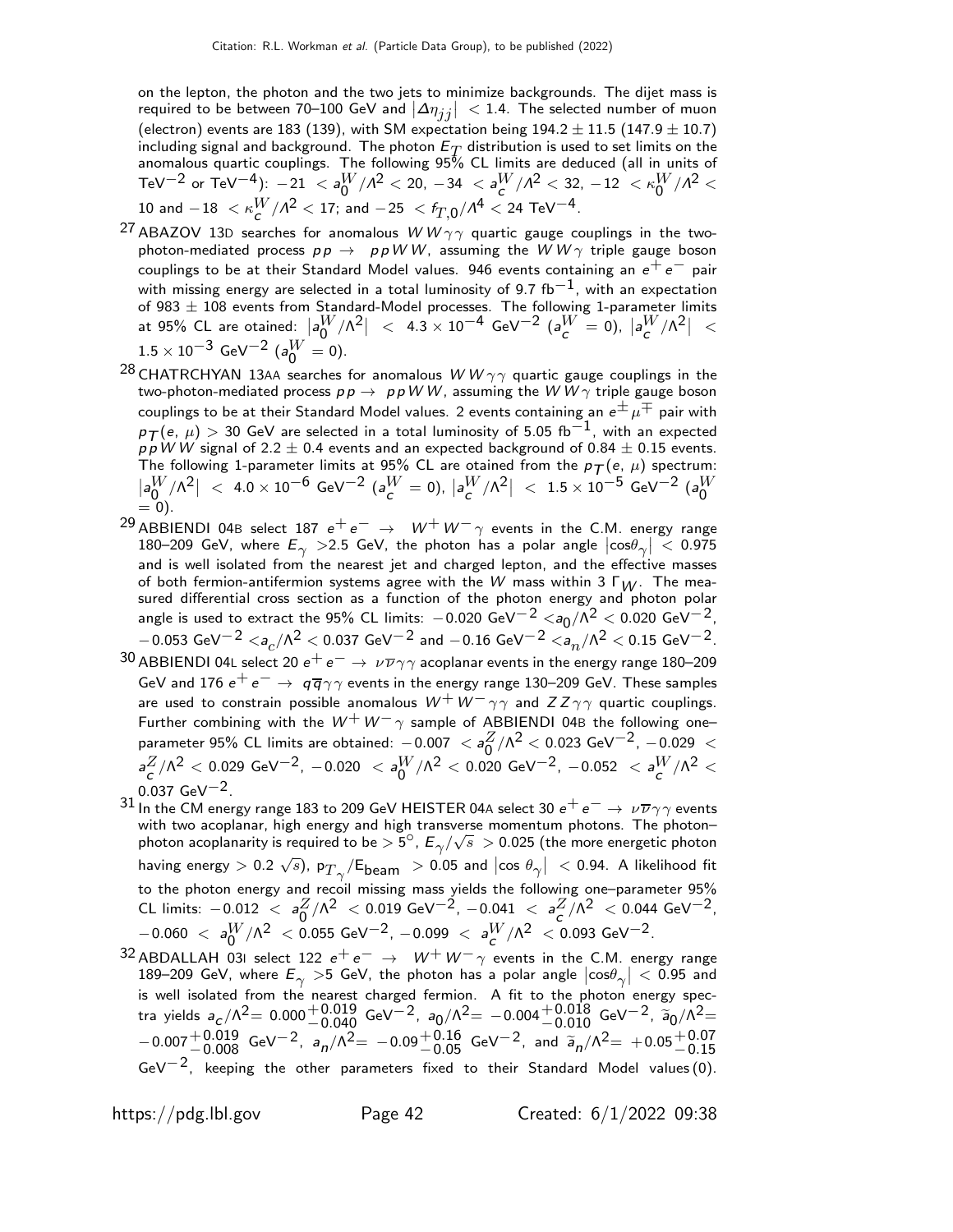The 95% CL limits are:  $-0.063 \text{ GeV}^{-2}$   $\langle a_c/\Lambda^2 \rangle < +0.032 \text{ GeV}^{-2}$ ,  $-0.020$  ${\rm GeV}^{-2}$   $<$   $a_0/\Lambda^2$   $<$   $+0.020$   ${\rm GeV}^{-2}$ ,  $-0.020$   ${\rm GeV}^{-2}$   $<$   $\widetilde a_0/\Lambda^2$   $<$   $+0.020$   ${\rm GeV}^{-2}$ ,  $-0.18 \text{ GeV}^{-2} < a_{n}/\Lambda^{2} < +0.14 \text{ GeV}^{-2}$ ,  $-0.16 \text{ GeV}^{-2} < \widetilde{a}_{n}/\Lambda^{2} < +0.17 \text{ GeV}^{-2}$ . 33 ACHARD 02F select 86  $e^+e^- \rightarrow W^+W^-\gamma$  events at 192–207 GeV, where  $E_\gamma > 5$ GeV and the photon is well isolated. They also select 43 acoplanar  $e^+ \, e^- \to \nu \overline{\nu} \gamma \gamma$  events in this energy range, where the photon energies are >5 GeV and >1 GeV and the photon polar angles are between  $14^{\circ}$  and  $166^{\circ}$ . All these 43 events are in the recoil mass region corresponding to the  $Z$  (75–110 GeV). Using the shape and normalization of the photon spectra in the  $W^+ \, W^- \gamma$  events, and combining with the 42 event sample from 189 GeV data (ACCIARRI 00T), they obtain:  $a_0/\Lambda^2 = 0.000 \pm 0.010$  GeV $^{-2}$ ,  $a_c/\Lambda^2 =$  $-0.013\pm0.023$  GeV $^{-2}$ , and  $a_{\textit{n}}/\Lambda^2{=}-0.002\pm0.076$  GeV $^{-2}$ . Further combining the analyses of  $W^+ \, W^- \gamma$  events with the low recoil mass region of  $\nu \overline{\nu} \gamma \gamma$  events (including samples collected at  $183+189$  GeV), they obtain the following one-parameter 95% CL limits:  $-0.015$  GeV $^{-2}$   $<$ a $_0/\Lambda^2$   $<$   $0.015$  GeV $^{-2}$ ,  $-0.048$  GeV $^{-2}$   $<$ a $_c/\Lambda^2$   $<$   $0.026$ GeV $^{-2}$ , and  $-0.14$  GeV $^{-2}$   $\langle a_n/\Lambda^2 \rangle 0.13$  GeV $^{-2}$ .

W REFERENCES

| AAIJ                       | 22C  | JHEP 2201 036                               | R. Aaij <i>et al.</i>    | (LHCb Collab.)  |
|----------------------------|------|---------------------------------------------|--------------------------|-----------------|
| <b>AALTONEN</b>            | 22   | SCI 376 170                                 | T. Aaltonen et al.       | (CDF Collab.)   |
| <b>PDG</b>                 | 22   | PTEP 2022 083C01                            | P. PDG-1st-author et al. | (PDG Collab.)   |
| AAD                        |      | 21AC EPJ C81 163                            | G. Aad et al.            | (ATLAS Collab.) |
| AAD                        |      | 21AN NATP 17 813                            | G. Aad et al.            | (ATLAS Collab.) |
| AAD                        | 21W  | JHEP 2106 003                               | G. Aad <i>et al.</i>     | (ATLAS Collab.) |
|                            |      |                                             |                          |                 |
| SIRUNYAN                   | 21   | PL B812 135992                              | A.M. Sirunyan et al.     | (CMS Collab.)   |
| SIRUNYAN                   | 21 G | PRL 126 252002                              | A.M. Sirunyan et al.     | (CMS Collab.)   |
| SIRUNYAN                   | 21 I | PL B819 136409                              | A.M. Sirunyan et al.     | (CMS Collab.)   |
| TUMASYAN                   | 21A  | PR D104 072001                              | A. Tumasyan et al.       | (CMS Collab.)   |
| TUMASYAN                   | 21B  | JHEP 2110 174                               | A. Tumasyan et al.       | (CMS Collab.)   |
| SIRUNAYN                   | 20   | PL B809 135710                              | A.M. Sirunyan et al.     | (CMS Collab.)   |
| SIRUNYAN                   | 20AL | JHEP 2006 076                               | A.M. Sirunyan et al.     | (CMS Collab.)   |
| SIRUNYAN                   |      | 20BA EPJ C80 43                             | A.M. Sirunyan et al.     | (CMS Collab.)   |
| SIRUNYAN                   |      | 20BD PL B811 135988                         | A.M. Sirunyan et al.     | (CMS Collab.)   |
| SIRUNYAN                   |      | 20BF PR D102 092001                         | A.M. Sirunyan et al.     | (CMS Collab.)   |
| AABOUD                     |      | 19BA EPJ C79 884                            | M. Aaboud <i>et al.</i>  | (ATLAS Collab.) |
| <b>PDG</b>                 | 19   | RPP 2019 at pdg.lbl.gov M. Tanabashi et al. |                          | (PDG Collab.)   |
| SIRUNYAN                   |      | 19AD JHEP 1904 122                          | A.M. Sirunyan et al.     | (CMS Collab.)   |
| SIRUNYAN                   |      | 19BG PRL 122 151802                         | A.M. Sirunyan et al.     | (CMS Collab.)   |
| SIRUNYAN                   |      | 19BM PR D100 012004                         | A.M. Sirunyan et al.     | (CMS Collab.)   |
| SIRUNYAN                   |      | 19BP PL B795 281                            |                          |                 |
|                            |      |                                             | A.M. Sirunyan et al.     | (CMS Collab.)   |
| SIRUNYAN                   |      | 19CL JHEP 1912 062                          | A.M. Sirunyan et al.     | (CMS Collab.)   |
| SIRUNYAN                   |      | 19CQ PL B798 134985                         | A.M. Sirunyan et al.     | (CMS Collab.)   |
| AABOUD                     | 18 J | EPJ C78 110                                 | M. Aaboud <i>et al.</i>  | (ATLAS Collab.) |
| Also                       |      | EPJ C78 898 (errat.)                        | M. Aaboud et al.         | (ATLAS Collab.) |
| AABOUD                     | 18Q  | PR D97 032005                               | M. Aaboud et al.         | (ATLAS Collab.) |
| ANDREEV                    | 18A  | EPJ C78 777                                 | V. Andreev et al.        | (H1 Collab.)    |
| SIRUNYAN                   |      | 18BZ EPJ C78 589                            | A.M. Sirunyan et al.     | (CMS Collab.)   |
| SIRUNYAN                   |      | 18CC PRL 120 081801                         | A.M. Sirunyan et al.     | (CMS Collab.)   |
| AABOUD                     |      | 17AA PR D96 012007                          | M. Aaboud <i>et al.</i>  | (ATLAS Collab.) |
| AABOUD                     |      | 17AG EPJ C77 646                            | M. Aaboud et al.         | (ATLAS Collab.) |
| AABOUD                     | 17D  | PR D95 032001                               | M. Aaboud et al.         | (ATLAS Collab.) |
| <b>AABOUD</b>              | 17 J | JHEP 1707 107                               | M. Aaboud et al.         | (ATLAS Collab.) |
| AABOUD                     | 17M  | EPJ C77 141                                 | M. Aaboud et al.         | (ATLAS Collab.) |
| AABOUD                     | 17Q  | EPJ C77 367                                 | M. Aaboud <i>et al.</i>  | (ATLAS Collab.) |
| <b>AABOUD</b>              | 17S  | EPJ C77 474                                 | M. Aaboud et al.         | (ATLAS Collab.) |
| AABOUD                     | 17U  | EPJ C77 563                                 | M. Aaboud et al.         |                 |
|                            |      |                                             |                          | (ATLAS Collab.) |
| KHACHATRY 17AA PL B770 380 |      |                                             | V. Khachatryan et al.    | (CMS Collab.)   |
| KHACHATRY 17M              |      | JHEP 1706 106                               | V. Khachatryan et al.    | (CMS Collab.)   |
| KHACHATRY 170              |      | EPJ C77 236                                 | V. Khachatryan et al.    | (CMS Collab.)   |
| SIRUNYAN                   |      | 17AD PL B774 682                            | A.M. Sirunyan et al.     | (CMS Collab.)   |
| SIRUNYAN                   |      | 17AR JHEP 1710 072                          | A.M. Sirunyan et al.     | (CMS Collab.)   |
| SIRUNYAN                   | 17X  | PL B772 21                                  | A.M. Sirunyan et al.     | (CMS Collab.)   |
| <b>AABOUD</b>              | 16E  | PR D94 032011                               | M. Aaboud <i>et al.</i>  | (ATLAS Collab.) |

https://pdg.lbl.gov Page 43 Created: 6/1/2022 09:38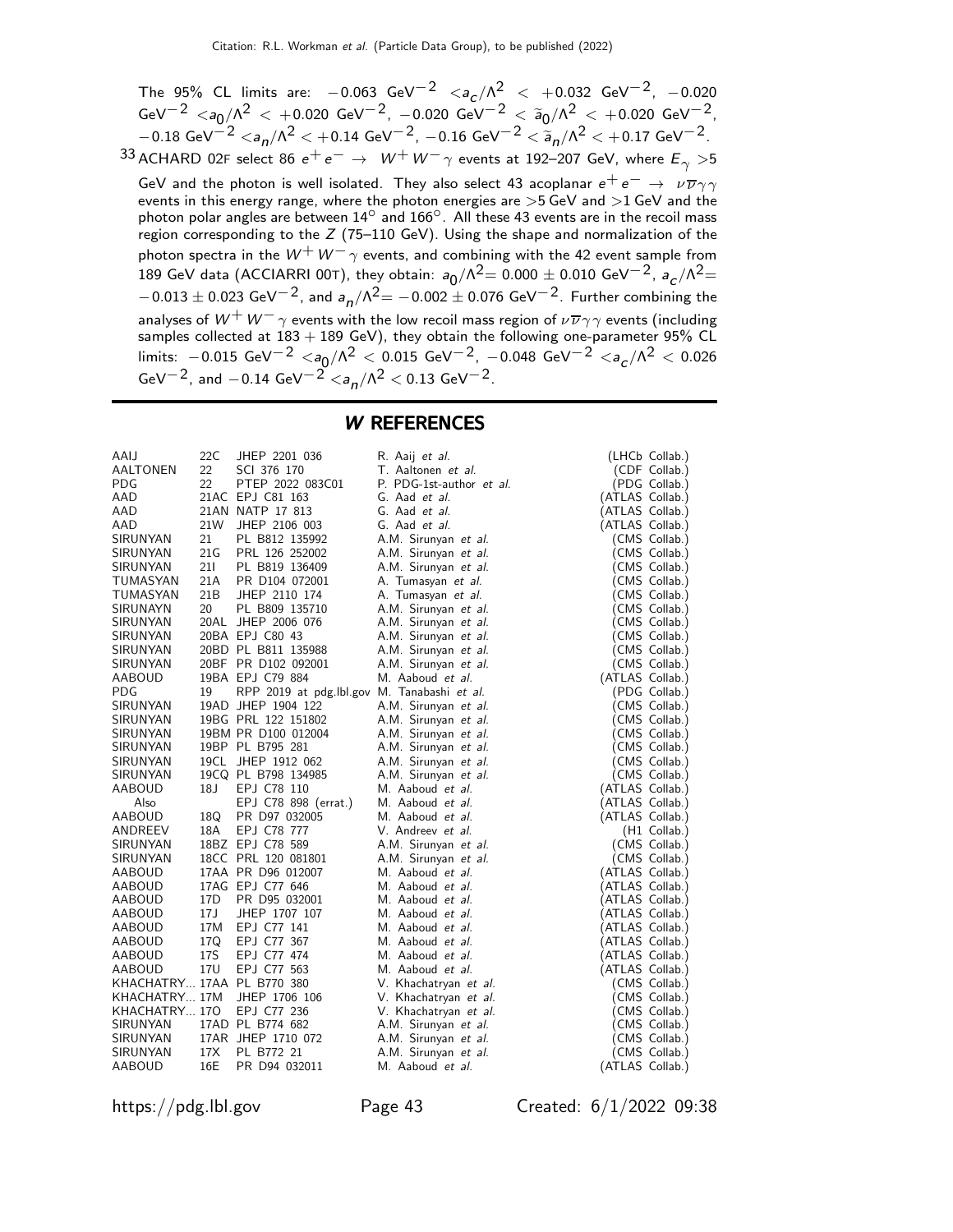|                            |      |                                                                                                                                                                                       | G. Aad et al.                                          | (ATLAS Collab.)       |
|----------------------------|------|---------------------------------------------------------------------------------------------------------------------------------------------------------------------------------------|--------------------------------------------------------|-----------------------|
| AAD                        |      | 16AR JHEP 1609 029                                                                                                                                                                    |                                                        |                       |
| AAD                        | 16P  | PR D93 092004                                                                                                                                                                         | G. Aad <i>et al.</i>                                   | (ATLAS Collab.)       |
| AAD                        |      | 16Q PR D93 112002                                                                                                                                                                     | G. Aad et al.                                          | (ATLAS Collab.)       |
| AAIJ                       |      | 16AJ JHEP 1610 030                                                                                                                                                                    | R. Aaij <i>et al.</i>                                  | (LHCb Collab.)        |
|                            |      | KHACHATRY 16AX JHEP 1608 119                                                                                                                                                          | V. Khachatryan et al.                                  | (CMS Collab.)         |
| KHACHATRY 16BI EPJ C76 401 |      |                                                                                                                                                                                       | V. Khachatryan et al.                                  | (CMS Collab.)         |
| AAD                        |      | 15N PRL 115 031802                                                                                                                                                                    | G. Aad et al.                                          | (ATLAS Collab.)       |
|                            |      | KHACHATRY 15D PRL 114 051801                                                                                                                                                          |                                                        |                       |
|                            |      |                                                                                                                                                                                       | V. Khachatryan et al.                                  | (CMS Collab.)         |
| AAD                        |      | 14AM PRL 113 141803                                                                                                                                                                   | G. Aad et al.                                          | (ATLAS Collab.)       |
| AAD                        | 14Y  | JHEP 1404 031                                                                                                                                                                         | G. Aad et al.                                          | (ATLAS Collab.)       |
| AALTONEN                   |      | 14D PR D89 072003                                                                                                                                                                     | T. Aaltonen et al.                                     | (CDF Collab.)         |
|                            |      | CHATRCHYAN 14AB PR D89 092005                                                                                                                                                         | S. Chatrchyan et al.                                   | (CMS Collab.)         |
|                            |      | CHATRCHYAN 14Q PR D90 032008                                                                                                                                                          | S. Chatrchyan et al.                                   | (CMS Collab.)         |
| AAD                        |      | 13AL PR D87 112001                                                                                                                                                                    | G. Aad et al.                                          | (ATLAS Collab.)       |
| Also                       |      |                                                                                                                                                                                       |                                                        |                       |
|                            |      | PR D88 079906 (errat.) G. Aad et al.                                                                                                                                                  |                                                        | (ATLAS Collab.)       |
| AAD                        |      | 13AN PR D87 112003                                                                                                                                                                    | G. Aad et al.                                          | (ATLAS Collab.)       |
| Also                       |      | PR D91 119901 (errat.) G. Aad et al.                                                                                                                                                  |                                                        | (ATLAS Collab.)       |
| AALTONEN                   | 13N  | PR D88 052018                                                                                                                                                                         | T. Aaltonen et al.                                     | (CDF and D0 Collabs.) |
| ABAZOV                     | 13D  | PR D88 012005                                                                                                                                                                         | V.M. Abazov et al.                                     | (D0 Collab.)          |
|                            |      | CHATRCHYAN 13AA JHEP 1307 116                                                                                                                                                         | S. Chatrchyan et al.                                   | (CMS Collab.)         |
|                            |      | CHATRCHYAN 13BF EPJ C73 2610                                                                                                                                                          | S. Chatrchyan et al.                                   | (CMS Collab.)         |
| SCHAEL                     | 13A  | PRPL 532 119                                                                                                                                                                          | S. Schael et al.                                       |                       |
|                            |      |                                                                                                                                                                                       | G. Aad et al.                                          |                       |
|                            |      |                                                                                                                                                                                       |                                                        | (ATLAS Collab.)       |
|                            |      |                                                                                                                                                                                       | G. Aad et al.                                          | (ATLAS Collab.)       |
|                            |      |                                                                                                                                                                                       | $\overline{G}$ . Aad <i>et al.</i>                     | (ATLAS Collab.)       |
|                            |      |                                                                                                                                                                                       | G. Aad et al.                                          | (ATLAS Collab.)       |
|                            |      |                                                                                                                                                                                       | T. Aaltonen et al.                                     | (CDF Collab.)         |
|                            |      |                                                                                                                                                                                       | T. Aaltonen et al.                                     | (CDF Collab.)         |
|                            |      |                                                                                                                                                                                       | T. Aaltonen et al.                                     | (CDF Collab.)         |
|                            |      | AAD 12BX PL B717 49<br>AAD 12CD EPJ C72 2173<br>AAD 12CD EPJ C72 2173<br>AALTONEN 12AC PR D86 031104<br>AALTONEN 12E PRL 108 151803<br>AALTONEN 12W PR D85 032001<br>12AG PL B718 451 | V.M. Abazov et al.                                     | (D0 Collab.)          |
|                            | 12F  |                                                                                                                                                                                       | V.M. Abazov et al.                                     |                       |
| ABAZOV                     |      | PRL 108 151804                                                                                                                                                                        |                                                        | (D0 Collab.)          |
| Also                       |      | PR D89 012005                                                                                                                                                                         | V.M. Abazov <i>et al.</i><br>V.M. Abazov <i>et al.</i> | (D0 Collab.)          |
| ABAZOV                     | 11   | PL B695 67                                                                                                                                                                            |                                                        | (D0 Collab.)          |
| ABAZOV                     |      | 11AC PRL 107 241803                                                                                                                                                                   | V.M. Abazov et al.                                     | $($ D0 Collab. $)$    |
| BLINOV                     | 11   | PL B699 287                                                                                                                                                                           | A.E. Blinov, A.S. Rudenko                              | (NOVO)                |
| CHATRCHYAN 11M PL B701 535 |      |                                                                                                                                                                                       | S. Chatrchyan et al.                                   | (CMS Collab.)         |
| AALTONEN                   | 10K  | PRL 104 201801                                                                                                                                                                        | T. Aaltonen et al.                                     | (CDF Collab.)         |
| Also                       |      | PRL 105 019905(errat.) T. Aaltonen et al.                                                                                                                                             |                                                        | (CDF Collab.)         |
| ABDALLAH                   | 10   | EPJ C66 35                                                                                                                                                                            | J. Abdallah et al.                                     | (DELPHI Collab.)      |
|                            |      |                                                                                                                                                                                       |                                                        |                       |
| AARON                      | 09B  | EPJ C64 251                                                                                                                                                                           | F.D. Aaron et al.                                      | $(H1$ Collab.)        |
| ABAZOV                     |      | 09AB PRL 103 141801                                                                                                                                                                   | V.M. Abazov et al.                                     | (D0 Collab.)          |
| ABAZOV                     |      | 09AD PR D80 053012                                                                                                                                                                    | V.M. Abazov et al.                                     | (D0 Collab.)          |
| ABAZOV                     |      | 09AJ PRL 103 191801                                                                                                                                                                   | V.M. Abazov et al.                                     | (D0 Collab.)          |
| ABAZOV                     |      | 09AK PRL 103 231802                                                                                                                                                                   | V.M. Abazov et al.                                     | (D0 Collab.)          |
| AALTONEN                   | 08B  | PRL 100 071801                                                                                                                                                                        | T. Aaltonen et al.                                     | (CDF Collab.)         |
| ABAZOV                     |      | 08R PRL 100 241805                                                                                                                                                                    | V.M. Abazov et al.                                     | (D0 Collab.)          |
| ABDALLAH                   | 08A  | EPJ C55 1                                                                                                                                                                             | J. Abdallah et al.                                     | (DELPHI Collab.)      |
| ABDALLAH                   | 08C  | EPJ C54 345                                                                                                                                                                           | J. Abdallah et al.                                     | (DELPHI Collab.)      |
|                            |      |                                                                                                                                                                                       |                                                        |                       |
| AALTONEN                   | 07F  | PRL 99 151801                                                                                                                                                                         | T. Aaltonen et al.                                     | (CDF Collab.)         |
| Also                       |      | PR D77 112001                                                                                                                                                                         | T. Aaltonen et al.                                     | (CDF Collab.)         |
| AALTONEN                   | 07L  | PR D76 111103                                                                                                                                                                         | T. Aaltonen <i>et al.</i>                              | (CDF Collab.)         |
| ABAZOV                     | 07Z  | PR D76 111104                                                                                                                                                                         | V.M. Abazov et al.                                     | (D0 Collab.)          |
| ABBIENDI                   | 07A  | EPJ C52 767                                                                                                                                                                           | G. Abbiendi et al.                                     | (OPAL Collab.)        |
| ABAZOV                     | 06H  | PR D74 057101                                                                                                                                                                         | V.M. Abazov et al.                                     | (D0 Collab.)          |
| Also                       |      | PR D74 059904(errat.)                                                                                                                                                                 | V.M. Abazov et al.                                     | (D0 Collab.)          |
|                            | 06   |                                                                                                                                                                                       | G. Abbiendi et al.                                     | (OPAL Collab.)        |
| ABBIENDI                   |      | EPJ C45 307                                                                                                                                                                           |                                                        |                       |
| ABBIENDI                   | 06A  | EPJ C45 291                                                                                                                                                                           | G. Abbiendi et al.                                     | (OPAL Collab.)        |
| ACHARD                     | 06   | EPJ C45 569                                                                                                                                                                           | P. Achard et al.                                       | (L3 Collab.)          |
| AKTAS                      | 06   | PL B632 35                                                                                                                                                                            | A. Aktas et al.                                        | (H1 Collab.)          |
| SCHAEL                     | 06   | EPJ C47 309                                                                                                                                                                           | S. Schael <i>et al.</i>                                | (ALEPH Collab.)       |
| ABAZOV                     | 05 J | PR D71 091108                                                                                                                                                                         | V.M. Abazov et al.                                     | $(D0$ Collab.)        |
| ABAZOV                     | 05S  | PRL 95 141802                                                                                                                                                                         | V.M. Abazov et al.                                     | (D0 Collab.)          |
| SCHAEL                     | 05A  | PL B614 7                                                                                                                                                                             | S. Schael et al.                                       | (ALEPH Collab.)       |
| ABAZOV                     | 04D  |                                                                                                                                                                                       | V.M. Abazov et al.                                     | (D0 Collab.)          |
|                            |      | PR D70 092008                                                                                                                                                                         |                                                        |                       |
| ABBIENDI                   | 04B  | PL B580 17                                                                                                                                                                            | G. Abbiendi et al.                                     | (OPAL Collab.)        |
| ABBIENDI                   | 04D  | EPJ C33 463                                                                                                                                                                           | G. Abbiendi et al.                                     | (OPAL Collab.)        |
| ABBIENDI                   | 04L  | PR D70 032005                                                                                                                                                                         | G. Abbiendi et al.                                     | (OPAL Collab.)        |
| ABDALLAH                   | 04G  | EPJ C34 127                                                                                                                                                                           | J. Abdallah et al.                                     | (DELPHI Collab.)      |
| ACHARD                     | 04D  | PL B586 151                                                                                                                                                                           | P. Achard et al.                                       | (L3 Collab.)          |
| ACHARD                     | 04 J | PL B600 22                                                                                                                                                                            | P. Achard et al.                                       | $(L3$ Collab.)        |
| HEISTER                    | 04A  | PL B602 31                                                                                                                                                                            | A. Heister et al.                                      | (ALEPH Collab.)       |
|                            |      |                                                                                                                                                                                       |                                                        |                       |

https://pdg.lbl.gov Page 44 Created: 6/1/2022 09:38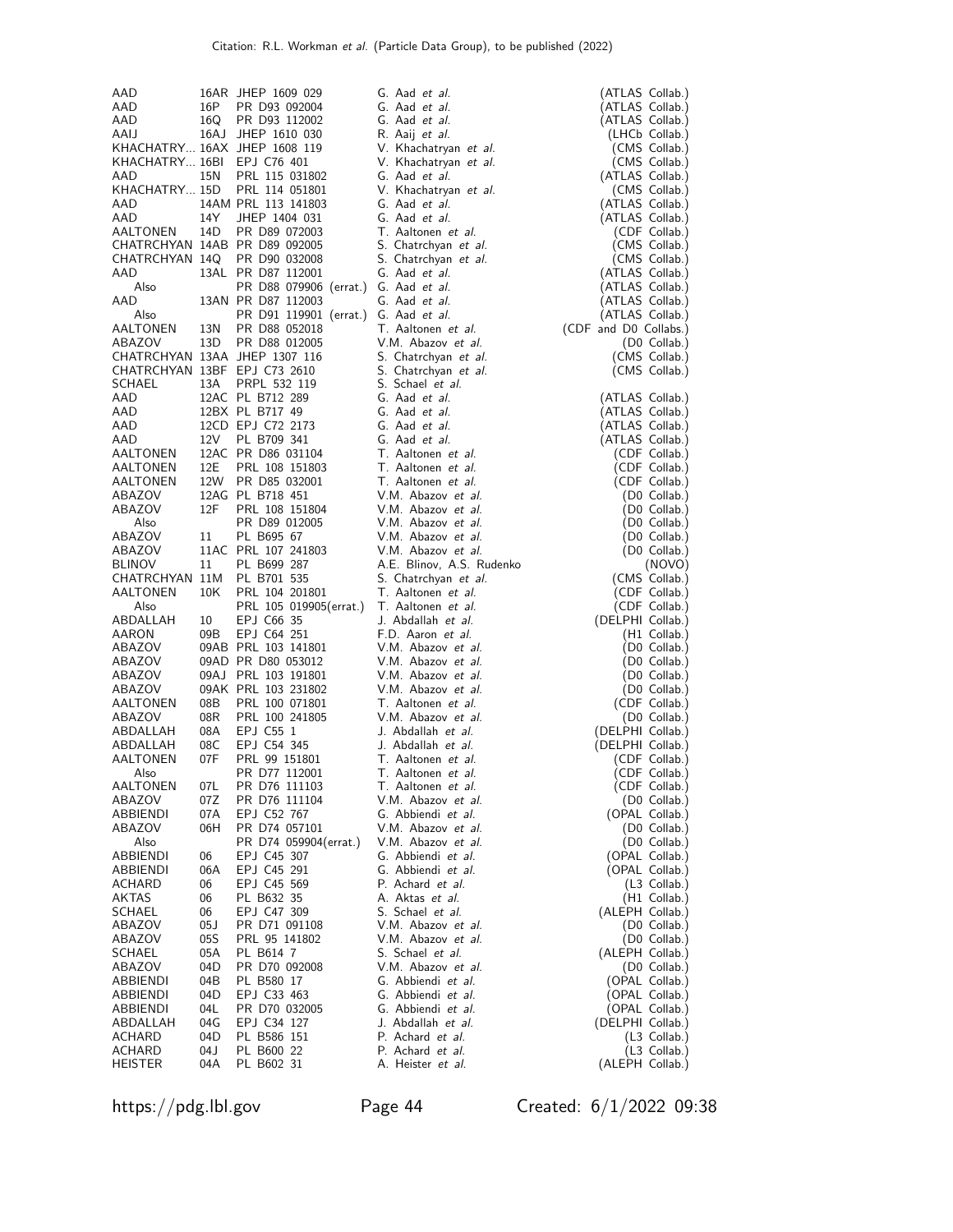| SCHAEL            | 04A         | EPJ C38 147                    | S. Schael et al.                                              | (ALEPH Collab.)                   |
|-------------------|-------------|--------------------------------|---------------------------------------------------------------|-----------------------------------|
| ABBIENDI          | 03C         | EPJ C26 321                    | G. Abbiendi et al.                                            | (OPAL Collab.)                    |
| ABDALLAH          | 031         | EPJ C31 139                    | J. Abdallah et al.                                            | (DELPHI Collab.)                  |
| ABAZOV            | 02D         | PR D66 012001                  | V.M. Abazov et al.                                            | (D0 Collab.)                      |
| ABAZOV            | 02E         | PR D66 032008                  | V.M. Abazov et al.                                            | (D0 Collab.)                      |
| ACHARD            | 02F         | PL B527 29                     | P. Achard et al.                                              | $(L3$ Collab.)                    |
| CHEKANOV          | 02C         | PL B539 197                    | S. Chekanov et al.                                            | (ZEUS Collab.)                    |
| ABBIENDI          | 01H         | EPJ C19 229                    | G. Abbiendi et al.<br>P. Abreu et al.                         | (OPAL Collab.)                    |
| ABREU<br>AFFOLDER | 01 I<br>01E | PL B502 9<br>PR D64 052001     | T. Affolder et al.                                            | (DELPHI Collab.)<br>(CDF Collab.) |
| ABBIENDI          | 00V         | PL B490 71                     | G. Abbiendi et al.                                            | (OPAL Collab.)                    |
| ABBOTT            | 00B         | PR D61 072001                  | B. Abbott et al.                                              | (D0 Collab.)                      |
| ABBOTT            | 00D         | PRL 84 5710                    | B. Abbott et al.                                              | (D0 Collab.)                      |
| ABREU,P           | 00F         | EPJ C18 203                    | P. Abreu et al.                                               | (DELPHI Collab.)                  |
| Also              |             | EPJ C25 493 (errat.)           | P. Abreu et al.                                               | (DELPHI Collab.)                  |
| <b>ACCIARRI</b>   | 00T         | PL B490 187                    | M. Acciarri et al.                                            | $(L3$ Collab.)                    |
| AFFOLDER          | 00M         | PRL 85 3347                    | T. Affolder et al.                                            | (CDF Collab.)                     |
| <b>BREITWEG</b>   | 00          | PL B471 411                    | J. Breitweg et al.                                            | (ZEUS Collab.)                    |
| <b>BREITWEG</b>   | 00D         | EPJ C12 411                    | J. Breitweg et al.                                            | (ZEUS Collab.)                    |
| EBOLI<br>ABBIENDI | 00<br>99N   | MPL A15 1<br>PL B453 153       | O. Eboli, M. Gonzalez-Garcia, S. Novaes<br>G. Abbiendi et al. | (OPAL Collab.)                    |
| ABBOTT            | 99H         | PR D60 052003                  | B. Abbott et al.                                              | (D0 Collab.)                      |
| ABBOTT            | 991         | PR D60 072002                  | B. Abbott et al.                                              | (D0 Collab.)                      |
| ABREU             | 99L         | PL B459 382                    | P. Abreu et al.                                               | (DELPHI Collab.)                  |
| <b>ACCIARRI</b>   | 99          | PL B454 386                    | M. Acciarri et al.                                            | (L3 Collab.)                      |
| <b>ACCIARRI</b>   | 99Q         | PL B467 171                    | M. Acciarri et al.                                            | $(L3$ Collab.)                    |
| BARATE            | 991         | PL B453 107                    | R. Barate et al.                                              | (ALEPH Collab.)                   |
| <b>BARATE</b>     | 99L         | PL B462 389                    | R. Barate et al.                                              | (ALEPH Collab.)                   |
| BARATE            | 99M         | PL B465 349                    | R. Barate et al.                                              | (ALEPH Collab.)                   |
| ABBOTT            | 98N         | PR D58 092003                  | B. Abbott et al.                                              | (D0 Collab.)                      |
| ABBOTT            | 98P         | PR D58 012002<br>PR D58 031101 | B. Abbott et al.<br>F. Abe et al.                             | (D0 Collab.)                      |
| ABE<br>ABE        | 98H<br>98P  | PR D58 091101                  | F. Abe et al.                                                 | (CDF Collab.)<br>(CDF Collab.)    |
| ABREU             | 98C         | PL B416 233                    | P. Abreu et al.                                               | (DELPHI Collab.)                  |
| ABREU             | 98N         | PL B439 209                    | P. Abreu et al.                                               | (DELPHI Collab.)                  |
| <b>BARATE</b>     | 97          | PL B401 347                    | R. Barate et al.                                              | (ALEPH Collab.)                   |
| <b>BARATE</b>     | 97S         | PL B415 435                    | R. Barate et al.                                              | (ALEPH Collab.)                   |
| ABACHI            | 95D         | PRL 75 1456                    | S. Abachi et al.                                              | $(D0$ Collab.)                    |
| ABE               | 95C         | PRL 74 341                     | F. Abe et al.                                                 | (CDF Collab.)                     |
| ABE               | 95 G        | PRL 74 1936                    | F. Abe et al.                                                 | (CDF Collab.)                     |
| ABE               | 95P         | PRL 75 11                      | F. Abe et al.                                                 | (CDF Collab.)                     |
| Also<br>ABE       | 95W         | PR D52 4784<br>PR D52 2624     | F. Abe et al.<br>F. Abe <i>et al.</i>                         | (CDF Collab.)<br>CDF Collab.)     |
| Also              |             | PRL 73 220                     | F. Abe et al.                                                 | (CDF Collab.)                     |
| ABE               | 92E         | PRL 68 3398                    | F. Abe et al.                                                 | (CDF Collab.)                     |
| ABE               | 92I         | PRL 69 28                      | F. Abe et al.                                                 | (CDF Collab.)                     |
| ALITTI            | 92          | PL B276 365                    | J. Alitti <i>et al.</i>                                       | (UA2 Collab.)                     |
| ALITTI            | 92B         | PL B276 354                    | J. Alitti et al.                                              | (UA2 Collab.)                     |
| ALITTI            | 92C         | PL B277 194                    | J. Alitti et al.                                              | (UA2 Collab.)                     |
| ALITTI            | 92D         | PL B277 203                    | J. Alitti et al.                                              | (UA2 Collab.)                     |
| ALITTI            | 92F         | PL B280 137                    | J. Alitti <i>et al.</i>                                       | (UA2 Collab.)                     |
| SAMUEL<br>ABE     | 92<br>91 C  | PL B280 124<br>PR D44 29       | M.A. Samuel et al.<br>F. Abe et al.                           | (OKSU, CARL)<br>(CDF Collab.)     |
| ALBAJAR           | 91          | PL B253 503                    | C. Albajar et al.                                             | (UA1 Collab.)                     |
| ALITTI            | 91C         | ZPHY C52 209                   | J. Alitti <i>et al.</i>                                       | (UA2 Collab.)                     |
| SAMUEL            | 91          | PRL 67 9                       | M.A. Samuel et al.                                            | (OKSU, CARL)                      |
| Also              |             | PRL 67 2920 (erratum)          | M.A. Samuel et al.                                            |                                   |
| ABE               | 90G         | PRL 65 2243                    | F. Abe <i>et al.</i>                                          | (CDF Collab.)                     |
| Also              |             | PR D43 2070                    | F. Abe et al.                                                 | (CDF Collab.)                     |
| ALBAJAR           | 90          | PL B241 283                    | C. Albajar et al.                                             | (UA1 Collab.)                     |
| ALITTI            | 90B         | PL B241 150                    | J. Alitti <i>et al.</i>                                       | (UA2 Collab.)                     |
| ABE<br>ALBAJAR    | 891<br>89   | PRL 62 1005<br>ZPHY C44 15     | F. Abe et al.<br>C. Albajar et al.                            | (CDF Collab.)<br>(UA1 Collab.)    |
| <b>BAUR</b>       | 88          | NP B308 127                    | U. Baur, D. Zeppenfeld                                        | (FSU, WISC)                       |
| <b>GRIFOLS</b>    | 88          | <b>IJMP A3 225</b>             | J.A. Grifols, S. Peris, J. Sola                               | (BARC, DESY)                      |
| Also              |             | PL B197 437                    | J.A. Grifols, S. Peris, J. Sola                               | (BARC, DESY)                      |
| ALBAJAR           | 87          | PL B185 233                    | C. Albajar et al.                                             | (UA1 Collab.)                     |
| ANSARI            | 87          | PL B186 440                    | R. Ansari et al.                                              | (UA2 Collab.)                     |
| <b>GROTCH</b>     | 87          | PR D36 2153                    | H. Grotch, R.W. Robinett                                      | (PSU)                             |
| HAGIWARA          | 87          | NP B282 253                    | K. Hagiwara et al.                                            | (KEK, UCLA, FSU)                  |
| VANDERBIJ         | 87          | PR D35 1088                    | J.J. van der Bij                                              | (FNAL)                            |

https://pdg.lbl.gov Page 45 Created: 6/1/2022 09:38